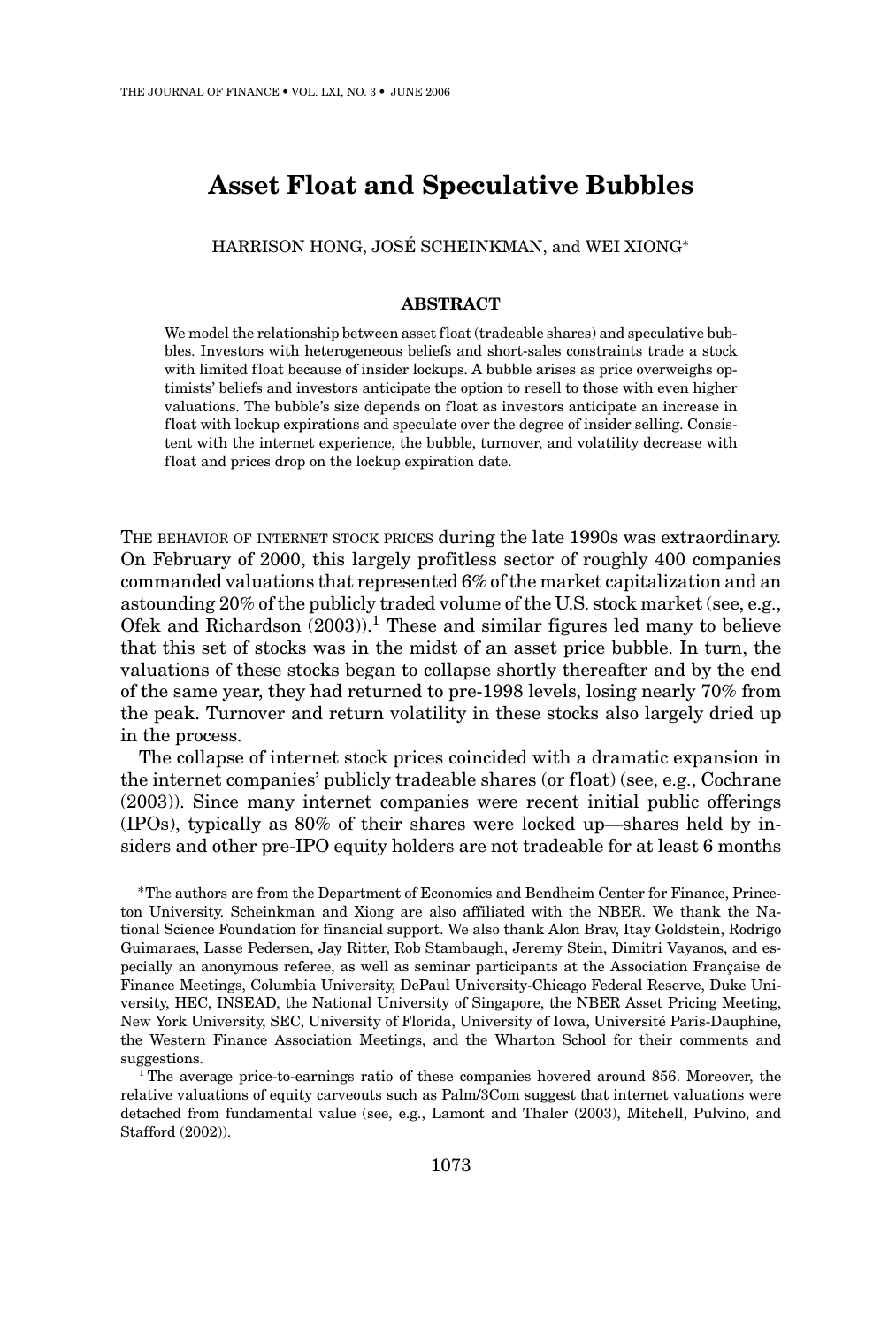after the IPO date.<sup>2</sup> Ofek and Richardson (2003) document that concurrent with the collapse of internet valuations, the float of the internet sector dramatically increased as the lockups of many of these stocks expired.<sup>3</sup> Despite such tantalizing stylized facts, there has been little formal analysis of this issue.

In this paper, we explore the relationship between float and stock price bubbles. Our analysis builds on early work regarding the formation of speculative bubbles due to the combined effects of heterogeneous beliefs (i.e., agents agreeing to disagree) and short-sales constraints (see, e.g., Miller (1977), Harrison and Kreps (1978), Chen, Hong, and Stein (2002), Scheinkman and Xiong (2003)). We follow Scheinkman and Xiong (2003) in assuming that overconfidence—the belief of an agent that his information is more accurate than in fact it is—is the source of disagreement. Although, there are many different ways to generate heterogeneous beliefs, a large literature in psychology indicates that overconfidence is a pervasive aspect of human behavior. In addition, the assumption that investors face short-sales constraints is also eminently plausible since even most institutional investors such as mutual funds do not short.<sup>4</sup>

Specifically, we consider a discrete-time, multiperiod model in which investors trade a stock that initially has a limited float because of lockup restrictions. The tradeable shares of the stock increase over time as insiders become free to sell their positions. We assume that there is limited risk absorption capacity (i.e., a downward-sloping demand curve) for the stock.<sup>5</sup> Insiders and investors observe the same publicly available signals about fundamentals. In deciding how much to sell on the lockup expiration date, insiders process common signals with the correct prior belief about the precision of these signals. However, investors are divided into two groups and thus differ in two ways. First, they have different initial beliefs about fundamentals (i.e., one group can be generally more optimistic than the other). Second, they differ in their interpretation of these signals as each group overestimates the informativeness of different signals. As information flows into the market, investors' forecasts change and the group that is relatively more optimistic at one point in time may become relatively more pessimistic at a later date. These fluctuations in

 $^2$  In recent years, it has become standard for approximately 80% of the IPO shares to be locked up for about 6 months. Economic rationales for lockups include to alleviate moral hazard problems, to signal firm quality, or to prevent rent extraction by underwriters.

<sup>&</sup>lt;sup>3</sup> They find that, from the beginning of November 1999 to the end of April 2000, the value of unlocked shares in the internet sector rose from 70 billion dollars to over 270 billion dollars.

<sup>4</sup> Roughly 70% of mutual funds explicitly state (in SEC Form N-SAR) that they are not permitted to sell short (see Almazan et al. (2004)). Seventy-nine percent of equity mutual funds make no use of derivatives whatsoever (either futures or options), suggesting further that funds do not take synthetically short positions (see Koski and Pontiff (1999)). These figures indicate that the vast majority of funds never take short positions.

<sup>&</sup>lt;sup>5</sup> It is best to think of the stock as the internet sector. This assumption is meant to capture the facts that many of those who traded internet stocks were individuals with undiversified positions and that other frictions also limit arbitrage. For instance, Ofek and Richardson (2003) report that the median holding of institutional investors in internet stocks was 25.9% compared to 40.2% for noninternet stocks. For internet IPOs, the comparable numbers are 7.4–15.1%. See Shleifer and Vishny (1997) for a description for various limits of arbitrage.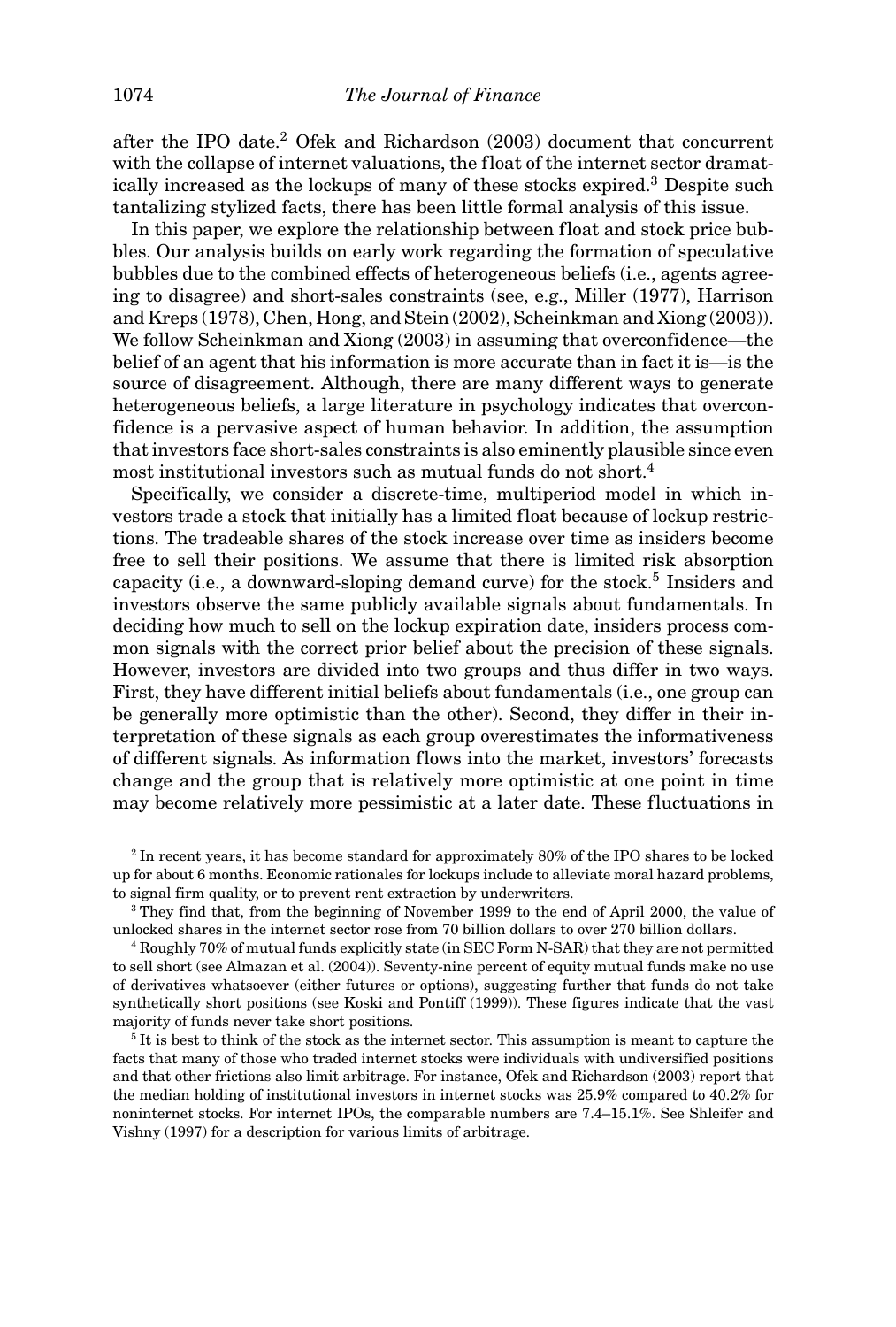expectations generate trade. Importantly, investors anticipate changes in asset supply over time due to potential insider selling.

When investors have heterogeneous beliefs due to overconfidence and they face short-sales constraints, the price of an asset exceeds fundamental value for two reasons. First, the price is biased upward because of heterogeneous initial beliefs—when these initial beliefs are sufficiently different, price only reflects the beliefs of the optimistic group as the pessimistic group simply sits out of the market because of short-sales constraints.<sup>6</sup> We label this source of upward bias the optimism effect. Second, investors pay prices that exceed their own valuation of future dividends as they anticipate finding a buyer willing to pay even more in the future.<sup>7</sup> We label this source of upward bias the resale option effect.

When there is limited risk absorption capacity, the two groups naturally want to share the risk of holding the total supply of the asset. Hence, each group is unwilling to hold all of the tradeable shares without a substantial risk discount. A larger float or a lower risk absorption capacity naturally means that it takes a greater difference in initial beliefs for there to be an upward bias in prices due to the optimism effect. More interestingly, a larger float or a lower risk absorption capacity also means that it takes a greater divergence in opinion in the future for an asset buyer to resell the shares, which in turn means the less valuable the resale option is today. So, ex ante, agents are less willing to pay a price above their assessments of fundamentals and the resale option is smaller. Indeed, we show that the strike price of the resale option depends on the relative magnitudes of asset float to risk absorption capacity—the greater is this ratio, the higher the strike price must be for the resale option to be in the money.

Our model generates a number of implications that are absent from standard models of asset pricing with downward-sloping demand curves. For instance, the magnitude of the price decrease associated with greater asset supply is highly nonlinear, with the price decreases being much larger when the ratio of float to risk-bearing capacity is small than when it is large. Moreover, this price decrease is accompanied by lower turnover and return volatility since these two quantities are tied to the amount of speculative trading. Perhaps the most novel feature of our model has to do with investor speculation about insiders' trading positions after lockups expire. Since investors are overconfident and insiders are typically thought of as having more knowledge about their company than outsiders, it is natural to assume that each group of investors thinks that the insiders are "smart" like them (i.e., share their expectations as opposed to those of the other group). As a result, each group of investors expects the other group to be more aggressive in taking positions in the future since each group expects that the insiders will eventually come in and share the risk of their positions with them. Since agents are more aggressive in taking speculative positions, the resale option, and hence, the bubble is larger. Thus, the mere potential of

<sup>6</sup> This is the key insight of Miller (1977) and Chen et al. (2002).

<sup>7</sup> See Harrison and Kreps (1978) and Scheinkman and Xiong (2003).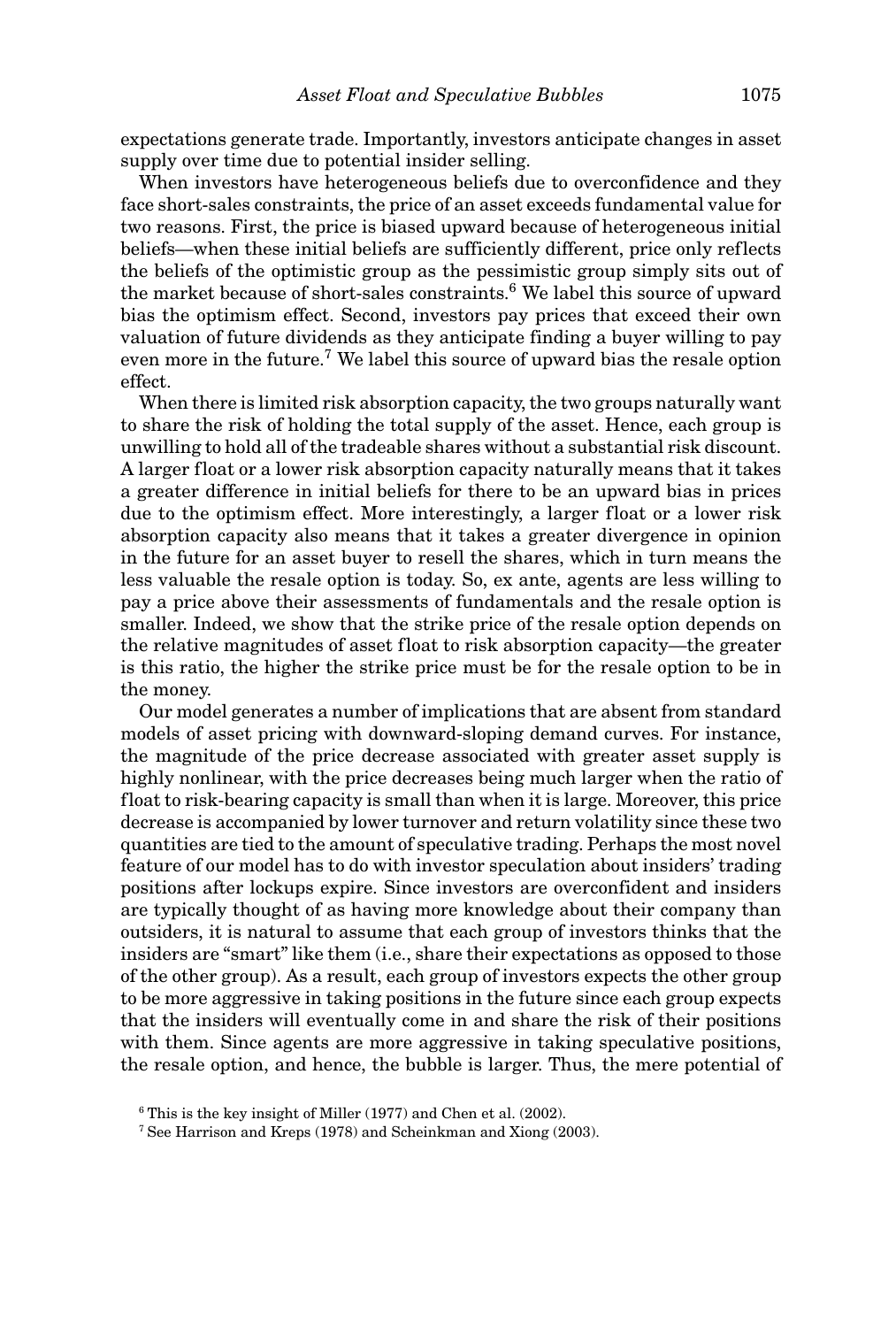insider selling at the end of the lockup period leads to a larger bubble than would have otherwise occurred.<sup>8</sup>

Our theory yields a number of predictions that are consistent with stylized facts regarding the behavior of internet stocks during the late 1990s. One such fact is that stock prices tend to decline on the lockup expiration date though the day of the event is known to all in advance.<sup>9</sup> Since in our model investors are overconfident and incorrectly believe that the insiders share their beliefs, to the extent that insiders' beliefs are rational (i.e., properly weigh the two public signals) and some investors are more optimistic than insiders, there will be more selling on the part of insiders on the date of lockup expiration than is anticipated by outside investors. Hence, the stock price tends to fall on this date.

Our model can also rationalize why the internet bubble burst in the Winter of 2000, when the float of the internet sector dramatically increased, and why trading volume and return volatility also dried up in the process. In our model, a key determinant of the size of the bubble is the ratio of the float to the risk absorption capacity. To the extent that the risk absorption capacity in the internet sector stayed the same but the asset supply increased, our model predicts a bursting of the bubble for several reasons.<sup>10</sup> First, the optimism effect due to heterogeneous initial beliefs suggests that as float increases, the chance of optimists dominating the market becomes smaller, which leads to a smaller bubble. Second, a larger float corresponds to a smaller resale option, and again a smaller bubble. Finally, after the expiration of lockup restrictions, speculation regarding the degree of insider selling also diminishes, yet again leading to a smaller internet bubble. We show that a price decrease related to an increase in float can be dramatic and that this relation is itself related to the magnitude of the divergence of opinion among investors. Moreover, a larger float tends to also lead to less trading volume and volatility. Through numerical exercises, we show that both an optimism effect and a resale effect are needed to simultaneously capture all the stylized facts.

There is a large literature on the effects of heterogeneous beliefs on asset prices.<sup>11</sup> For example, Miller (1977) and Chen et al. (2002) analyze the overvaluation generated by heterogeneous beliefs and short-sales constraints in a static setting. Hong and Stein (2003) consider a model in which heterogeneous beliefs and short-sales constraints lead to market crashes. Harrison and Kreps (1978), Morris (1996), and Scheinkman and Xiong (2003) develop models in which there is a speculative component in asset prices. However, the agents

<sup>8</sup> As long as insiders are not infinitely risk averse and they decide to sell their positions based on their belief about fundamentals, this effect will be present.

<sup>9</sup> See Brav and Gompers (2003), Bradley et al. (2001), Field and Hanka (2001), and Ofek and Richardson (2000).

<sup>&</sup>lt;sup>10</sup> While internet stocks had different lockup expiration dates, a substantial fraction of these stocks had lockups that expired at around the same time (see Ofek and Richardson (2003)).

 $11$  A number of papers also consider trading generated by heterogeneous beliefs (see, e.g., Harris and Raviv (1993), Kandel and Pearson (1995), Gervais and Odean (2001), Kyle and Lin (2002), Cao and Ou-Yang (2004)).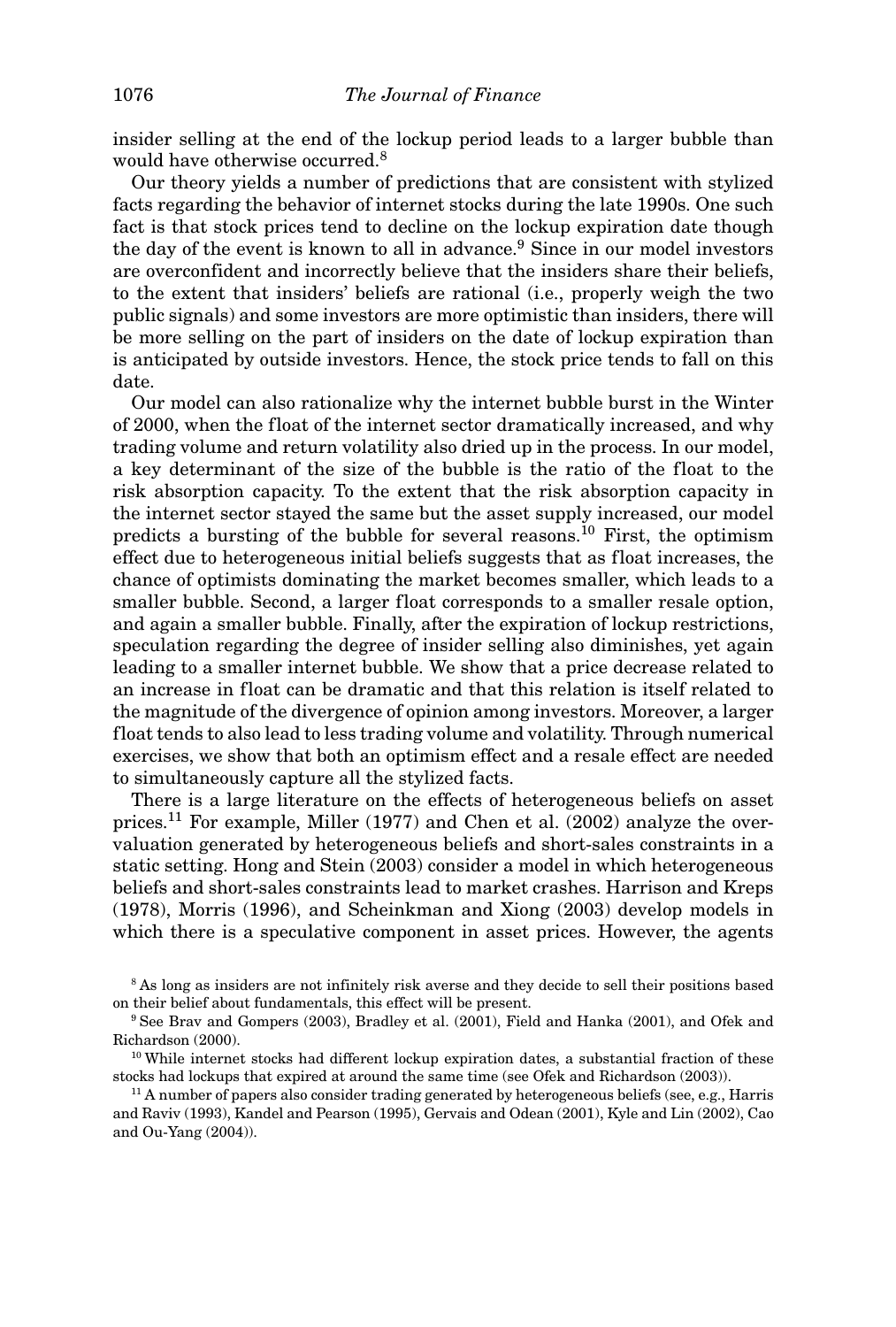in these last three models are risk neutral, and thus float has no effect on prices.

There are a number of ways to generate heterogeneous beliefs. One tractable way is to assume that agents are overconfident, that is, they overestimate the precision of their knowledge. Indeed, many studies from psychology find that people exhibit overconfidence (see Alpert and Raiffa (1982) or Lichtenstein, Fischhoff, and Phillips  $(1982)$ <sup>12</sup>. This assumption can apply to a number of circumstances, especially contexts that involve challenging judgment tasks. Researchers in finance have developed models to analyze the implications of overconfidence on financial markets (see, e.g., Kyle and Wang (1997), Odean (1998), Daniel, Hirshleifer, and Subrahmanyam (1998), Bernardo and Welch (2001)). Similar to these papers, we model overconfidence as overestimation of the precision of one's information.

The bubble in our model, which is based on the recursive expectations of traders to take advantage of others' mistakes, is different from "rational bubbles."<sup>13</sup> Rational bubble models are incapable of connecting bubbles with asset float. In addition, in these models, assets must have (potentially) infinite maturity to generate bubbles. While other mechanisms have been proposed to generate asset price bubbles (see, e.g., Allen and Gorton (1993), Allen, Morris, and Postlewaite (1993)), only Duffie, Garleanu, and Pedersen (2002) speak to the relationship between float and asset price bubbles. They show that the security lending fees that a stock holder expects to collect contribute an extra component to current stock prices. An increase in float leads to lower lending fees (lower shorting costs) and hence lower prices. Our mechanism holds even if shorting costs are fixed.<sup>14</sup>

Additionally, the asset float effect generated by our model is different from the liquidity effect discussed in Baker and Stein (2004). Their model builds on the idea that overconfident investors tend to underreact to the information revealed by the market price. Thus, when these investors are optimistic and they dominate in the market, liquidity improves, that is, there is a smaller price impact by an infinitely small trade of privately informed traders.

Our paper proceeds as follows. A simple version of the model without insider selling is described in Section I. The general model is presented in Section II. We calibrate our model to the NASDAQ bubble in Section III. We discuss the empirical implications in Section IV and conclude in Section V. All proofs are in the Appendix.

 $12$  In fact, even experts display overconfidence (see Camerer (1995)). A phenomenon related to overconfidence is the "illusion of knowledge"—people who do not agree become more polarized when given arguments that serve both sides (see Lord, Ross, and Lepper (1979)). See Hirshleifer (2001) and Barberis and Thaler (2003) for reviews of this literature.

<sup>14</sup> Moreover, as we discuss in more detail below, the empirical evidence indicates on average only minor reductions in the lending fee after lockup expirations during the internet bubble, suggesting a need for alternative mechanisms such as ours to explain the relationship between float and asset prices during this period.

<sup>13</sup> See Blanchard and Watson (1982) or Santos and Woodford (1997).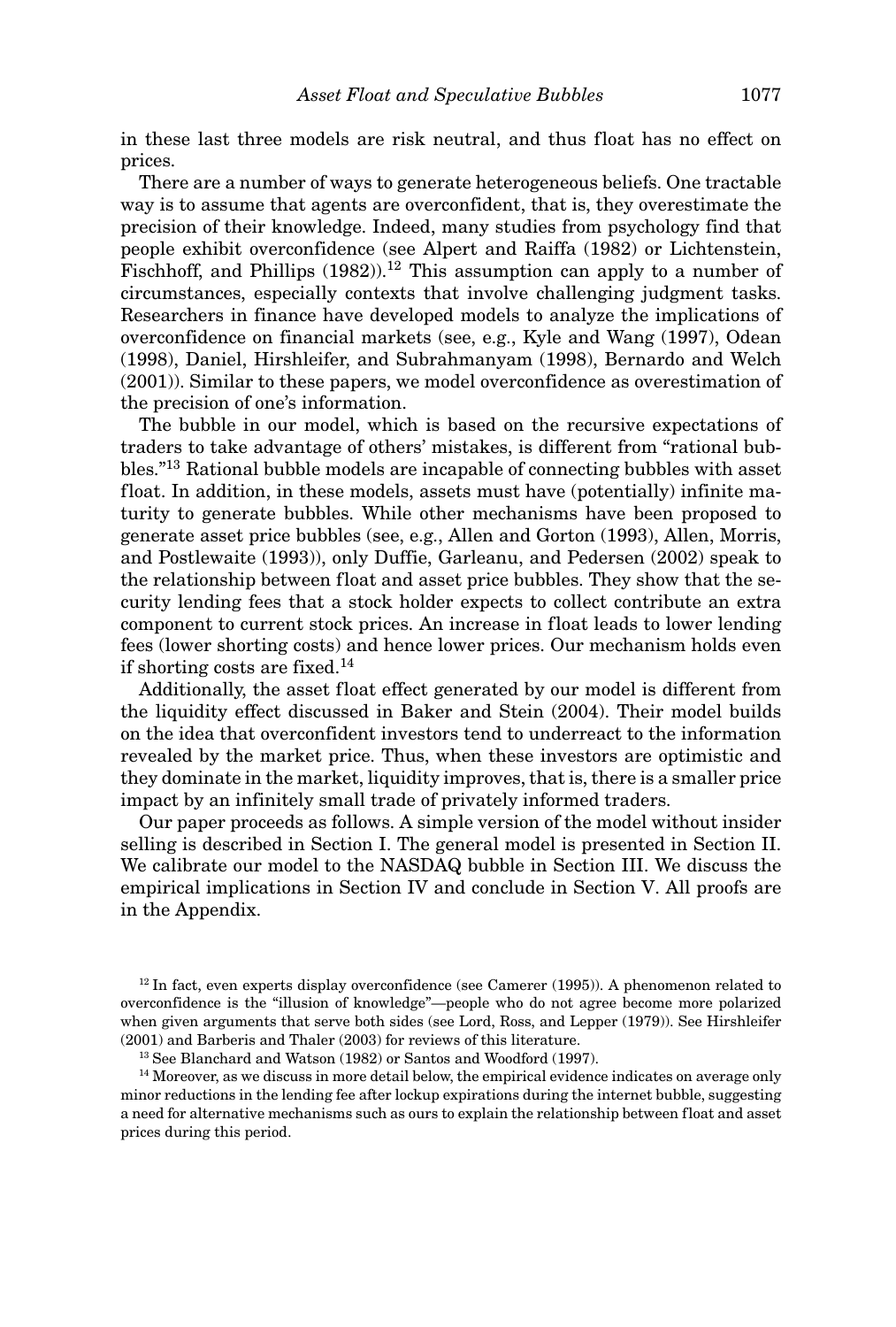## **I. A Simple Model without Lockup Expirations**

We begin by providing a simple version of our model without any insider selling. This special case helps develop the intuition for how the relative magnitudes of the supply of tradeable shares and investors' risk absorption capacities affect a speculative bubble. Below, we extend this version to allow for time-varying float due to the expiration of insider lockup restrictions.

Consider a single-traded asset, which might represent a stock, a portfolio of stocks such as the internet sector, or the market as a whole. There are three dates,  $t = 0, 1, 2$ . The asset pays  $\tilde{f}$  at  $t = 2$ , where  $\tilde{f}$  is normally distributed. A total of *Q* shares of the asset are outstanding. For simplicity, the risk-free interest rate is set to zero.

Two groups of investors, A and B, trade the asset at  $t = 0$  and  $t = 1$ . Investors within each group are identical. They maximize a per-period objective of the form

$$
E[W] - \frac{1}{2\eta} \text{Var}[W],\tag{1}
$$

where  $\eta$  is the risk-bearing capacity of each group. In order to obtain closed-form solutions, we use these (myopic) preferences to abstract away from dynamic hedging considerations. While this specification is not ideal, our analysis will suggest that our results are unlikely to change qualitatively when we admit dynamic hedging possibilities. We further assume that there is limited risk absorption capacity in the stock.<sup>15</sup>

At  $t = 0$ , the two groups' prior beliefs about  $\tilde{f}$  are normally distributed, denoted by  $N(\hat{f}_0^A, 1/\tau_0)$  and  $N(\hat{f}_0^B, 1/\tau_0)$ , respectively. While the two groups share the same precision  $\tau_0$ , the means  $\hat{f}_0^A$  and  $\hat{f}_0^B$  can be different. At  $t=1$ , investors receive two public signals

$$
s_f^A = \tilde{f} + \epsilon_f^A, \quad s_f^B = \tilde{f} + \epsilon_f^B,
$$
\n(2)

where  $\epsilon_f^A$  and  $\epsilon_f^B$  are noise in the signals. The noise components are independent and normally distributed, denoted by  $N(0, 1/\tau_{\epsilon})$ , with  $\tau_{\epsilon}$  representing the precision of the two signals. Due to overconfidence, group A overestimates the precision of signal A as  $\phi \tau_{\epsilon}$ , where  $\phi$  is a constant parameter larger than one, and group B overestimates the precision of signal B as  $\phi \tau_{\epsilon}$ .

We first solve for the beliefs of the two groups at  $t = 1$ . Using standard Bayesian updating formulas, these beliefs are easily characterized in the following lemma.

LEMMA 1: The beliefs of the two groups of investors at  $t = 1$  are normally dis*tributed, denoted by*  $N(\hat{f}_1^A, 1/\tau)$  and  $N(\hat{f}_1^B, 1/\tau)$ , where the precision is given *by*

<sup>&</sup>lt;sup>15</sup> In other words, the asset demand curve is downward sloping. This is meant to simultaneously capture both the undiversified positions of individual investors and the frictions that limit arbitrage among institutional investors.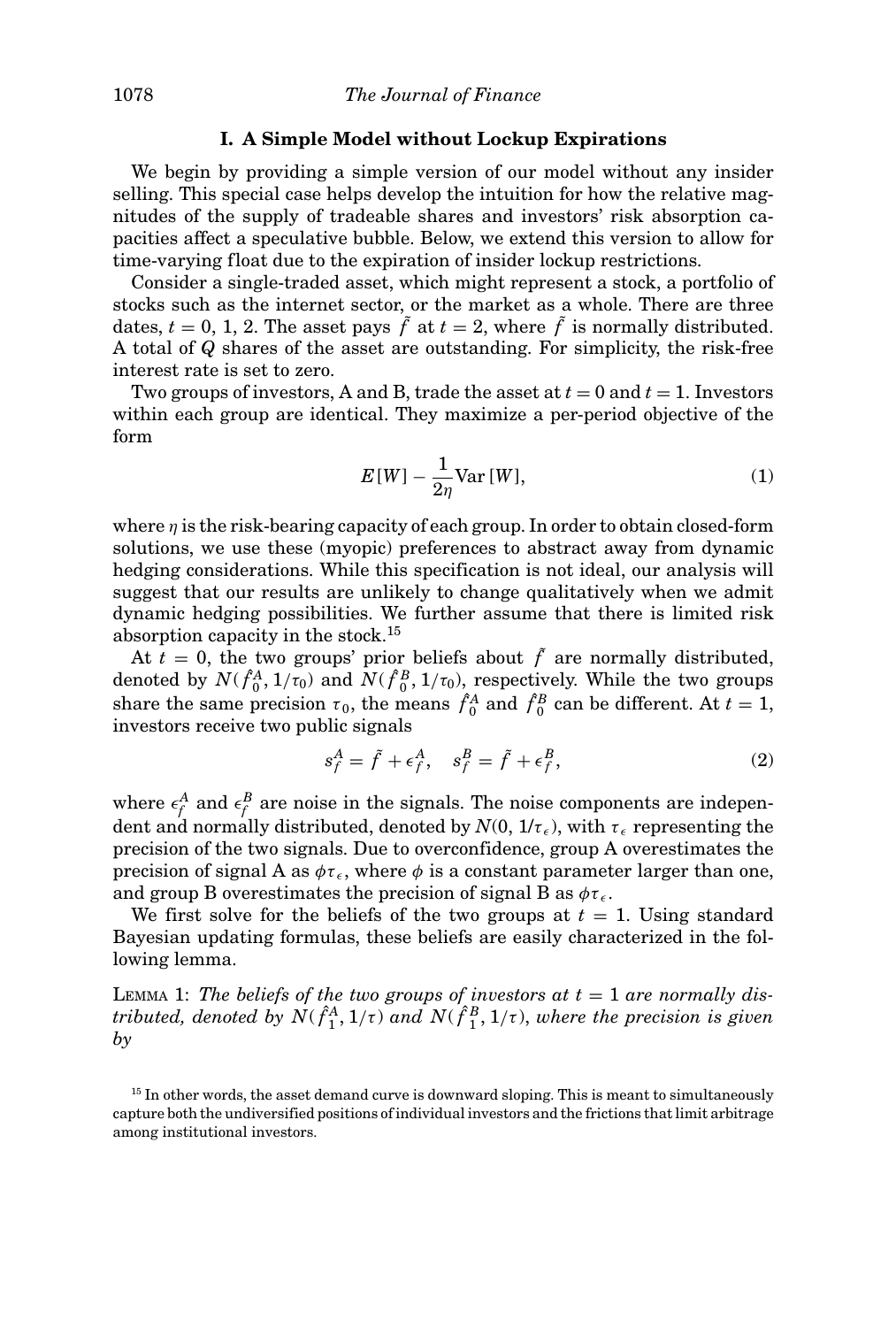*Asset Float and Speculative Bubbles* 1079

$$
\tau = \tau_0 + (1 + \phi)\tau_\epsilon \tag{3}
$$

*and the means are given by*

$$
\hat{f}_1^A = \hat{f}_0^A + \frac{\phi \tau_{\epsilon}}{\tau} (s_f^A - \hat{f}_0^A) + \frac{\tau_{\epsilon}}{\tau} (s_f^B - \hat{f}_0^A), \tag{4}
$$

$$
\hat{f}_1^B = \hat{f}_0^B + \frac{\tau_{\epsilon}}{\tau} \left( s_f^A - \hat{f}_0^B \right) + \frac{\phi \tau_{\epsilon}}{\tau} \left( s_f^B - \hat{f}_0^B \right). \tag{5}
$$

Investors' beliefs differ at  $t = 1$  due to two reasons. First, each group of investors has a different initial belief. Second, both groups place too much weight on different signals. The second source of disagreement disappears in the limit as  $\phi$  approaches one.

Given the forecasts in Lemma 1, we solve for the equilibrium holdings and price at *t* = 1. With mean-variance preferences and short-sales constraints, it is easy to show that, given the price  $p_1$ , investor demands  $(x_1^A, x_1^B)$  for the asset are given by

$$
x_1^A = \max[\eta \tau (f_1^A - p_1), 0], \quad x_1^B = \max[\eta \tau (f_1^B - p_1), 0]. \tag{6}
$$

Consider the demand of the group A investors. Since they have mean-variance preferences, their demand for the asset without short-sales constraints is simply  $\eta \tau (\hat{f}_1^A - p_1)$ . When their beliefs are less than the market price, they would ideally want to short the asset. Since they cannot, they simply sit out of the market and submit a demand of zero. The intuition for group B's demand is similar.

Imposing the market clearing condition,  $x_1^A + x_1^B = Q$ , gives us the following lemma.

LEMMA 2: Let  $l_1 = \hat{f}_1^A - \hat{f}_1^B$  be the difference in opinions between the investors *in groups A and B at t* = 1. *The solution for the stock holdings and price on this date are given by the following three cases:*

• *Case 1:* If  $l_1 > \frac{Q}{m}$  $\frac{Q}{\eta\tau},$ 

$$
x_1^A = Q, \ \ x_1^B = 0, \ \ p_1 = \hat{f}_1^A - \frac{Q}{\eta \tau}.
$$
 (7)

*• Case 2: If*  $|l_1| \leq \frac{Q}{\eta \tau}$ ,

$$
x_1^A = \eta \tau \left(\frac{l_1}{2} + \frac{Q}{2\eta \tau}\right), \ \ x_1^B = \eta \tau \left(\frac{-l_1}{2} + \frac{Q}{2\eta \tau}\right), \ \ p_1 = \frac{\hat{f}_1^A + \hat{f}_1^B}{2} - \frac{Q}{2\eta \tau}.\tag{8}
$$

*• Case 3: If*  $l_1 < -\frac{Q}{n}$  $\frac{Q}{\eta\tau}$ ,

$$
x_1^A = 0, \ \ x_1^B = Q, \ \ p_1 = \hat{f}_1^B - \frac{Q}{\eta \tau}.
$$
 (9)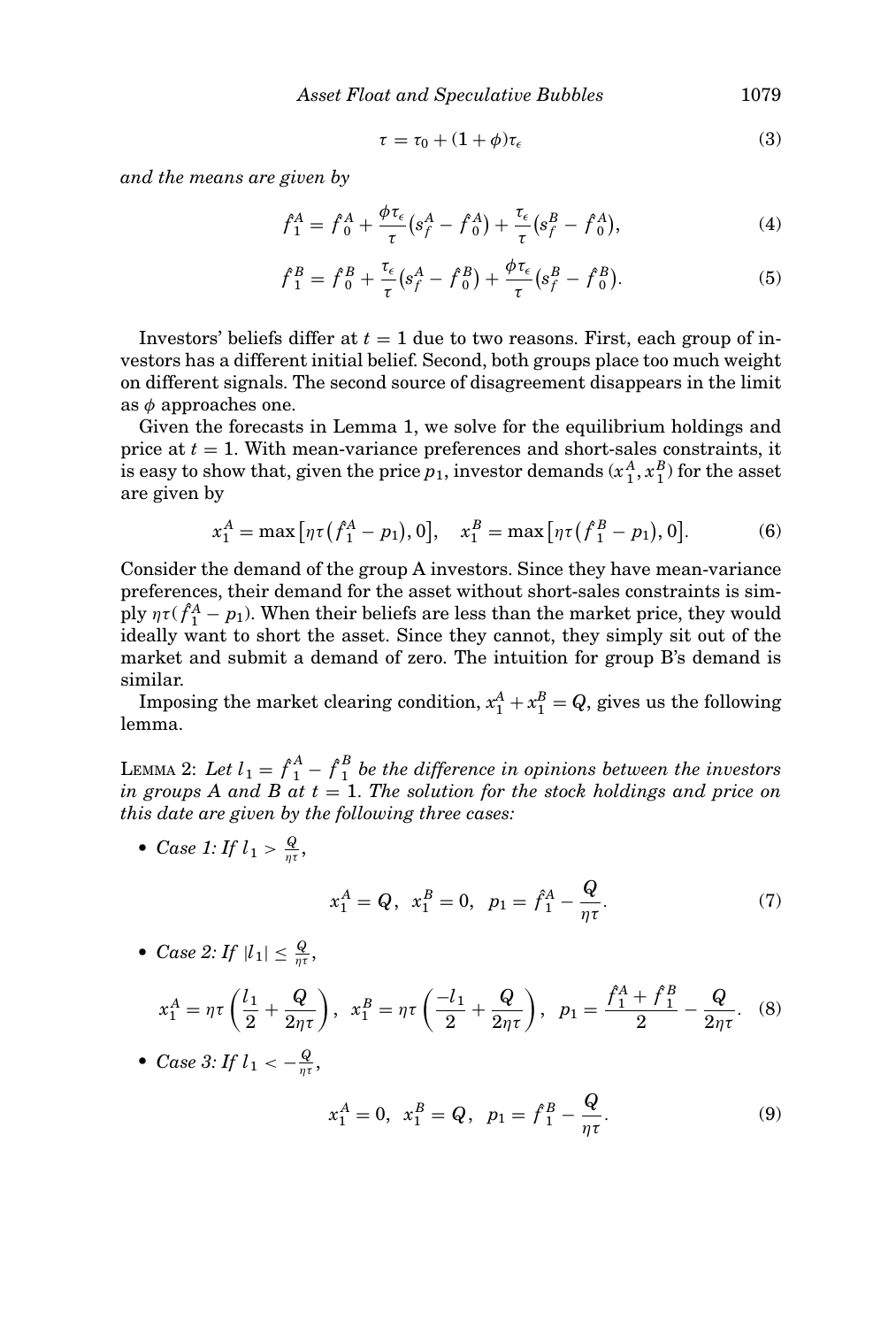Lemma 2 is simply a restatement of the results in Miller (1977) and Chen et al. (2002). Since the investors are risk averse, they naturally want to share the risk of holding the *Q* shares of the asset. Thus, unless their opinions are dramatically different, both groups of investors will be long the asset. This is the situation described in Case 2. In this case, the asset price is determined by the average belief of the two groups and the risk premium  $\frac{Q}{2\eta\tau}$  is determined by the total risk-bearing capacity. On the other hand, when group A's valuation is significantly greater than that of group B's (as in Case 1), investors in group A hold all *Q* shares, and those in B sit out of the market. As a result, the asset price is determined purely by group A's opinion,  $f_1^A$  $\frac{1}{1}$ , adjusted for a risk discount,  $\frac{Q}{\eta\tau}$ , reflecting the fact that this one group bears all the risk of the *Q* shares. The situation in Case 3 is symmetric to that of Case 1 except that group B's valuation is greater than that of group A.

We next solve for the equilibrium at  $t = 0$ . Given investors' mean-variance preferences, their demands at  $t = 0$  are given by

$$
x_0^A = \max\left[\frac{\eta(E_0^A p_1 - p_0)}{\Sigma^A}, 0\right], \quad x_0^B = \max\left[\frac{\eta(E_0^B p_1 - p_0)}{\Sigma^B}, 0\right], \quad (10)
$$

where  $\Sigma^A$  and  $\Sigma^B$  are the next-period price change variances under group A and group B investors' beliefs, that is,

$$
\Sigma^{A} = \text{Var}_{0}^{A}[p_{1} - p_{0}], \quad \Sigma^{B} = \text{Var}_{0}^{B}[p_{1} - p_{0}]. \tag{11}
$$

Note that  $E^A_0 p_1$  and  $E^B_0 p_1$  are different given the difference in the two groups' initial beliefs, as are  $\Sigma^A$  and  $\Sigma^B$  for the same reason. Imposing the market clearing condition at  $t = 0, x_0^A + x_0^B = Q$ , provides the equilibrium price and asset holding of each group at *t* = 0. This equilibrium is summarized in the following lemma.

LEMMA 3: *The stock holdings and price at t* = 0 *are given by the following three cases:*

 $\bullet$  *Case 1: If*   $E_0^A p_1 - E_0^B p_1 > \frac{Σ^A}{η} Q$ ,

$$
x_0^A = Q, \ \ x_0^B = 0, \ \ p_0 = E_0^A p_1 - \frac{\Sigma^A}{\eta} Q. \tag{12}
$$

 $\bullet$   $\textit{Case 2:} \textit{If } -\frac{\Sigma^{B}}{\eta}Q\ < E_{0}^{A}p_{1} - E_{0}^{B}p_{1} \leq \frac{\Sigma^{A}}{\eta}Q,$ 

$$
x_0^A = \frac{\eta}{\Sigma^A + \Sigma^B} (E_0^A p_1 - E_0^B p_1) + \frac{\Sigma^B}{\Sigma^A + \Sigma^B} Q, \qquad (13)
$$

$$
x_0^B = -\frac{\eta}{\Sigma^A + \Sigma^B} (E_0^A p_1 - E_0^B p_1) + \frac{\Sigma^A}{\Sigma^A + \Sigma^B} Q, \qquad (14)
$$

$$
p_0 = \frac{\Sigma^B}{\Sigma^A + \Sigma^B} E_0^A p_1 + \frac{\Sigma^A}{\Sigma^A + \Sigma^B} E_0^B p_1 - \frac{\Sigma^A \Sigma^B}{(\Sigma^A + \Sigma^B) \eta} Q. \tag{15}
$$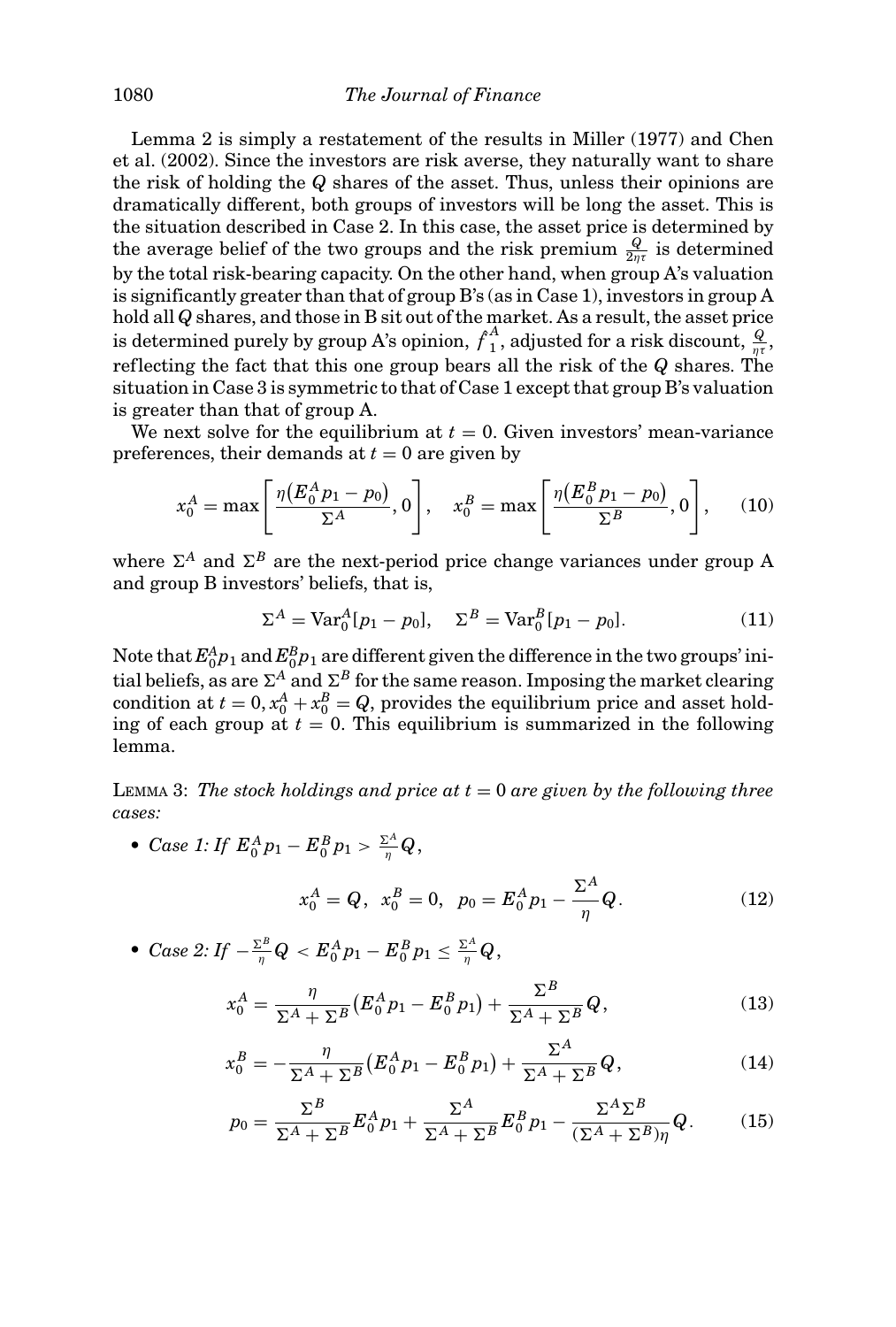• Case 3: If 
$$
E_0^A p_1 - E_0^B p_1 \le -\frac{\Sigma^B}{\eta} Q
$$
,  
 $x_0^A = 0$ ,  $x_0^B = Q$ ,  $p_0 = E_0^B p_1 - \frac{\Sigma^B}{\eta} Q$ . (16)

The intuition behind Lemma 3 is similar to that of Lemma 2. The equilibrium price at  $t = 0$  is upwardly biased because of short-sales constraints as the optimistic belief (either  $E_0^A p_1$  or  $E_0^B p_1$ ) carries more weight in the price (either Case 1 or Case 3). In other words, the optimism effect identified in Miller (1977) and Chen et al.  $(2002)$  holds at time  $t = 0$ . We are unable to explicitly solve for  $E^A_0 p_1$  or  $E^B_0 p_1$ . However, we can solve for these values numerically, along with  $\Sigma^{\check{A}}$  and  $\Sigma^{\check{B}}$ .

Below, we provide some intuition for the resulting equilibrium by first considering the case in which  $\hat{f}_0^A$  and  $\hat{f}_0^B$  are identical, that is, the case of homogeneous initial beliefs. In this case, we are able to obtain closed form solutions, and we find that  $E_0^A p_1$  and  $E_0^B p_1$  are identical, so there is no optimism effect in the time-0 price. However, we show that there will still be a bubble at  $t = 0$  because investors anticipate the option to resell their shares at  $t = 1$  in a market with optimistic buyers and short-sales constraints. In other words, investors anticipate that there will be an optimism effect at  $t = 1$  and properly take this into account in their valuations at  $t = 0$ . We then consider the general case of heterogeneous initial beliefs and show that the *t* = 0 price depends on both the optimism effect and this resale-option effect.

### *A. The Case of Homogeneous Initial Beliefs*

In this subsection, we illustrate the effects of asset float by considering the case in which the initial beliefs  $\hat{f}_0^A$  and  $\hat{f}_0^B$  are identical. We denote the initial belief by  $f_0$ .

The following theorem summarizes the expectations of A and B investors at  $t = 0$  and the resulting asset price for the case of homogeneous initial beliefs.

PROPOSITION 1: *If A and B investors have identical initial beliefs at t* = 0, *their conditional expectations of p*<sup>1</sup> *are identical:*

$$
E_0^A[p_1] = E_0^B[p_1] = \hat{f}_0 - \frac{Q}{2\eta\tau} + E\left[\left(l_1 - \frac{Q}{\eta\tau}\right)I_{\{l_1 > \frac{Q}{\eta\tau}\}}\right].
$$
 (17)

*Their conditional variances of p<sub>1</sub> are also identical:*  $\Sigma = \Sigma^A = \Sigma^B$ . The asset *price at time*  $t = 0$  *is* 

$$
p_0 = \hat{f}_0 - \frac{\Sigma}{2\eta} Q - \frac{Q}{2\eta\tau} + E\left[ \left( l_1 - \frac{Q}{\eta\tau} \right) I_{\{l_1 > \frac{Q}{\eta\tau}\}} \right].
$$
 (18)

There are four terms in the price. The first,  $\hat{f}_0$ , is the expected value of the asset's fundamental. The second,  $\frac{\Sigma}{2\eta}Q$  , is the risk premium required for holding the asset from  $t = 0$  to  $t = 1$ . The third,  $\frac{Q}{2\eta t}$ , represents the risk premium for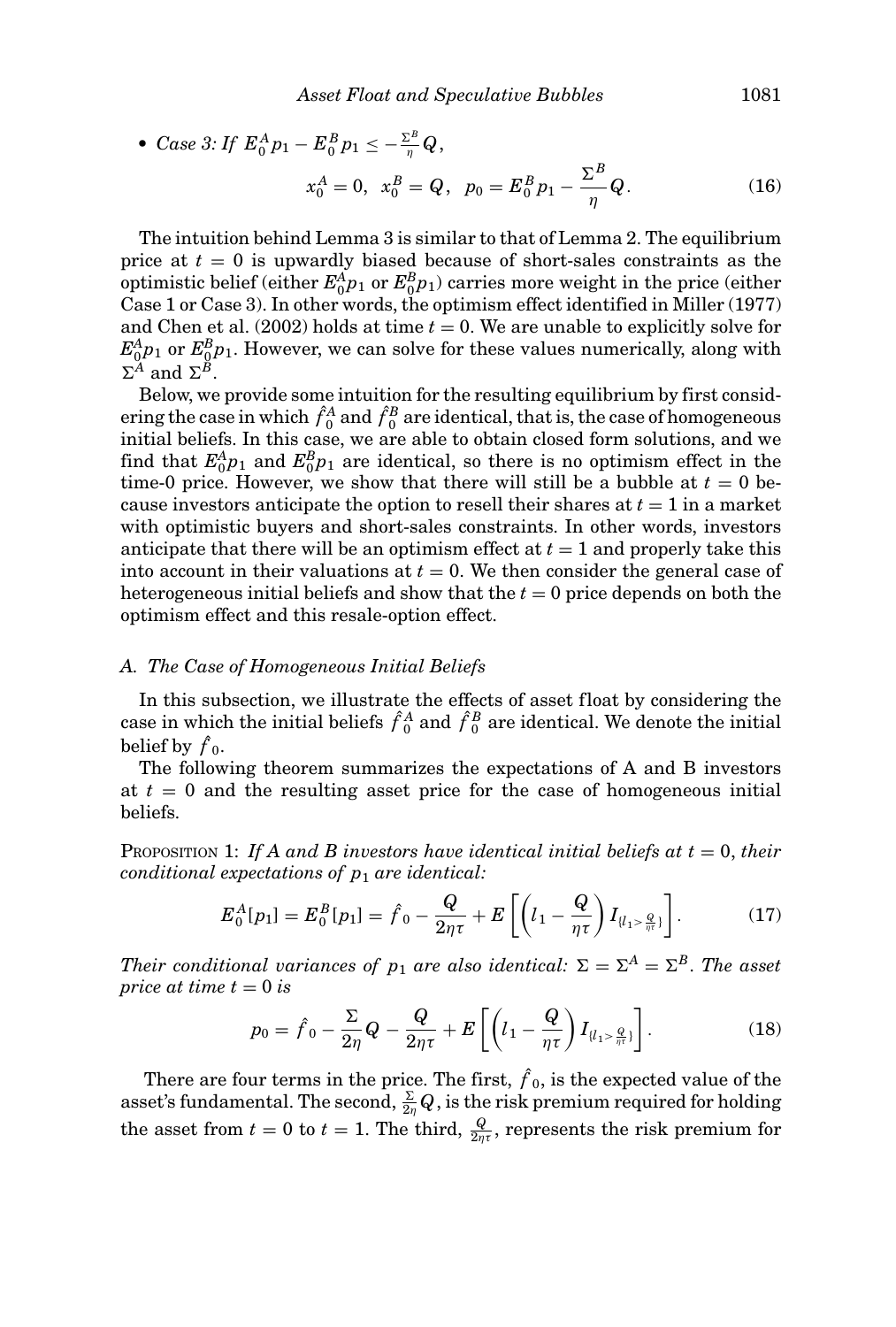holding the asset from  $t = 1$  to  $t = 2$ . The last term,

$$
B(Q/\eta) = E\left[\left(l_1 - \frac{Q}{\eta \tau}\right)I_{\{l_1 > \frac{Q}{\eta \tau}\}}\right],\tag{19}
$$

represents the option value from selling the asset to investors in the other group when they have higher beliefs.

Intuitively, with differences of opinion and short-sales constraints, the possibility of selling shares when other investors have higher beliefs provides a resale option to the asset owners (see Harrison and Kreps (1978), Scheinkman and Xiong (2003)). If  $\phi = 1$ , this possibility does not exist; otherwise, the payoff from the resale option depends on the potential deviation of one group's belief from that of the other group.

The format of the resale option is similar to a call option with the underlying asset as the difference in beliefs  $l_1$ . From Lemma 1, it is easy to show that

$$
l_1 = \frac{(\phi - 1)\tau_{\epsilon}}{\tau} \left(\epsilon_f^A - \epsilon_f^B\right).
$$
 (20)

Thus,  $l_1$  has a Gaussian distribution with a mean of zero and a variance of  $\sigma_l^2$ ,

$$
\sigma_l^2 = \frac{(\phi - 1)^2 (\phi + 1)\tau_{\epsilon}}{\phi[\tau_0 + (1 + \phi)\tau_{\epsilon}]^2},\tag{21}
$$

under the beliefs of either group B (or A) agents. The strike price of the resale option is  $\frac{Q}{\eta\tau}$  . Therefore, an increase in  $Q$  or a decrease in  $\eta$  raises the strike price of the resale option, and reduces the option value. Direct integration yields

$$
B(Q/\eta) = \frac{\sigma_l}{\sqrt{2\pi}} e^{-\frac{Q^2}{2\eta^2 \tau^2 \sigma_l^2}} - \frac{Q}{\eta \tau} N\left(-\frac{Q}{\eta \tau \sigma_l}\right),\tag{22}
$$

where *N* is the cumulative probability function of a standard normal distribution.

PROPOSITION 2: *The size of the bubble decreases with the magnitude of the float Q relative to the risk absorption capacity* η, *and increases with the overconfidence parameter* φ.

Intuitively, when agents are risk averse, the two groups naturally want to share the risk of holding the shares of the asset. Hence, they are unwilling to hold the float without a substantial price discount. A larger float means that it takes a greater divergence in opinion in the future for an asset buyer to resell the shares, which means a less valuable resale option today. So, ex ante, agents are less willing to pay a price above their assessments of fundamentals and the smaller is the bubble.

Since there is limited risk absorption capacity, price naturally declines with supply even in the absence of speculative trading. However, given speculative trading, price becomes even more sensitive to asset supply—that is, a multiplier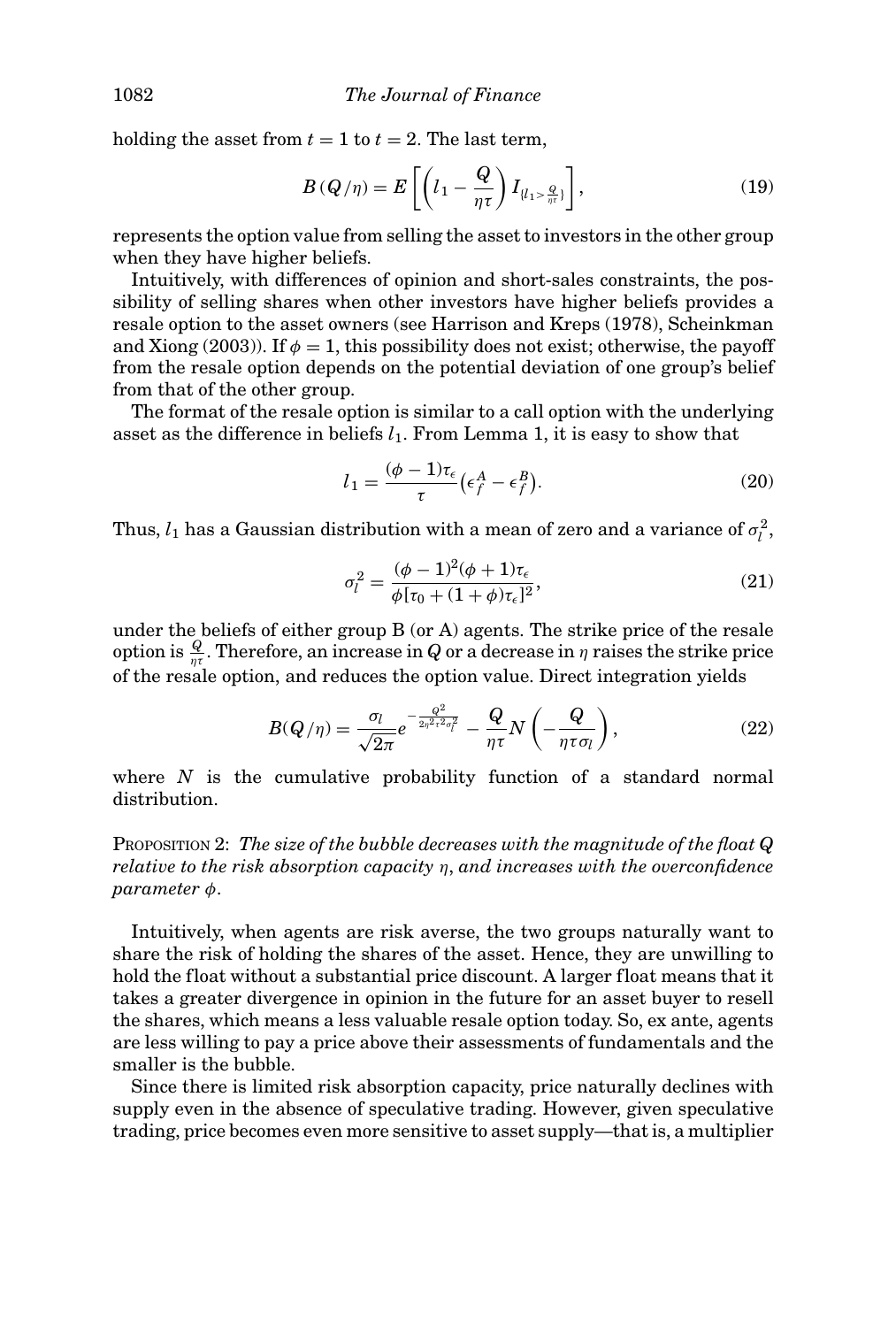effect arises. To see this, consider two firms with the same share price, except that one's price is determined entirely by fundamentals whereas the other includes a speculative bubble component as described above. For the share prices to equal, the firm with a bubble component has a smaller fundamental value than the firm without. We show that the float elasticity of price for the firm with a speculative bubble is greater than that of the otherwise comparable firm without a bubble. This multiplier effect is highly nonlinear—it is much larger when the ratio of float to risk-bearing capacity is small than when it is large. The reason follows from the fact that the strike price of the resale option is proportional to *Q*. These results are formally stated in the following proposition.

PROPOSITION 3: *Consider two otherwise comparable stocks with the same share price, except that one's value includes a bubble component whereas the other does not. The float elasticity of price for the stock with a speculative bubble is greater than that for the otherwise comparable stock. The difference in these elasticities is given by*  $|\partial B/\partial Q|$ . *This difference peaks when*  $Q = 0$  (*at a value of*  $\frac{1}{2\eta\tau}$ ) *and monotonically diminishes when Q becomes large.*

Moreover, since share turnover and share return volatility are tied to the amount of speculative trading, these two quantities also decrease with the ratio of asset float to the risk absorption capacity.

PROPOSITION 4: *The expected turnover rate from*  $t = 0$  to  $t = 1$  *decreases with the ratio of float Q to risk-bearing capacity* η *and increases with* φ. *The sum of return variance across the two periods decreases with the ratio of float Q to risk-bearing capacity* η.

To see why expected share turnover decreases with  $Q$ , note that at  $t = 0$ , both groups share the same belief regarding fundamentals and both hold one-half of the shares of the float. (This is also what one expects on average since both groups of investors' initial beliefs about fundamentals are identical.) The maximum share turnover from this period to the next occurs if one group becomes much more optimistic and ends up holding all the shares, yielding a turnover ratio of one-half. However, the larger the float, the greater the divergence of opinion it would take for the optimistic group to hold all the shares tomorrow, and therefore the lower average share turnover.

The intuition for return volatility is similar. Imagine that the two groups of investors have the same initial belief at  $t = 0$  and each holds one-half of the shares of the float. Next period, if one group buys all the shares from the other, the stock's price depends only on the optimists' belief. In contrast, if both groups are still in the market, then the price depends on the average of the two groups' beliefs. Since the variance of the average of the two beliefs is less than the variance of a single group's belief alone, it follows that the greater the float, the less likely it would be for one group to hold all the shares, and hence the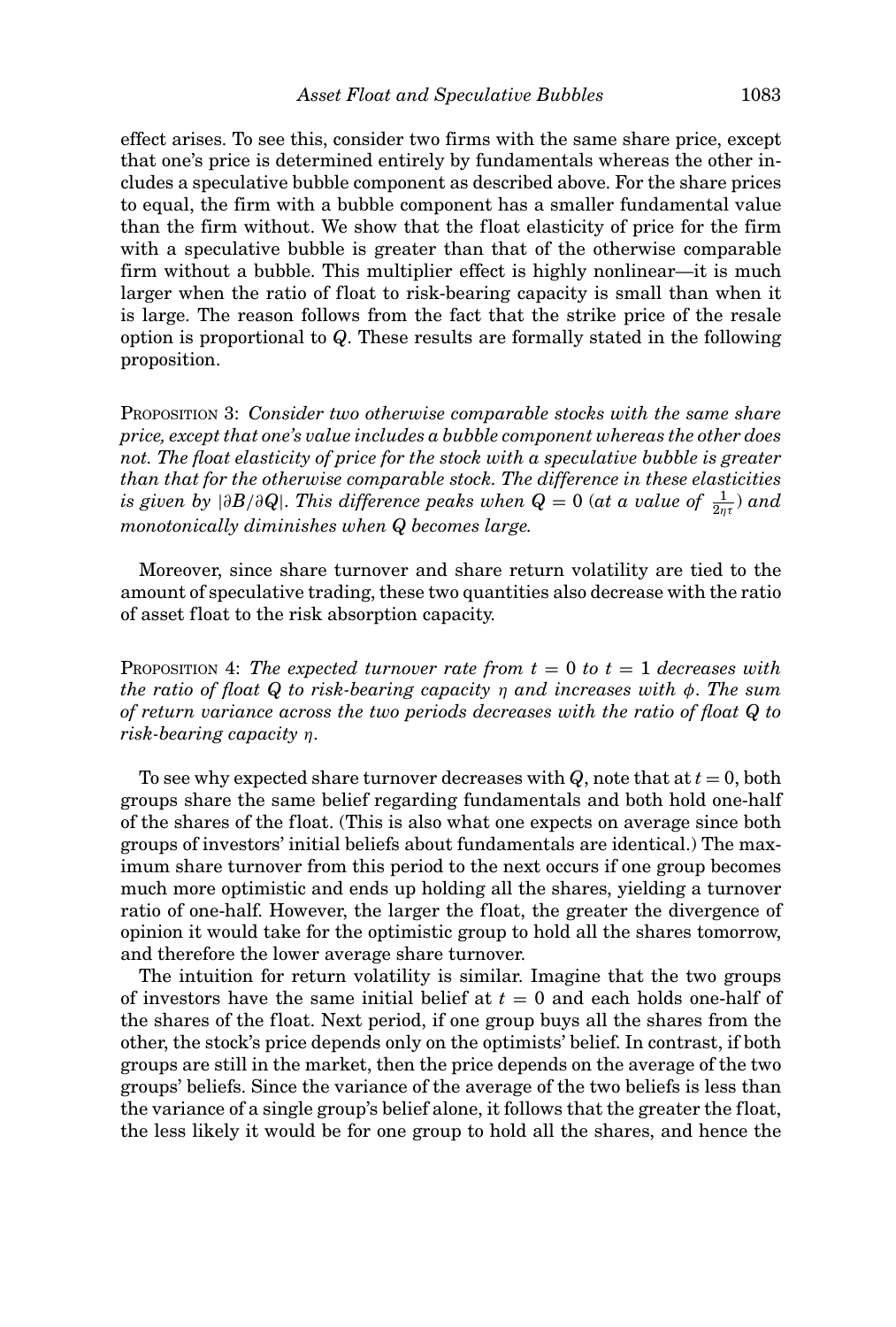lower the price volatility.

# *B. The Case of Heterogeneous Initial Beliefs*

We now develop intuition for the equilibrium price at  $t = 0$  in the general case of heterogenous initial beliefs. We first define a function

$$
H(l) \equiv \begin{cases} -\frac{Q}{2\eta\tau} & \text{if } l < -\frac{Q}{\eta\tau} \\ \frac{1}{2}l & \text{if } -\frac{Q}{\eta\tau} < l < \frac{Q}{\eta\tau} \\ l - \frac{Q}{2\eta\tau} & \text{if } \frac{Q}{\eta\tau} < l \end{cases} \tag{23}
$$

Let  $l_1^B \equiv f_1^A - f_1^B$  and  $l_1^A \equiv f_1^B - f_1^A$ . Following the discussion in the section on the case of homogeneous initial beliefs, if  $l = l_1^B$ , then  $H(l_1^B)$  is the payoff of investor B's resale option at  $t = 1$ . If  $l = l_1^A$ , then  $H(l_1^A)$  is the payoff of investor A's resale option at  $t = 1$ .

With this observation, we can expand  $p_0$  again into four parts as in the following lemma.

LEMMA 4:  $p_0$  *can be written as* 

$$
p_0(f_0^A, f_0^B) = \frac{\hat{f}_0^A + \hat{f}_0^B}{2} - \Pi(f_0^A, f_0^B) - \frac{Q}{2\eta\tau} + B_H\bigg(f_0^A, f_0^B, \frac{Q}{\eta\tau}\bigg),\qquad(24)
$$

where  $\frac{f_0^A+f_B^B}{2}$  is the average belief ,  $\Pi$  is the equilibrium risk premium for holding  $f$ rom time  $t=0$  to  $t=1,\frac{Q}{2\eta\tau}$  is the risk premium for holding from  $t=1$  to  $t=2,$ *and B<sup>H</sup> is a bubble component. is defined as*

$$
\Pi(\hat{f}_0^A, \hat{f}_0^B) = \begin{cases} \frac{\sum^A Q}{\eta}, & in case 1: \hat{E}_0^A p_1 - E_0^B p_1 > \sum^A Q/\eta \\ \frac{\sum^A \sum^B}{(\sum^A + \sum^B) \eta} Q, & in case 2: -\sum^B Q/\eta \le E_0^A p_1 - E_0^B p_1 \le \sum^A Q/\eta \\ \frac{\sum^B Q}{\eta} & in case 3: f_0^A - \hat{E}_0^A p_1 - E_0^B p_1 < -\sum^B Q/\eta \\ & (25) \end{cases}
$$

*and B<sup>H</sup> is defined as*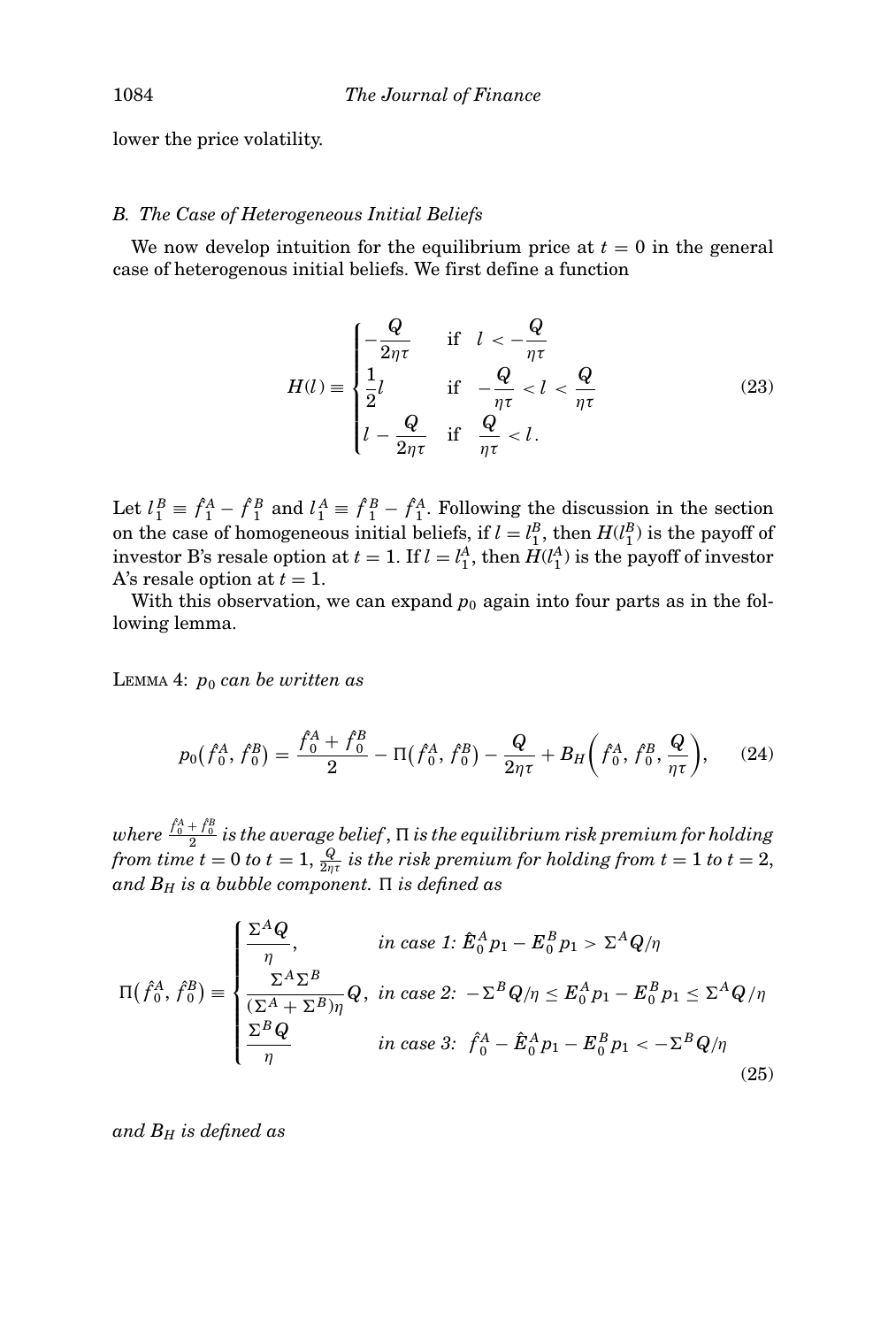*Asset Float and Speculative Bubbles* 1085

$$
B_H\left(\hat{f}_0^A, \hat{f}_0^B, \frac{Q}{\eta \tau}\right) = \begin{cases} \frac{\hat{f}_0^A - \hat{f}_0^B}{2} + E_0^A \Big[ H\Big(\hat{l}_1^A, \frac{Q}{\eta \tau}\Big) \Big], & \text{ in case } 1\\ \frac{(\Sigma^A - \Sigma^B)}{\Sigma^A + \Sigma^B} \frac{(\hat{f}_0^B - \hat{f}_0^A)}{2} \\ + \frac{\Sigma^B}{\Sigma^A + \Sigma^B} E_0^A \Big[ H\Big(\hat{l}_1^A, \frac{Q}{\eta \tau}\Big) \Big] & \text{ (26)}\\ + \frac{\Sigma^A}{\Sigma^A + \Sigma^B} E_0^B \Big[ H\Big(\hat{l}_1^B, \frac{Q}{\eta \tau}\Big) \Big], & \text{ in case } 2\\ \frac{\hat{f}_0^B - \hat{f}_0^A}{2} + E_0^B \Big[ H\Big(\hat{l}_1^B, \frac{Q}{\eta \tau}\Big) \Big] & \text{ in case } 3. \end{cases}
$$

The key thing to focus on is the bubble component given in equation (26). In Case 1, group A investors are the optimist at  $t = 0$  and they own all the shares. The bubble component in this case has two parts, namely,  $\frac{f_0^A - f_0^B}{2}$ , which  $\frac{2}{2}$ , which is the upward bias due to heterogeneous initial beliefs or the optimism effect, and  $E_0^A[H(l_1^A)]$ , which is group A investors' expected value of his resale option at  $t=1$ . In Case 3, group B investors are the optimist and so the optimism bias is now given by  $\frac{f_0^B - f_0^A}{2}$  and the resale option component of the bubble is now determined by group B investors,  $E_0^B[H(l_1^B)]$ . In Case 2, both groups of investors are long the stock at  $t = 0$  and so the bubble component is a weighted average of the resale options of groups A and B, but the bias in price due to initially different beliefs is ambiguous, depending on other factors such as the difference in the perceived variances of the two groups for holding the stock between  $t =$ 0 and  $t = 1$ .

For the most part, the comparative statics derived in the case of homogeneous initial beliefs hold in the general case of heterogeneous initial beliefs, as we show below with numerical exercises calibrated to the NASDAQ experiences. However, there is an important caveat to this statement. When the difference in initial beliefs is sufficiently large, share turnover can increase (rather than decrease) with asset float when float is small (counter to the result regarding share turnover in Proposition 4). To see why, suppose that asset float is small to begin with and group A is much more optimistic than group B. Then A is likely to hold all the shares at date (1, 0). As a result, expected turnover in Stage 1 is small because the chances of a switch in opinions is low. Now, imagine that asset float is slightly higher. Then both investors hold a share of the asset at  $t = 1$  and any change in their relative beliefs will generate turnover at  $t = 1$ . Hence, an increase in asset float will increase rather than decrease turnover. In our numerical exercises, we find this reverse effect of float on turnover only when both initial differences in beliefs are very large and the change in float is very small. For moderate changes in float or for moderate levels of initially different beliefs, turnover decreases with float. When we calibrate our numerical exercises to the NASDAQ experience, this effect does not appear.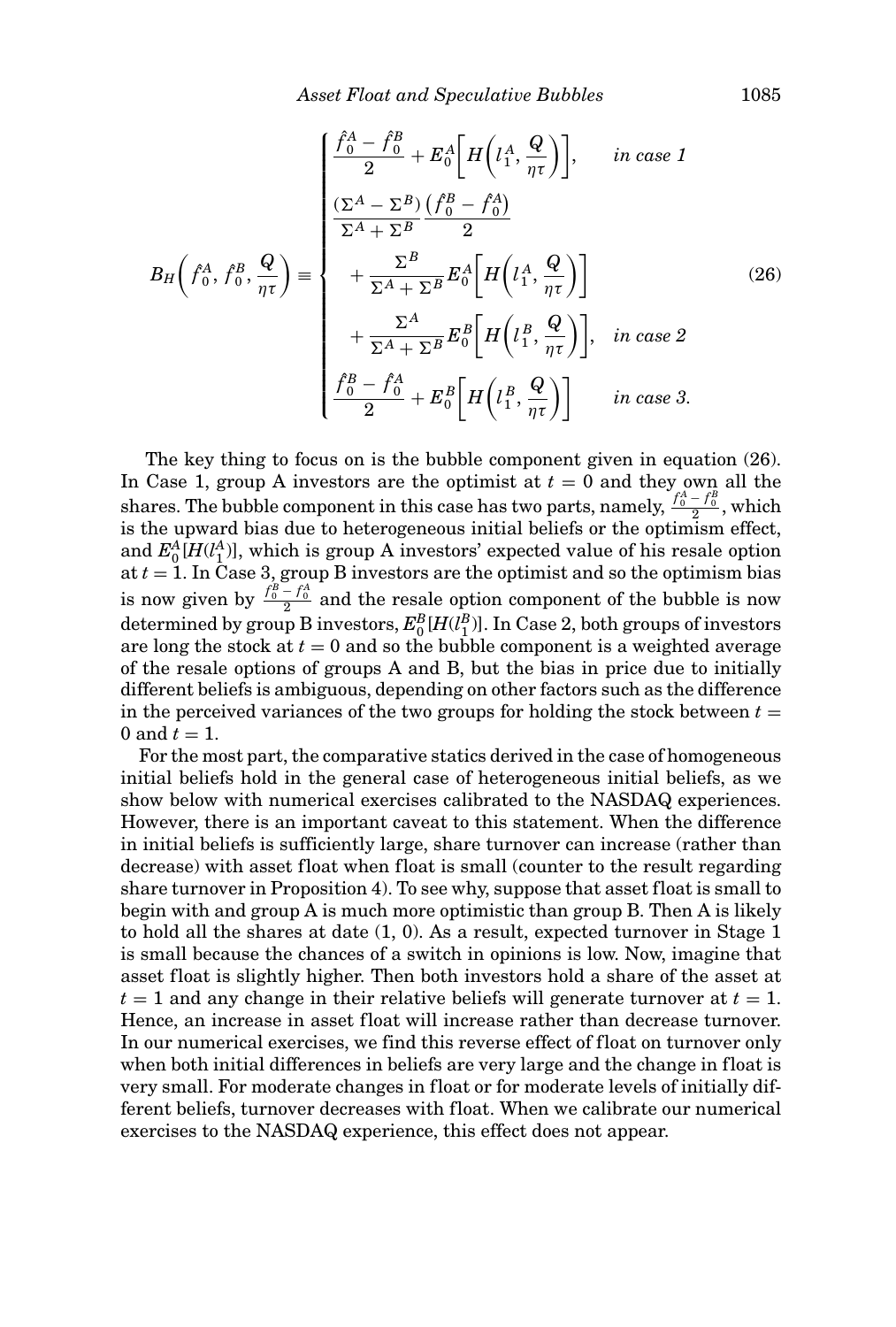# **II. A Model with Lockup Expirations**

# *A. Set-up*

We now extend the simple model of the previous section to allow for timevarying float due to insider selling. Investors trade an asset that initially has a limited float because of lockup restrictions. The asset's tradeable shares increase over time as insiders become free to sell their positions. In practice, the lockup period lasts around 6 months after a firm's initial public offering date. During this period, most of the shares of the company are not tradeable by the general public. The lockup expiration date (the date when insiders are free to trade their shares) is known to all in advance.

The model has infinitely many stages referenced by  $i = 1, 2, 3, \ldots, \infty$ . The timeline, described in Figure 1, is as follows. Stage 1 contains three periods denoted by  $(1, 0)$ ,  $(1, 1)$ , and  $(1, 2)$ . Stage 1 represents the dates around the relaxation of the lockup restrictions. The rest of the stages,  $i = 2, 3, \ldots, \infty$ , capture the time after insiders have sold all their shares



**Figure 1. Timeline of events.** This time line demonstrates the events that occur across different stages.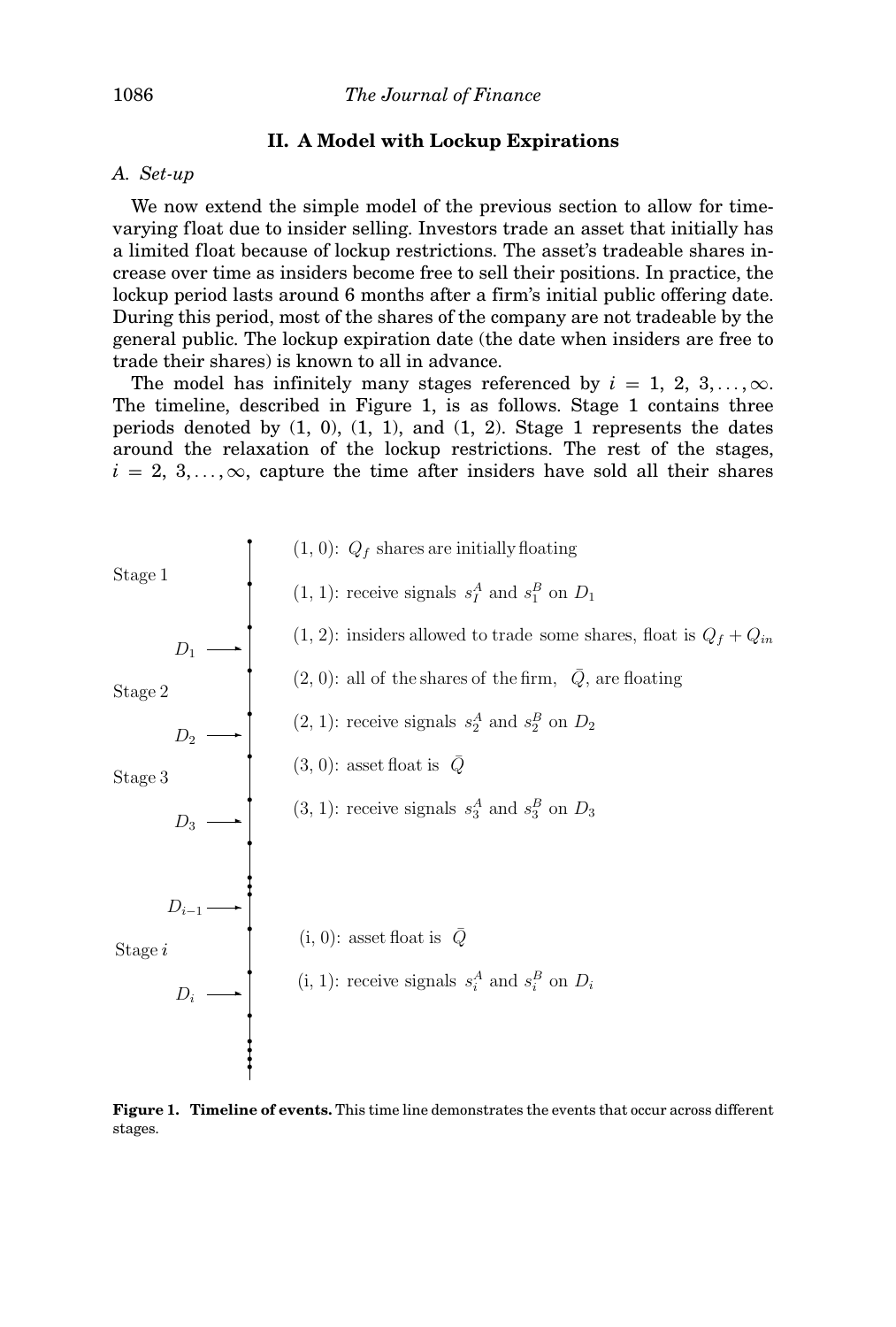to outsiders. Each of these stages has two periods, denoted by (*i*, 0) and  $(i, 1)$ .<sup>16</sup>

The asset pays a stream of dividends, denoted by  $D_1, D_2, \ldots, D_i, \ldots$  . The dividends are independently, identically, and normally distributed, with their distributions given by  $N(\bar{D}, 1/\tau_0)$ . Each dividend is paid out at the beginning of the next stage. There are two groups of outside investors A and B (as before) and a group of insiders who all share the same information. Thus, there is no information asymmetry between insiders and outsiders in this model. In addition, we assume that all agents in the model, including the insiders, are price takers (i.e., we rule out any sort of strategic behavior).<sup>17</sup>

In Stage 1, investors start with a float of  $Q_f$  on date (1, 0). For generality, we assume that the groups' prior beliefs about  $D_1$  are normally distributed and denoted by  $N(\bar{D}^A, \tau_0)$  and  $N(\bar{D}^B, \tau_0)$ ,  $\bar{D}^A$  and  $\bar{D}^B$  can be different. On date (1, 1), two signals on the first dividend component become available,

$$
s_1^A = D_1 + \epsilon_1^A, \quad s_1^B = D_1 + \epsilon_1^B,\tag{27}
$$

where  $\epsilon_1^A$  and  $\epsilon_1^B$  are independent signal noise with identical normal distributions characterized by zero mean and precision  $\tau_{\epsilon}$ . On date (1, 2), some of the insiders' shares, denoted by *Q*in, become floating—this is known to all in advance. The total asset supply on this date is thus  $Q_f + Q_{\text{in}} \le \bar{Q}$ . At the lockup expiration date, insiders rarely are able to trade all their shares due to price impact considerations. The assumption that only *Q*in shares are tradeable is meant to capture this fact. In other words, it typically takes a while after the expiration of lockups for all the shares of the firm to be floating. Importantly, insiders can also trade on this date based on their assessment of the fundamental. The exact value of  $D_1$  is announced and paid out before the beginning of the next stage.

At the beginning of Stage 2, date  $(2, 0)$ , we assume for simplicity that the insiders are forced to liquidate their positions from Stage 1. The market price on this date is determined by the demands of the outside investors and the total asset supply of  $\bar{Q}$ . Insiders' positions are marked and liquidated at this price and they are no longer relevant for price determination during this stage. We assume again that the prior beliefs of the two groups of investors about  $D_2$  are normally distributed and denoted by  $N(\bar{D}^A, \tau_0)$  and  $N(\bar{D}^B, \tau_0)$ , and that  $\bar{D}^{\bar{A}}$  and

 $16$  In the context of the internet bubble, let the stock be the internet sector and the lockup expiration date correspond to the Winter of 2000, when the asset float increased dramatically as a result of many internet lockups expiring and insiders being able to trade their shares (see Ofek and Richardson (2003), Cochrane (2003)).

<sup>17</sup> While our assumption of symmetric information among insiders and outsiders is clearly an abstraction from reality, we want to see what results obtain in the simplest setting possible. If we were to allow insiders to have private information and the chance to manipulate prices, our results would likely remain since insiders have an incentive to create bubbles and cash out of their shares when price is high. See our discussion in the conclusion for some preliminary ways in which our model can be imbedded into a richer model of initial public offerings and strategic behavior on the part of insiders.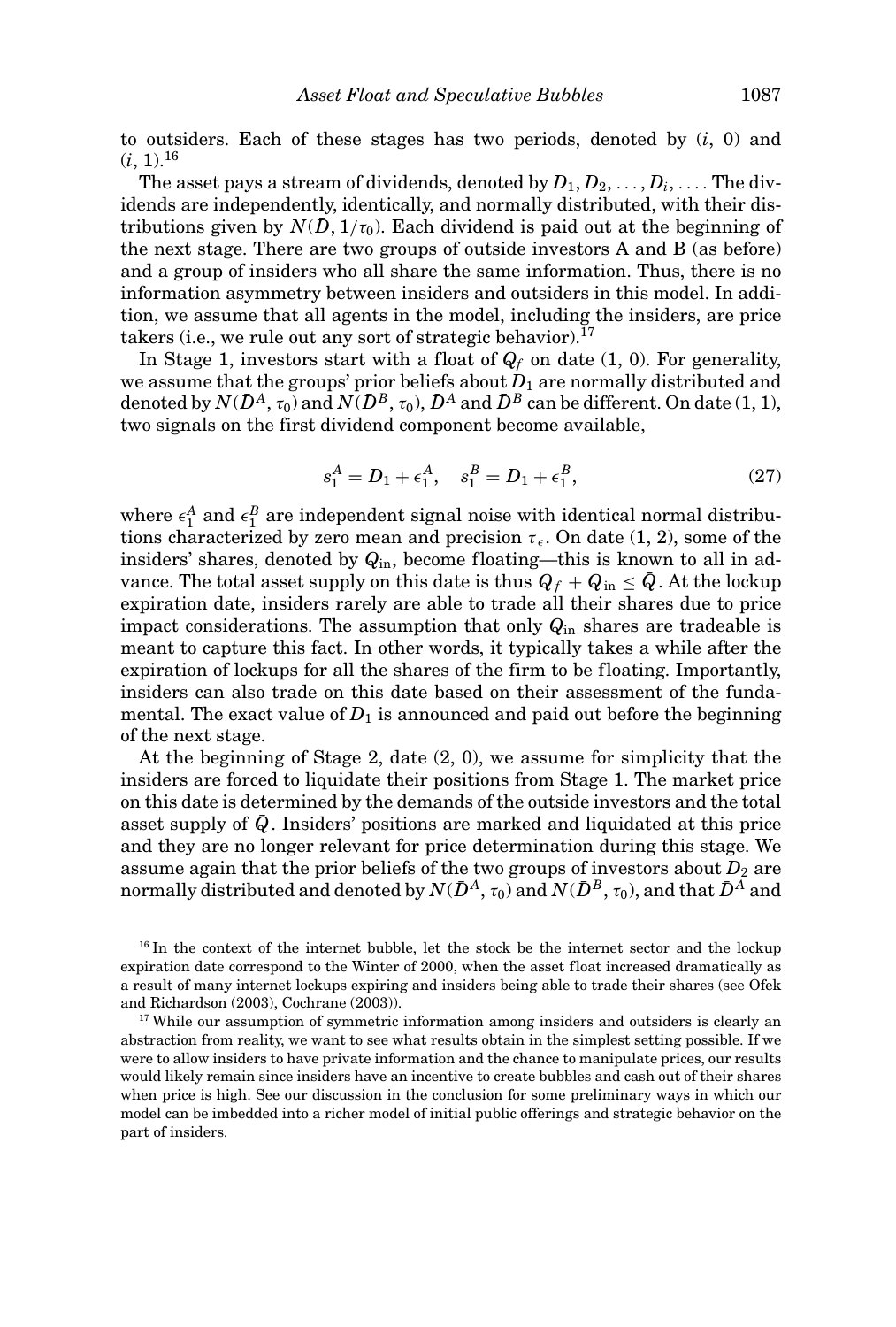$\bar{D}^B$  can be different. On date (2, 1), two signals become available on the second dividend component,

$$
s_2^A = D_2 + \epsilon_2^A, \quad s_2^B = D_2 + \epsilon_2^B, \tag{28}
$$

where  $\epsilon_2^A$  and  $\epsilon_2^B$  are independent signal noise with identical normal distribuwhere  $\epsilon_2$  and  $\epsilon_2$  are independent eighthose what identical normal distributions characterized by zero mean and precision  $\tau_{\epsilon}$ . Stage-2 dividend  $D_2$  is paid out before the beginning of Stage 3. Stage 3 and subsequent stages all have an identical structure to that of Stage 2.

We assume that insiders have mean-variance preferences with a total risk tolerance of  $\eta_{in}$ . They correctly process all the information pertaining to fundamentals. At date  $(1, 2)$ , insiders trade to maximize their terminal utility at date (2, 0), when they are forced to liquidate all their positions. Investors in groups A and B also have per-period mean-variance preferences, where  $\eta$  is the risk tolerance of each group. Unlike the insiders, due to overconfidence, group A overestimates the precision of the A-signals at each stage as  $\phi \tau_{\epsilon}$ , and group B overestimates the precision of the B-signals at each stage as  $\phi \tau_{\epsilon}$ .

Since investors are overconfident, investors in each group think that they are more rational and smarter than those in the other group. Since insiders are typically thought of as having more knowledge about their company than outsiders, it is natural to assume that each group of investors thinks that the insiders are "smart" or "rational" like them. In other words, each group believes that the insiders are more likely to share their expectations of fundamentals than those of the other group, and hence to be on the same side of the trade as their own group. We assume that the two investor groups agree to disagree about this proposition. Thus, on date  $(2, 1)$ , both group A and group B investors believe that insiders will trade like themselves on date (1, 2).

Another important assumption that buys tractability but does not change our conclusions is that we do not allow insiders to be active in the market in Stages  $i = 2, \ldots, \infty$ . This is a reasonable assumption in practice since various insider trading rules are such that insiders are not likely to be speculators in the market on par with outside investors in the steady state of a company. Moreover, we think of Stage 2 as a time when insiders have largely cashed out of the company for liquidity reasons. We solve the model by backward induction.

#### *B. Solution*

# *B.1. Stages after the Lockup Expiration*

As we describe above, all the stages after the lockup expiration are independent and have a structure that is identical to our basic model in the previous section. At date (2, 0), insiders are forced to liquidate their positions from Stage 1 and they are no longer relevant for subsequent price determination. Thus, the market price is determined by the demands of the outside investors and the total asset supply of  $\overline{Q}$ . Moreover, outsiders' decisions from this point forward depend only on the current-period dividend as dividend components of earlier periods have been paid out. As such, we do not have to deal with what the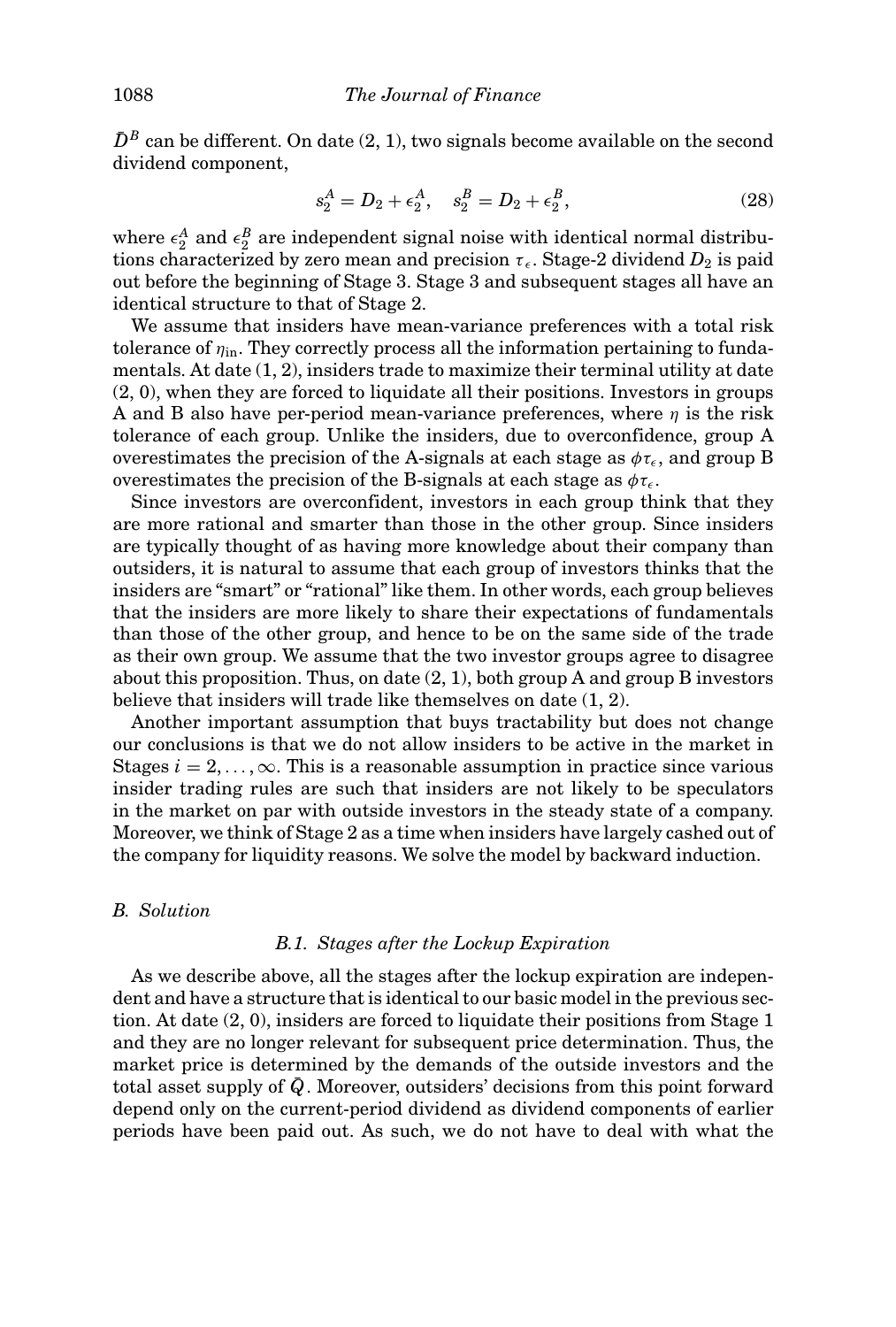outside investors learned about  $D_1$ , nor with the fact that insiders may not have taken the same positions as them at date  $(1, 2)$ . In fact, there is no need to assume that an individual outsider stays in the same group after each stage: If individuals are randomly relocated across groups at the end of each stage, our results do not change. In addition, we assume a constant discount factor *R* to discount cash flows across different stages; there is no discount within a stage.

We now discuss the price formation in Stage *i*,  $i = 2, 3, \ldots, \infty$ . At date  $(i, 0)$ , the prior beliefs of the two groups of investors about the dividend  $D_i$ are  $N(\bar{D}^A, 1/\tau_0)$  and  $N(\bar{D}^B, 1/\tau_0)$ , respectively. We denote their beliefs at date  $(i, 1)$  by  $N(\hat{D}_i^A, 1/\tau)$  and  $N(\hat{D}_i^B, 1/\tau)$ , respectively. Applying the results from Lemma 1, the precision is given by equation (3) and the means by

$$
\hat{D}_i^A = \bar{D}^A + \frac{\phi \tau_{\epsilon}}{\tau} \left(s_i^A - \bar{D}^A\right) + \frac{\tau_{\epsilon}}{\tau} \left(s_i^B - \bar{D}^B\right),\tag{29}
$$

$$
\hat{D}_i^B = \bar{D}^B + \frac{\tau_{\epsilon}}{\tau} (s_i^A - \bar{D}^B) + \frac{\phi \tau_{\epsilon}}{\tau} (s_i^B - \bar{D}^B). \tag{30}
$$

The solution for equilibrium prices is nearly identical to that obtained from our simple model in the previous section. Applying Lemmas 2 and 4, we have the following equilibrium prices:

$$
p_{i,1} = \frac{1}{R}p_{i+1,0} + \begin{cases} \max\left(\hat{D}_i^A, \hat{D}_i^B\right) - \frac{\bar{Q}}{\eta \tau} & \text{if } |\hat{D}_i^A - \hat{D}_i^B| \ge \frac{\bar{Q}}{\eta \tau} \\ \frac{\hat{D}_i^A + \hat{D}_i^B}{2} - \frac{\bar{Q}}{2\eta \tau} & \text{if } |\hat{D}_i^A - \hat{D}_i^B| < \frac{\bar{Q}}{\eta \tau}, \end{cases}
$$
(31)

$$
p_{i,0} = \frac{1}{R} p_{i+1,0} + \frac{\bar{D}^A + \bar{D}^B}{2} - \Pi(\bar{D}^A, \bar{D}^B) - \frac{Q}{2\eta\tau} + B_H(\bar{D}^A, \bar{D}^B),\tag{32}
$$

where  $\Pi$  and  $B_H$  are defined in equations (25) and (26). On date  $(i, 0)$ , the asset price is purely determined by investors' prior beliefs of *D<sup>i</sup>* , and therefore is deterministic. On date  $(i, 1)$ , price depends on the divergence of opinion between A and B investors. If their opinions differ enough (greater than *Q*¯  $\frac{Q}{\eta\tau}$ ), then short-sales constraints bind and one group's valuation dominates the market.

#### *B.2. Stage 1: Around-the-Lockup Expiration Date*

During this stage, trading is driven entirely by the investors' and the insiders' expectations of  $D_1$  because  $D_1$  is independent of future dividends. In other words, information about  $D_1$  tells agents nothing about future dividends. As a result, the demand functions of agents in this stage mirror the simple meanvariance optimization rules of the previous section.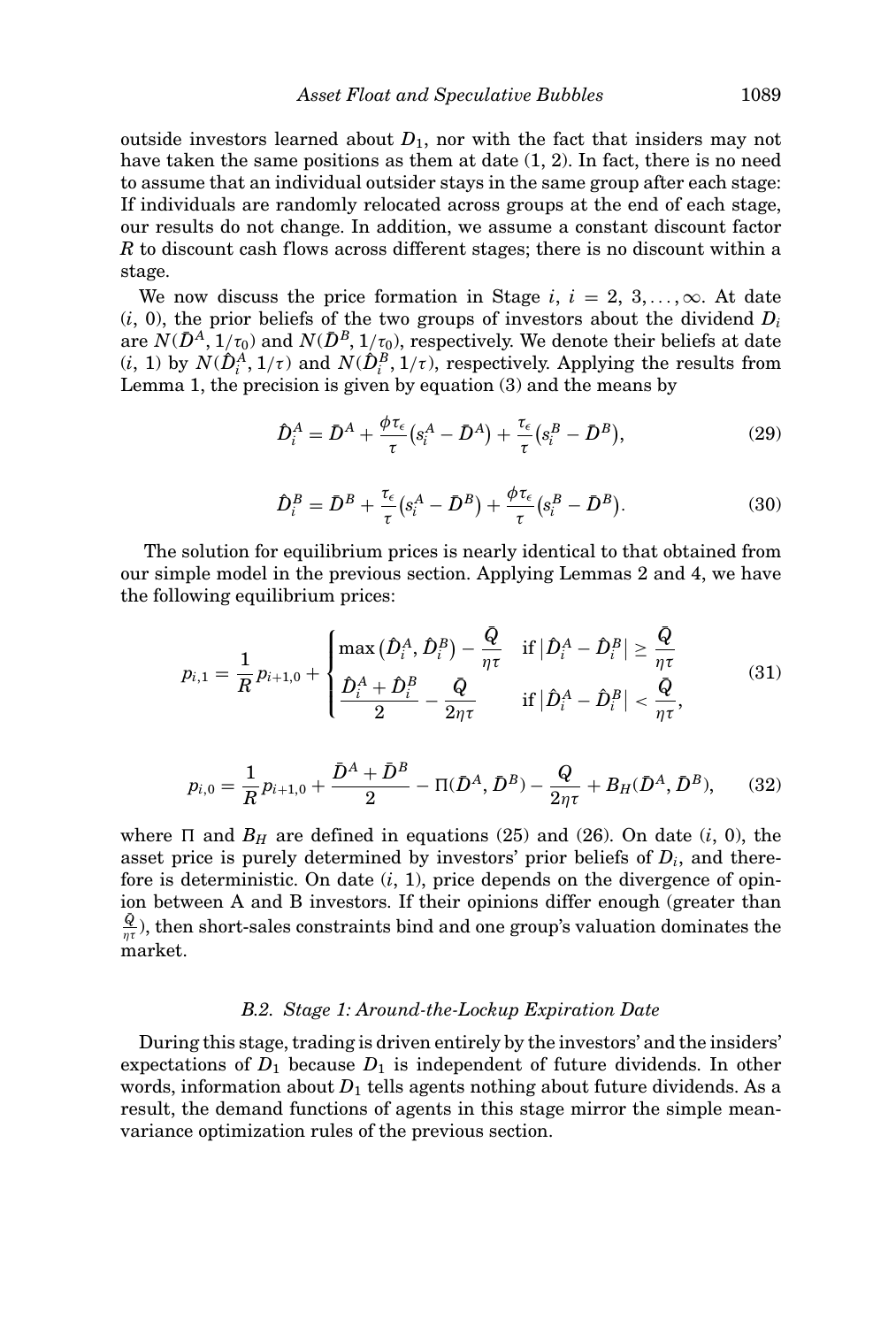We begin by specifying investors' beliefs after they observe the signals at date (1, 1). The rational belief of the insider is given by

$$
\hat{D}_1^{\text{in}} = \bar{D} + \frac{\tau_{\epsilon}}{\tau_0 + 2\tau_{\epsilon}} (s_1^A - \bar{D}) + \frac{\tau_{\epsilon}}{\tau_0 + 2\tau_{\epsilon}} (s_1^B - \bar{D}). \tag{33}
$$

Due to overconfidence, the beliefs of the two groups of investors at date  $(1, 1)$ regarding  $D_1$  are given by  $N(\hat{D}^A, 1/\tau)$  and  $N(\hat{D}^B, 1/\tau)$ , where the precision of their beliefs  $\tau$  is given by equation (3) and the means of their beliefs by

$$
\hat{D}_1^A = \bar{D}^A + \frac{\phi \tau_{\epsilon}}{\tau} (s_1^A - \bar{D}^A) + \frac{\tau_{\epsilon}}{\tau} (s_1^B - \bar{D}^A), \tag{34}
$$

$$
\hat{D}_1^B = \bar{D}^B + \frac{\tau_{\epsilon}}{\tau} \left(s_1^A - \bar{D}^B\right) + \frac{\phi \tau_{\epsilon}}{\tau} \left(s_1^B - \bar{D}^B\right). \tag{35}
$$

We next specify the investors' date  $(1, 1)$  beliefs about what the insiders will do at date (1, 2). Recall that each group of investors thinks that the insiders are smart like them and will share their beliefs at date (1, 2). As a result, the investors will have different beliefs at date (1, 1) about the prevailing price at date (1, 2),  $p_{1,2}$ . These beliefs, denoted by  $p_{1,2}^A$  and  $p_{1,2}^B$ , are calculated in the Appendix.

The price at (1, 1) is determined by the differential expectations of A and B investors about the price at  $(1, 2)$ . If  $Q_{\text{in}}$  is perfectly known at  $(1, 1)$ , there is no uncertainty between dates  $(1, 1)$  and  $(1, 2)$ . Thus, group A investors are willing to buy an infinite amount if the price  $p_{1,1}$  is less than  $p_{1,2}^A,$  while group B investors are willing to buy an infinite amount if the price  $p_{1,1}$  is less than  $p_{\,1,2}^{\,B}$ . As a result, at  $(1, 1)$ , the asset price is determined by the maximum of  $p_{1,2}^A$  and  $p_{\ 1,2}^{\ B}.$ 

#### LEMMA 5: *The equilibrium price at* (1, 1) *can be expressed as*

$$
p_{1,1} = \frac{p_{2,0}}{R} + \begin{cases} \hat{D}_1^B - \frac{1}{\tau(\eta + \eta_{\text{in}})} (\hat{Q}_f + \hat{Q}_{\text{in}}) & \text{if } \hat{D}_1^A - \hat{D}_1^B < -\frac{Q_f + Q_{\text{in}}}{\tau(\eta + \eta_{\text{in}})} \\ \frac{\eta}{2\eta + \eta_{\text{in}}} \hat{D}_1^A + \frac{\eta + \eta_{\text{in}}}{2\eta + \eta_{\text{in}}} \hat{D}_1^B & \text{if } -\frac{Q_f + Q_{\text{in}}}{\tau(\eta + \eta_{\text{in}})} \leq \hat{D}_1^A - \hat{D}_1^B \leq 0 \\ -\frac{Q_f + Q_{\text{in}}}{\tau(2\eta + \eta_{\text{in}})} \hat{D}_1^A + \frac{\eta}{2\eta + \eta_{\text{in}}} \hat{D}_1^B & \text{if } 0 \leq \hat{D}_1^A - \hat{D}_1^B \leq \frac{Q_f + Q_{\text{in}}}{\tau(\eta + \eta_{\text{in}})} \\ -\frac{Q_f + Q_{\text{in}}}{\tau(2\eta + \eta_{\text{in}})} & \text{if } 0 \leq \hat{D}_1^A - \hat{D}_1^B > \frac{Q_f + Q_{\text{in}}}{\tau(\eta + \eta_{\text{in}})} \\ \hat{D}_1^A - \frac{1}{\tau(\eta + \eta_{\text{in}})} (Q_f + Q_{\text{in}}) & \text{if } \hat{D}_1^A - \hat{D}_1^B > \frac{Q_f + Q_{\text{in}}}{\tau(\eta + \eta_{\text{in}})} . \end{cases} \tag{36}
$$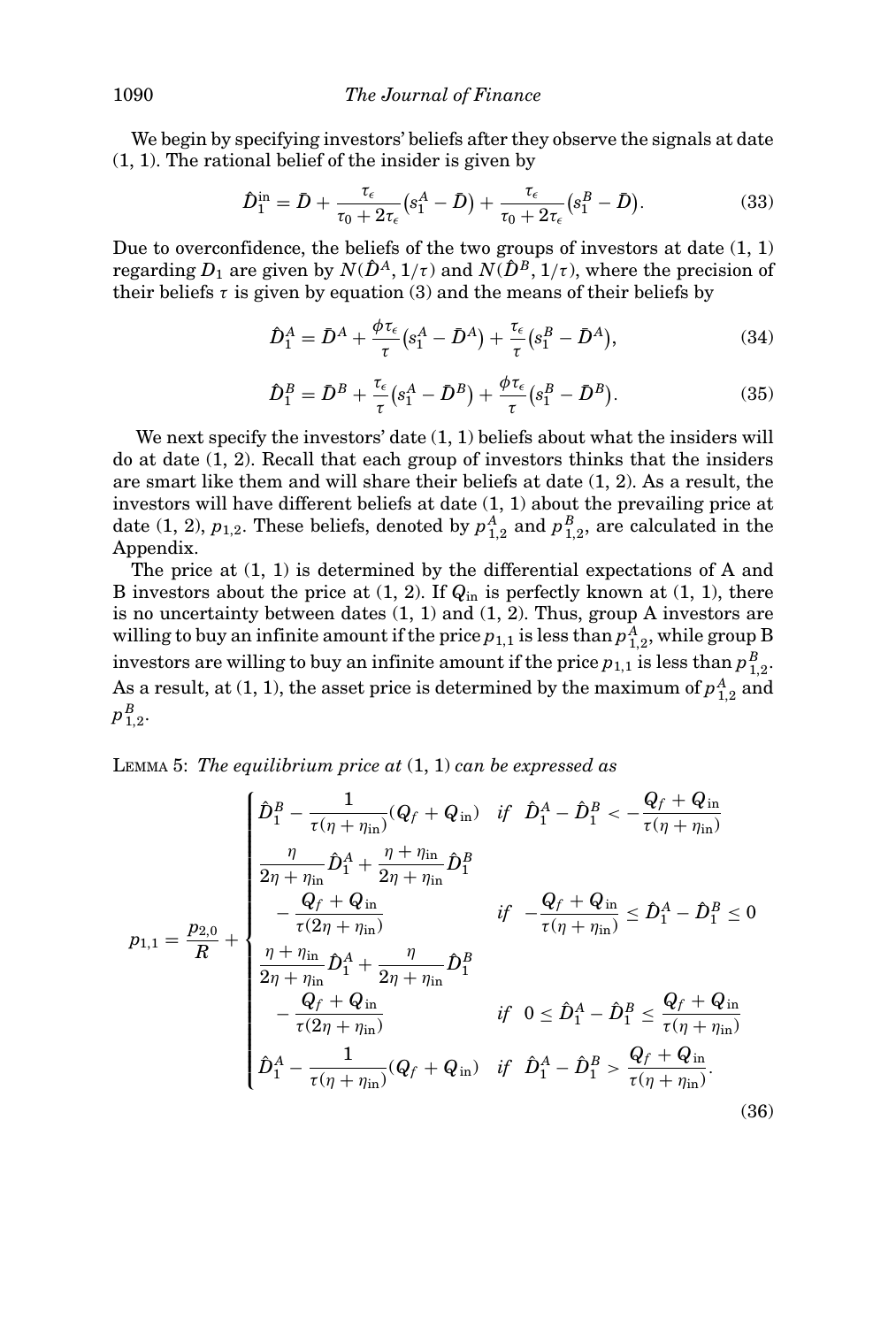Similar to the derivation of the equilibrium price in Section I, we first define the function

$$
H_{1}(l) = \begin{cases} -\frac{1}{\tau} \left[ \frac{1}{\eta + \eta_{\text{in}}} - \frac{1}{2\eta + \eta_{\text{in}}} \right] (Q_{f} + Q_{\text{in}}) & \text{if } l < -\frac{Q_{f} + Q_{\text{in}}}{\tau(\eta + \eta_{\text{in}})}\\ \frac{\eta}{2\eta + \eta_{\text{in}}} l & \text{if } -\frac{Q_{f} + Q_{\text{in}}}{\tau(\eta + \eta_{\text{in}})} \le l \le 0\\ \frac{\eta + \eta_{\text{in}}}{2\eta + \eta_{\text{in}}} l & \text{if } 0 \le l \le \frac{Q_{f} + Q_{\text{in}}}{\tau(\eta + \eta_{\text{in}})}\\ l - \frac{1}{\tau} \left[ \frac{1}{\eta + \eta_{\text{in}}} - \frac{1}{2\eta + \eta_{\text{in}}} \right] (Q_{f} + Q_{\text{in}}) & \text{if } l > \frac{Q_{f} + Q_{\text{in}}}{\tau(\eta + \eta_{\text{in}})} \end{cases} \tag{37}
$$

as the payoff from the resale option on date  $(1,1)$ . This function is a piecewise linear function with four segments of the difference in beliefs. This piecewise linear function is analogous to the triplet function of the previous section, except that speculation about insider selling makes the function more complicated. Let  $l_1^B \equiv \hat{f}_1^A - \hat{f}_1^B$  and  $l_1^A \equiv \hat{f}_1^B - \hat{f}_1^A$ . Following the discussion in the section on the case of homogeneous initial beliefs, if  $l = l_1^B$ , then  $H(l_1^B)$  is the payoff of investor B's resale option at  $t = 1$ . If  $l = l_1^A$ , then  $H(l_1^A)$  is the payoff of investor A's resale option at  $t = 1$ .

Given this observation, we derive the equilibrium price on date  $(1, 0)$  in the lemma below.

LEMMA 6: *The equilibrium price on date* (1, 0) *is*

$$
p_{1,0} = \frac{p_{2,0}}{R} + \frac{\bar{D}^A + \bar{D}^B}{2} - \Pi_1(\bar{D}^A, \bar{D}^B) - \frac{Q_f + Q_{\text{in}}}{\tau(2\eta + \eta_{\text{in}})} + B_{HS}(\bar{D}^A, \bar{D}^B), \quad (38)
$$

*where*

$$
\Pi_{1}(D^{A}, D^{B})
$$
\n
$$
\equiv \begin{cases}\n\frac{\sum_{1}^{A} Q_{f}}{\eta}, & in case 1: E^{A}_{1,0} p_{1,1} - E^{B}_{1,0} p_{1,1} > \sum_{1}^{A} Q_{f} / \eta \\
\frac{\sum_{1}^{A} \sum_{1}^{B}}{(\sum_{1}^{A} + \sum_{1}^{B}) \eta} Q_{f}, & in case 2: -\sum_{1}^{B} Q_{f} / \eta \le E^{A}_{1,0} p_{1,1} - E^{B}_{1,0} p_{1,1} \le \sum_{1}^{A} Q_{f} / \eta \\
\frac{\sum_{1}^{B} Q_{f}}{\eta} & in case 3: E^{A}_{1,0} p_{1,1} - E^{B}_{1,0} p_{1,1} < -\sum_{1}^{B} Q_{f} / \eta\n\end{cases}
$$
\n(39)

*and B<sup>H</sup> is defined as*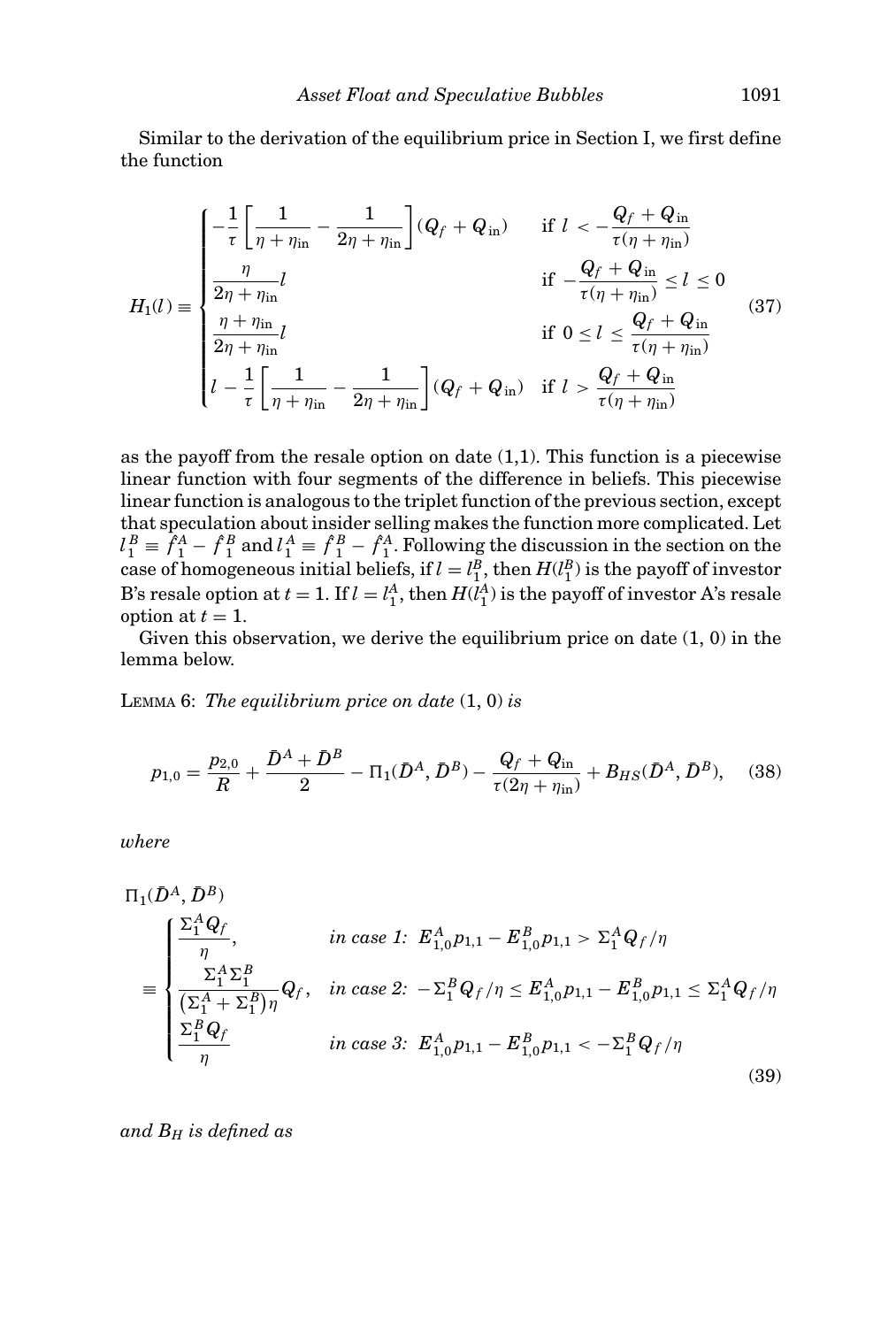$$
B_{HS}(\bar{D}^A, \bar{D}^B)
$$
\n
$$
\equiv \begin{cases}\n\frac{\bar{D}^A - \bar{D}^B}{2} + E_{1,0}^A[H_1(l_1^A)], & \text{in case 1} \\
\frac{(\Sigma_1^A - \Sigma_1^B)}{\Sigma_1^A + \Sigma_1^B} \frac{(\bar{D}^A - \bar{D}^B)}{2} + \frac{\Sigma_1^B}{\Sigma_1^A + \Sigma_1^B} E_{1,0}^A[H(l_1^A)] \\
+ \frac{\Sigma_1^A}{\Sigma_1^A + \Sigma_1^B} E_{1,0}^B[H(l_1^B)], & \text{in case 2} \\
\frac{\bar{D}^A - \bar{D}^B}{2} + E_{1,0}^B[H(l_1^B)] & \text{in case 3}.\n\end{cases}
$$
\n(40)

Lemma 6 is similar to Lemma 4, except that the payoff function from the resale option now includes speculation about insider selling.

#### *C. Results*

## *C.1. Price Change across the Lockup Expiration Date*

Empirical evidence suggests that stock prices tend to decline on the day of the event (see Brav and Gompers (2003), Bradley et al. (2001), Field and Hanka (2001), Ofek and Richardson (2000)). This finding is puzzling since the date of this event is known to all in advance. However, our model is able to rationalize it with the following proposition.

PROPOSITION 5: *When the belief of the optimistic group in Stage 1 is higher than the insiders' belief, the stock price falls on the lockup expiration date.*

At  $(1, 1)$ , right before the lockup expiration at  $(1, 2)$ , agents from the more optimistic group anticipate that insiders will share their belief after the lockup expiration. Since insiders are rational (i.e., properly weigh the two public signals), they have a different belief from the overconfident investors. Indeed, we show that the insiders' belief will be lower than that of the optimistic investors. As a result, there will be more selling on the part of insiders on the lockup expiration date than is anticipated by the optimistic group holding the asset before the lockup expiration. Hence, the stock price falls on this date.

Based on the initial beliefs of the two groups, we can provide sufficient conditions for  $\hat{D}_{1}^{o}$  to be higher than  $\hat{D}_{1}^{\textrm{in}}$  and therefore for the stock price to fall on the lockup expiration date.

First, consider the general case of heterogeneous initial beliefs. Without loss of generality, we assume that the initial belief of group A,  $\bar{D}^A$ , is higher than  $\bar{D}$ , the unconditional mean of each dividend. Since group A investors start out as overly optimistic, most likely they will remain more optimistic than the rational belief of insiders. As we show more explicitly in the Appendix, this occurs if

$$
\left(\frac{\phi}{\tau}-\frac{1}{\tau_0+2\tau_{\epsilon}}\right)(s_1^A-D)+\left(\frac{1}{\tau}-\frac{1}{\tau_0+2\tau_{\epsilon}}\right)(s_1^B-D) > -\frac{\tau_0}{\tau\tau_{\epsilon}}(D^A-D). \quad (41)
$$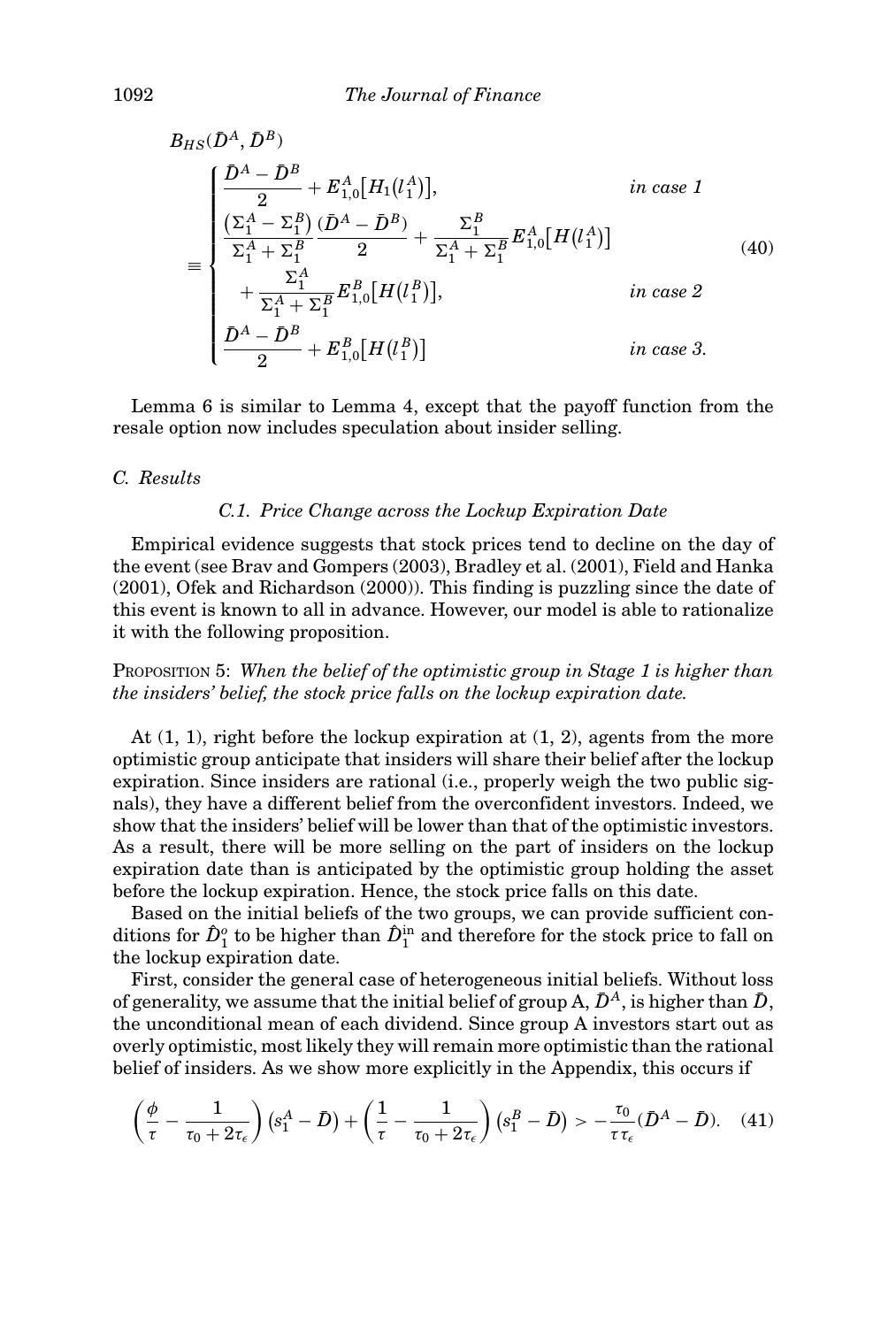Since both  $s_1^A - \bar{D}$  and  $s_1^B - \bar{D}$  have Gaussian distributions with zero mean, a linear combination of these two is likely to be nonnegative for more than half of the time. Thus, if we were to draw these signals infinitely many times (assuming independence in the cross-section), the sufficient condition holds over 50% of the time.

If we assume that the two groups start with identical initial beliefs, then we can state more precise sufficient conditions. If the two groups of investors start with the same initial belief belief equal to  $\bar{D}$ , the optimistic group can still have a belief that is higher than that of the insiders after the investors overreact to the observed signals. As we show in the Appendix, the optimistic group's belief is higher than the insiders' belief if

$$
\max\left(s_1^A, s_1^B\right) > \bar{D}.\tag{42}
$$

When this condition is satisfied, the group that overreacts to the larger signal becomes too optimistic relative to the insiders. Since the signals  $s_1^A$  and  $s_1^B$  are symmetrically distributed around  $\bar{D}$  (in objective measure), it follows that the maximum of the two signals will be greater than  $\bar{D}$  for more than half of the time. Indeed, we can derive the probability of this outcome as

$$
\Pr[\max(s_1^A, s_1^B) > \bar{D}] = \Pr[\max(D_1 - \bar{D} + \epsilon_1^A, D_1 - \bar{D} + \epsilon_1^B) > 0] \n= 1 - \Pr[D_1 - \bar{D} + \epsilon_1^A \le 0, D_1 - \bar{D} + \epsilon_1^B \le 0] \n= \frac{3}{4} - \frac{1}{2\pi} ArcTan\left(\frac{\rho}{\sqrt{1 - \rho^2}}\right),
$$
\n(43)

where  $\rho$ , the correlation parameter between  $s_1^A$  and  $s_1^B$ , is given by

$$
\rho = \frac{\tau_{\epsilon}}{\tau_0 + \tau_{\epsilon}}.\tag{44}
$$

This correlation parameter  $\rho$  is between 0 and 1. As  $\rho$  increases from 0 to 1, the probability decreases from 75% to 50%. This range well captures the typical finding in empirical studies that among IPOs, around 60% of them exhibit negative abnormal returns on the lockup expiration date (see, e.g., Brav and Gompers (2003)).

# *C.2. Speculation about Insider Selling and the Cross-Section of Expected Returns*

Since investors are overconfident, each group of investors naturally believes that the insiders are "smart" like them. As a result, each group of investors expects the other group to be more aggressive in taking positions in the future since the other group expects that the insiders will eventually come in and share the risk of their positions with them. As a result, each group believes that they can profit more from their resale option when the other group has a higher belief.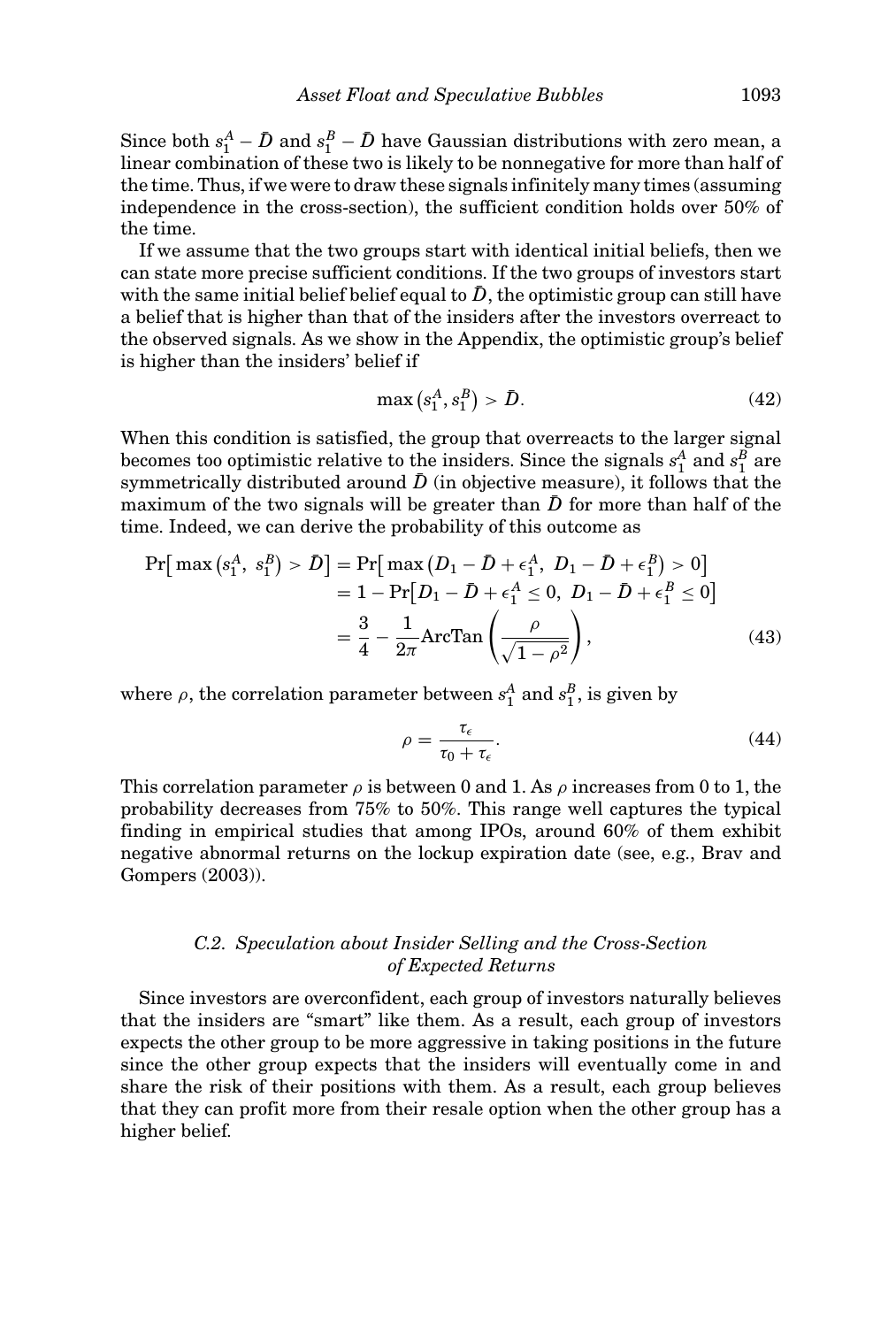As we show in the proposition below, it turns out that all else equal, the bubble is larger as a result of the outsiders believing that the insiders are smart like them. So, just as long as insiders decide how to sell their positions based on their belief about fundamentals (they have a positive risk-bearing capacity), this effect will be present. This result is summarized in the following proposition.

PROPOSITION 6: *For any given initial beliefs of investors on date* (1, 0), *the value of the resale option in Stage 1 increases with the insiders' risk-bearing capacity from the perspective of each group of investors.*

Proposition 6 shows that speculation about insider selling leads to an even larger speculative component in prices before the lockup expiration, thus a larger price reduction across the period of lockup expiration.

The exact amount of the price reduction also depends on the volatility of the difference in beliefs. To make this point more precise, we derive the analytical expression of the speculative component in the case in which investors have identical initial beliefs.

PROPOSITION 7: *When investors have identical initial beliefs, the value of the resale option in Stage 1 is*

$$
B_H = \frac{\eta_{\rm in}}{2\eta + \eta_{\rm in}} \frac{\sigma_l}{\sqrt{2\pi}} + \frac{2\eta}{2\eta + \eta_{\rm in}} B\left(\frac{Q_f + Q_{\rm in}}{\eta + \eta_{\rm in}}\right),\tag{45}
$$

*where B is given in equation (22). As the asset float increases after the lockup expiration, the reduction in the resale option component increases with* σ*<sup>l</sup>* .

The calibration exercises of the next section provide a precise assessment of the price reduction across the lockup expiration in the presence of heterogeneous initial beliefs. We rely on the calibration exercises to discuss the associated reductions in share turnover and return volatility.

## **III. Calibration and the NASDAQ Bubble**

While our model is highly stylized, it is worthwhile to get a sense of the magnitudes that it can achieve for various parameters of interest. We readily acknowledge that there are of course a number of other plausible reasons for why the collapse of the internet bubble coincided with the expansion of float in the sector. The two that are most frequently articulated are that short-sales constraints became more relaxed with the expansion of float and that investors learned after the lockups expired that the companies may not have been as valuable as they once thought. However, our model provides a compelling and distinct third explanation that is worth exploring in depth. Specifically, a bubble bursts with an expansion of asset supply in our model without any change in the cost of short-selling. This is one of the virtues of our model, for while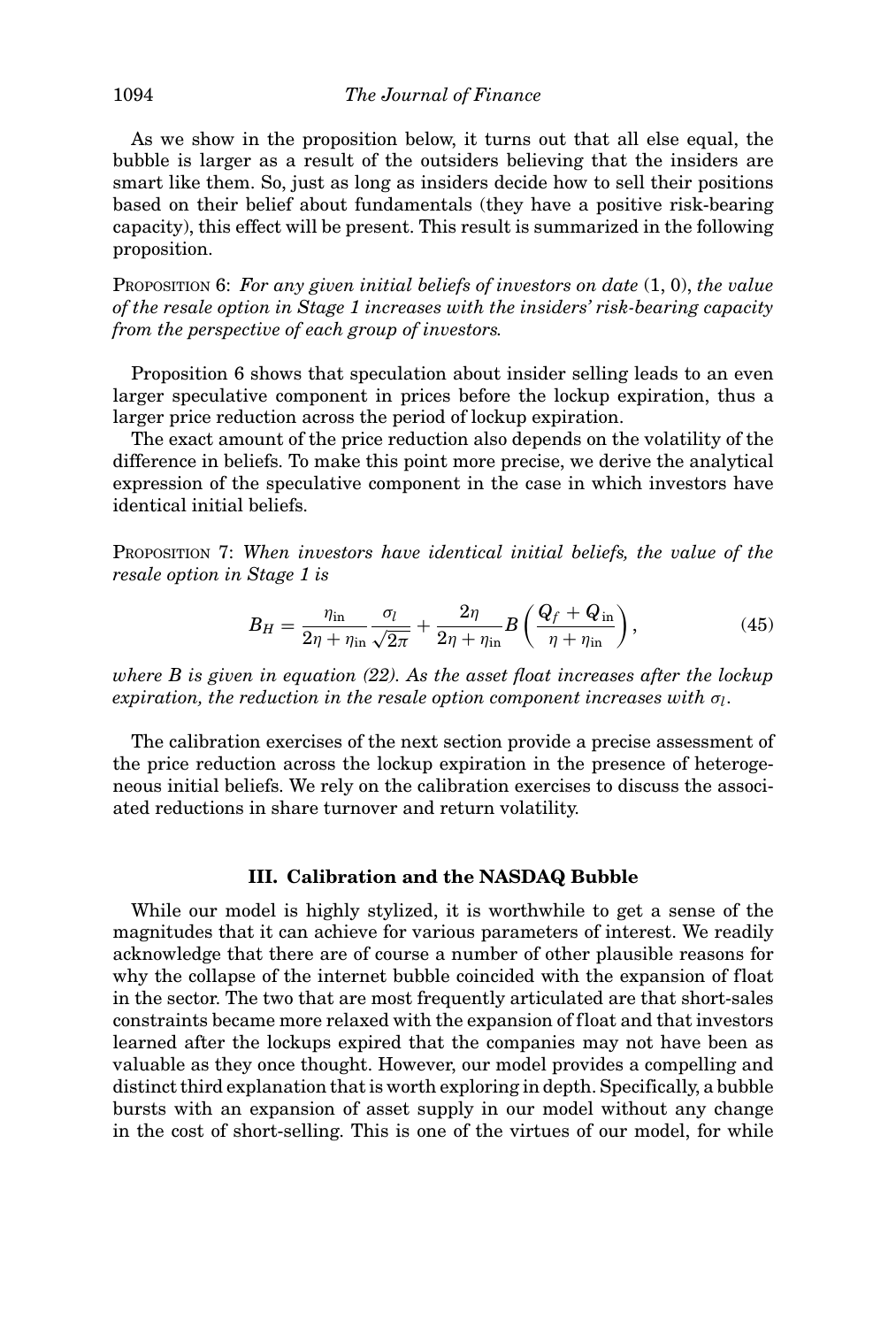short-selling costs are lower for stocks with higher float, empirical evidence indicates that it is difficult to tie the decline in internet valuations in the Winter of 2000 merely to a relaxation of short-sales constraints.<sup>18</sup> Moreover, neither a relaxation of short-sales constraints story nor a representative-agent learning story can easily explain why trading volume and return volatility also dried up after the bubble burst.

We begin our calibration exercises by selecting a set of benchmark parameter values, around which we focus our discussion. First, we set  $\tau_0$ , the prior precision of the fundamental, to one without lost of generality. We then let  $\tau_{\epsilon}$ , the precision of the public signals, equal 0.4. In other words, we assume that the precision of the public signal is 40% that of the fundamental. We also assume that the fundamental component accounts for 20% of the pre-lockup price (this is given by a parameter  $a$ ) and that the bubble component accounts for the remaining 80%  $(1 - a)$ . We set  $R = 1.1$  and we let the ratio between asset float and risk-bearing capacity during the lockup stage,  $k_1 = Q_f/\eta$ , equal 10.

To complete our numerical exercises, we need to specify the fraction of the bubble during the lockup stage (Stage 1) that is due to the optimism effect and the fraction due to the resale option effect. These fractions are determined by varying two parameters, namely,  $l_0 = |\bar{D}_A - \bar{D}_B|$ , the difference in initial beliefs, and  $\phi$ , the overconfidence parameter. Let  $\alpha$  represent the fraction of the bubble due to the optimism effect. In the numerical exercises presented below, we consider various values of  $\alpha$ . In these exercises, we are interested in the effects of an increase in asset float after the lockup expiration, given by  $k_2 = \bar{Q}/\eta$ . Hence, we present results for the change in price, volatility, and turnover for various values of  $k_2$ .

Finally, to evaluate these effects, we first set  $\eta_{in} = 0$ , that is, insiders are pure liquidity traders. Thus, there is no room for investors to speculate over insider selling after the lockup expiration, and the bias in price in Stage 1 comes only from the differences in initial beliefs and the resale option. We will evaluate the effect of speculation about insider selling later by considering nonzero values of  $\eta_{\text{in}}$ .

Based on these parameters, we calculate the change in price, share turnover, and return volatility across lockup expiration in Table I. In Panel A, we assume that  $\alpha = 1$ —the bubble is purely due to the optimism effect. First, consider how the change in price varies with  $k_2$ . A price drop is defined as the ratio of the post-lockup price  $(p_{2,0})$  to the price before lockup expiration  $(p_{1,0})$  minus one. When  $k_2 = k_1 = 10$ , there is no reduction in price. As  $k_2$  gradually increases, the size of price reduction rises steadily. When  $k_2$  reaches 40 (four times the initial float), the price decreases by about 22%. We next report the changes in turnover and volatility. When the bubble is 100% due to the optimism effect, there is no change in turnover and volatility across the lockup expiration. The reason is that when  $\phi = 1$ , the optimistic group at the start of each stage remains the

<sup>&</sup>lt;sup>18</sup> See Ofek and Richardson (2003). Indeed, it is difficult to account for differences, at a given point in time, in the valuations of the internet sector and their noninternet counterpart to differences in the cost of short-selling alone.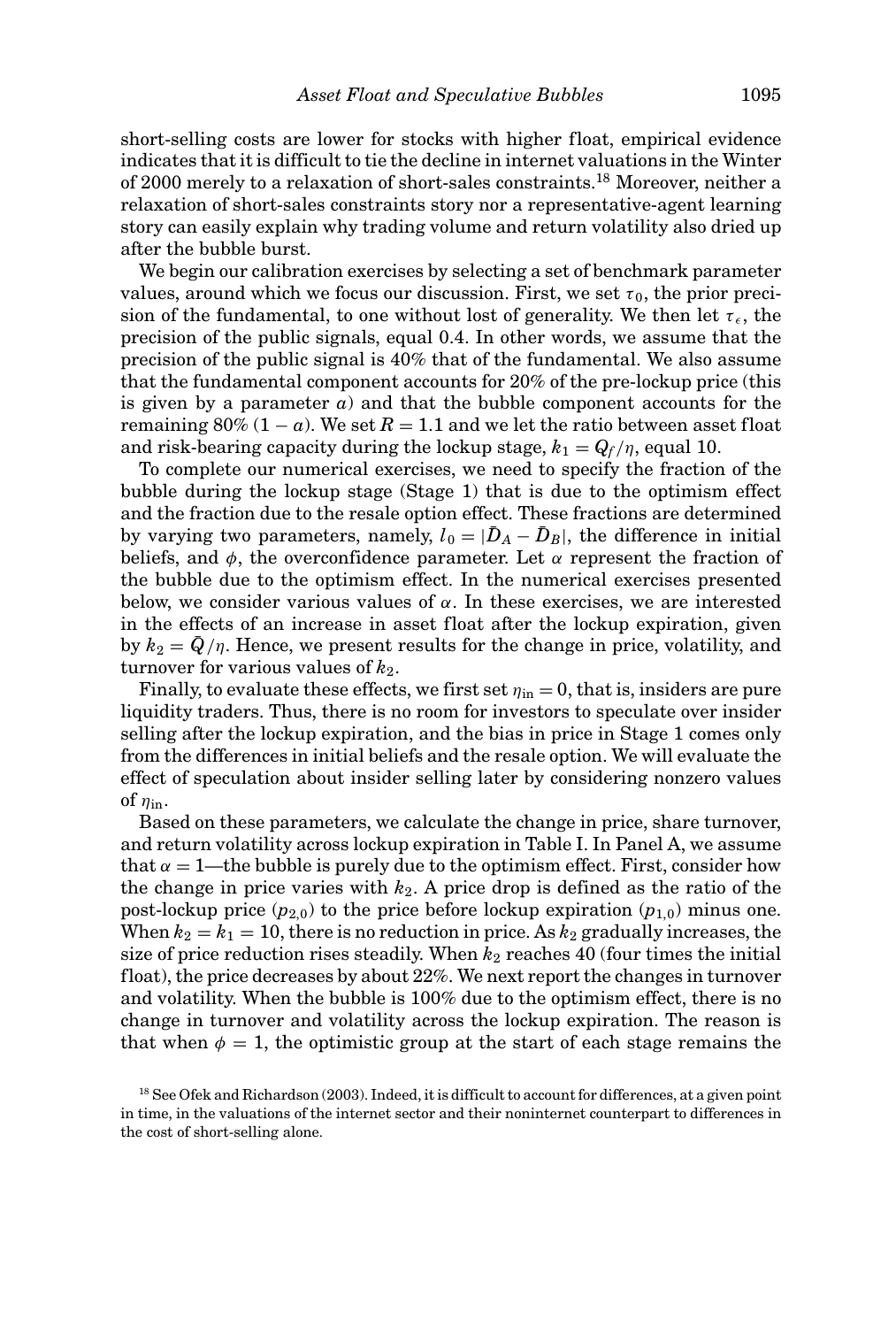# **Table I**

# **The Effects of Asset Float across the Lockup Expiration**

This table reports the change in price, share turnover, and return volatility across lockup expiration for different values of *k*<sup>2</sup> (the ratio between asset float and each investor group's risk bearing capacity after the lockup expiration). Panels A–E are based on five different values of α, the fraction of the bubble due to the optimism effect. These panels share the following model parameters: the fraction of the fundamental component in the initial price  $a = 0.2$ , the prior precision of the fundamental  $\tau_0 = 1$ , the precision of the public signal  $\tau_{\epsilon} = 0.4$ , the discount rate  $R = 1.1$ , the ratio between asset float and each investor group's risk-bearing capacity before the lockup expiration  $k_1 = 10$ , and the risk-bearing capacity of the insiders  $\eta_{\text{in}} = 0$ .

|       | Change in<br>Price | Change in<br>Turnover                                      | Change in<br>Volatility |
|-------|--------------------|------------------------------------------------------------|-------------------------|
| $k_2$ | $(\%)$             | $(\%)$                                                     | $(\%)$                  |
|       |                    | Panel A: $\alpha = 1$ (100% Optimism, 0% Resale Option)    |                         |
| 10    | $\boldsymbol{0}$   | $\boldsymbol{0}$                                           | $\boldsymbol{0}$        |
| 15    | $-3.64$            | $\mathbf{0}$                                               | $\boldsymbol{0}$        |
| 20    | $-7.27$            | $\boldsymbol{0}$                                           | $\boldsymbol{0}$        |
| 25    | $-10.91$           | 0                                                          | $\boldsymbol{0}$        |
| 30    | $-14.55$           | $\boldsymbol{0}$                                           | $\boldsymbol{0}$        |
| 35    | $-18.18$           | $\mathbf{0}$                                               | $\boldsymbol{0}$        |
| 40    | $-21.82$           | $\mathbf{0}$                                               | $\boldsymbol{0}$        |
| 45    | $-25.45$           | $\boldsymbol{0}$                                           | $\boldsymbol{0}$        |
| 50    | $-29.09$           | $\mathbf{0}$                                               | $\mathbf{0}$            |
|       |                    | Panel B: $\alpha = 0.75$ (75% Optimism, 25% Resale Option) |                         |
| 10    | $\mathbf{0}$       | $\mathbf{0}$                                               | $\mathbf{0}$            |
| 15    | $-3.95$            | $-10.56$                                                   | $-0.25$                 |
| 20    | $-11.36$           | $-21.28$                                                   | $-0.70$                 |
| 25    | $-24.47$           | $-31.02$                                                   | $-1.48$                 |
| 30    | $-43.43$           | $-39.48$                                                   | $-2.67$                 |
| 35    | $-62.15$           | $-46.65$                                                   | $-4.35$                 |
| 40    | $-73.62$           | $-52.65$                                                   | $-6.50$                 |
| 45    | $-78.22$           | $-57.63$                                                   | $-8.99$                 |
| 50    | $-79.59$           | $-61.75$                                                   | $-11.60$                |
|       |                    | Panel C: $\alpha = 0.50$ (50% Optimism, 50% Resale Option) |                         |
| 10    | $\boldsymbol{0}$   | $\boldsymbol{0}$                                           | $\boldsymbol{0}$        |
| 15    | $-5.11$            | $-12.40$                                                   | $-1.82$                 |
| 20    | $-14.56$           | $-23.84$                                                   | $-4.14$                 |
| 25    | $-30.43$           | $-33.84$                                                   | $-6.78$                 |
| 30    | $-50.73$           | $-42.31$                                                   | $-9.46$                 |
| 35    | $-67.45$           | $-49.37$                                                   | $-11.91$                |
| 40    | $-75.98$           | $-55.18$                                                   | $-13.93$                |
| 45    | $-78.97$           | $-59.94$                                                   | $-15.43$                |
| 50    | $-79.78$           | $-63.86$                                                   | $-16.43$                |

(*continued*)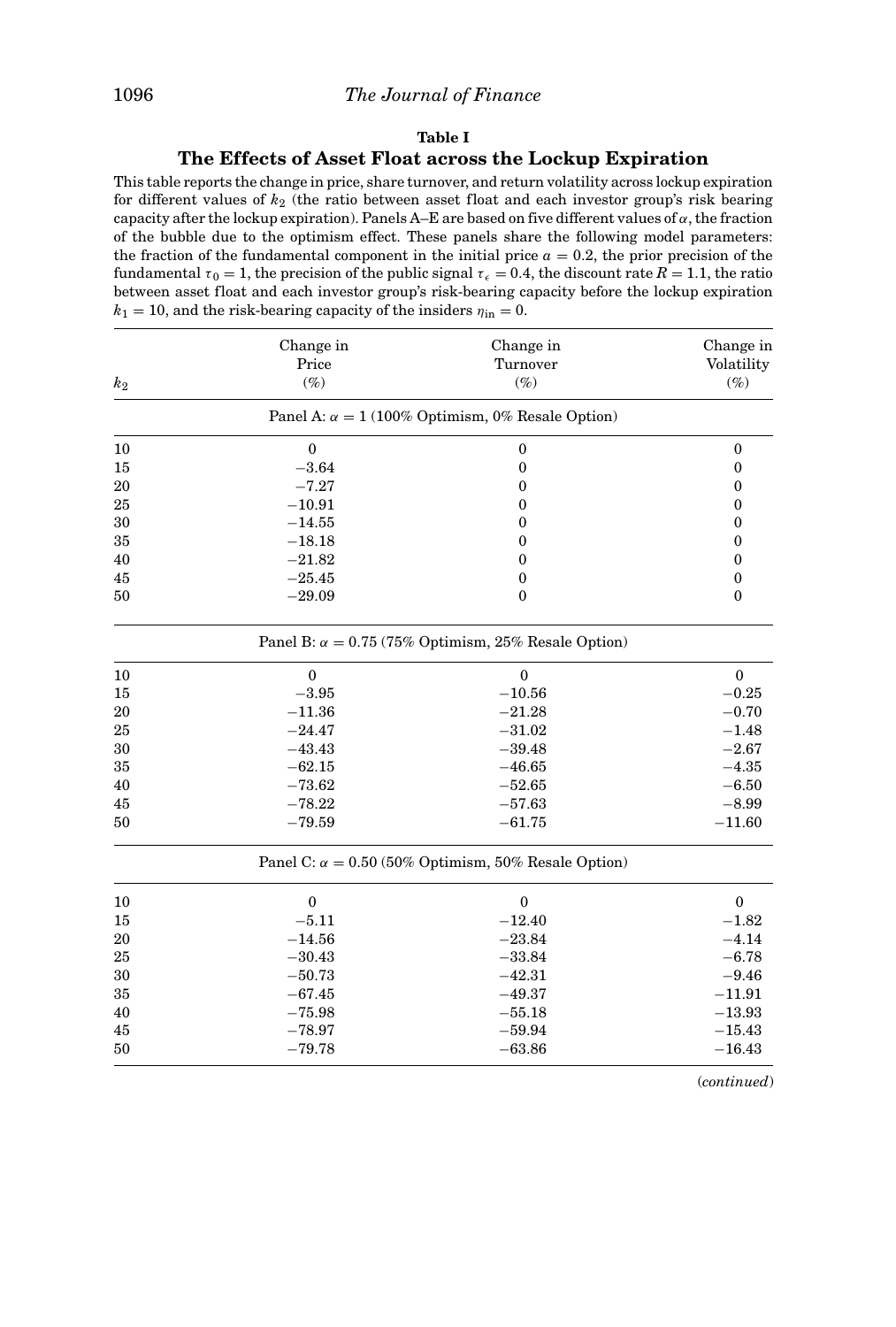|       | Change in<br>Price | Change in<br>Turnover                                      | Change in<br>Volatility |
|-------|--------------------|------------------------------------------------------------|-------------------------|
| $k_2$ | $(\%)$             | $(\%)$                                                     | $(\%)$                  |
|       |                    | Panel D: $\alpha = 0.25$ (25% Optimism, 75% Resale Option) |                         |
| 10    | $\mathbf{0}$       | $\mathbf{0}$                                               | $\mathbf{0}$            |
| 15    | $-6.34$            | $-13.01$                                                   | $-2.65$                 |
| 20    | $-18.17$           | $-24.69$                                                   | $-5.32$                 |
| 25    | $-36.85$           | $-34.78$                                                   | $-7.66$                 |
| 30    | $-57.49$           | $-43.26$                                                   | $-9.47$                 |
| 35    | $-71.49$           | $-50.27$                                                   | $-10.73$                |
| 40    | $-77.53$           | $-56.02$                                                   | $-11.53$                |
| 45    | $-79.41$           | $-60.71$                                                   | $-11.98$                |
| 50    | $-79.88$           | $-64.56$                                                   | $-12.21$                |
|       |                    | Panel E: $\alpha = 0$ (0% Optimism, 100% Resale Option)    |                         |
| 10    | $\theta$           | $\theta$                                                   | $\theta$                |
| 15    | $-7.73$            | $-13.31$                                                   | $-2.18$                 |
| 20    | $-22.71$           | $-25.11$                                                   | $-3.89$                 |
| 25    | $-44.85$           | $-35.24$                                                   | $-5.00$                 |
| 30    | $-64.90$           | $-43.72$                                                   | $-5.64$                 |
| 35    | $-75.33$           | $-50.71$                                                   | $-5.97$                 |
| 40    | $-78.86$           | $-56.42$                                                   | $-6.13$                 |
| 45    | $-79.77$           | $-61.08$                                                   | $-6.19$                 |
| 50    | $-79.96$           | $-64.90$                                                   | $-6.22$                 |
|       |                    |                                                            |                         |

**Table I***—Continued*

optimistic group at the end of each stage. As a result, there is no turnover in each stage and hence no change in turnover across stages. Similarly, volatility depends on whether the price is determined by the expectation of the optimistic group or by the expectations of both groups. Since we assume that the degree of heterogeneous initial beliefs, *l*0, remains the same across stages, there is no change in volatility across stages. These findings suggest that a bubble due purely to the optimism effect is not able to account for the empirical findings related to turnover and volatility.

In Panel B, we let 75% of the Stage-1 bubble (during the lockup stage) be due to the optimism effect and the other 25% due to the resale option effect. First, notice that we get a larger price reduction for each value of *k*2. Apparently, the resale option is more sensitive to float than is the optimism effect. We begin to see declines in turnover and volatility. Notice that even though only 25% of the bubble during the lockup stage is due to the resale option, we are able to generate a substantial drop in turnover due to an increase in float. Moreover, we are even able to obtain a reasonable reduction in volatility. For instance, when  $k_2 = 40$ , we observe a price decrease of 74%, a turnover decrease of 53%, and a volatility decrease of 7%. We have similar results in Panel C, where we set  $\alpha$  to 0.5—so 50% of the bubble is initially due to the optimism effect and 50% due to the resale option effect. When  $k_2 = 40$ , we obtain a reduction in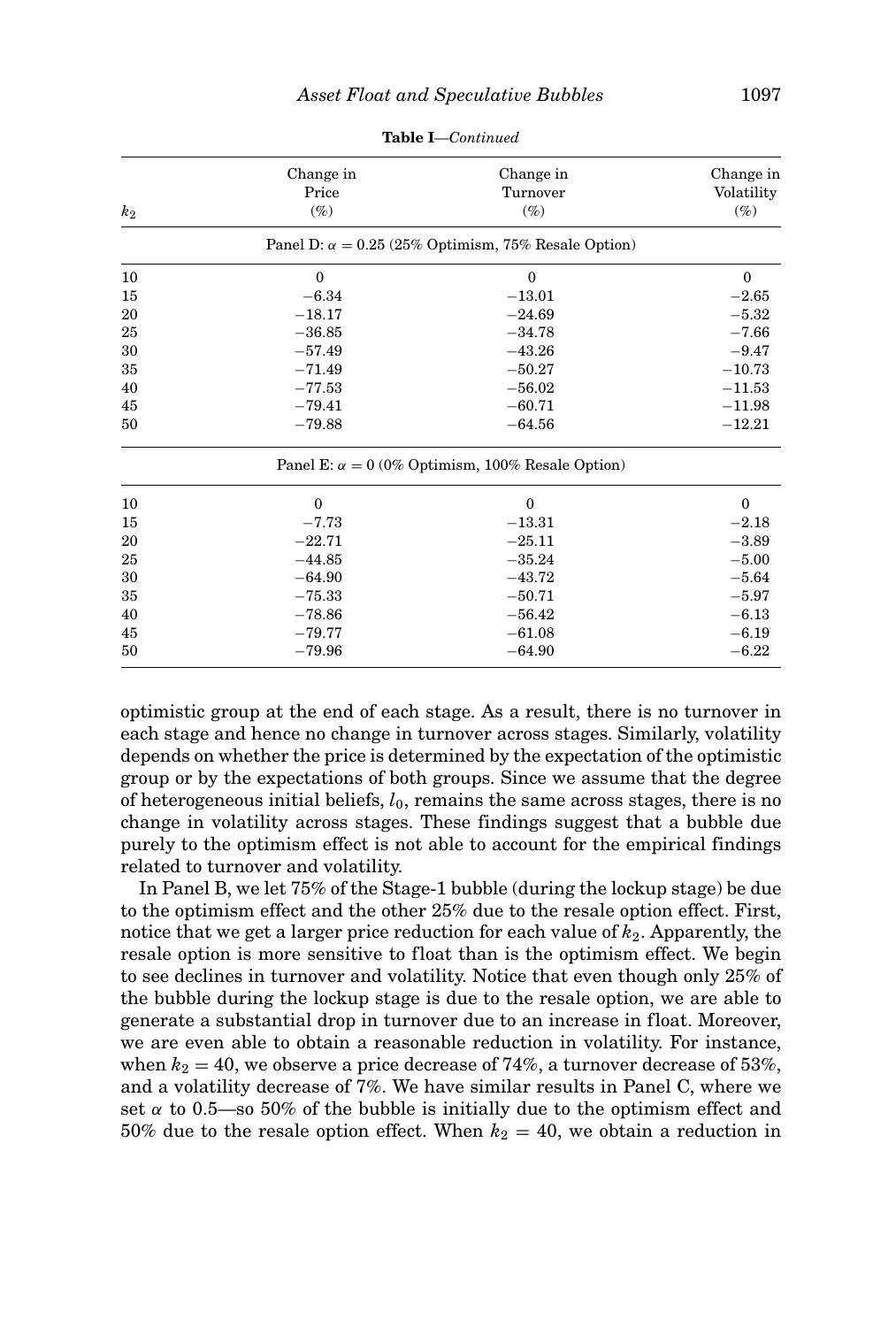price of nearly 76%, in turnover of more than 55%, and in volatility of greater than 14%.

In Panels D and E, we increase  $\alpha$  to 0.75 and 1.0, respectively. In these two cases, we obtain greater drops in price and turnover but the reduction in volatility is less pronounced. Indeed, without any initial difference in prior beliefs  $(\alpha = 0)$ , an increase in  $k_2$  from 10 to 40 causes the volatility to drop by a modest 6%. It is interesting to note that the difference in initial prior beliefs can make the decline in volatility much more significant. This is due to the fact that the price in Stage 1 is more likely to be determined by the optimist's belief than the less volatile average belief. This finding highlights the importance of incorporating the difference of prior beliefs in understanding the burst of the NASDAQ bubble.

Taking stock of the results in Table I, our preferred specification to simultaneously match price, turnover, and volatility patterns is for  $\alpha$  to be near 0.5. We need to incorporate heterogeneous initial beliefs to better match the findings of a significant reduction in volatility following the bursting of the Nasdaq bubble. Interestingly, empirical findings indicate that subsequent to the busting of the bubble, price and turnover dropped significantly, whereas return volatility fell only modestly. Our model delivers such a message—we obtain very large reductions in price and share turnover with an increase in float, but only modest decreases in volatility.

In Table II, we evaluate the price effect caused by investor speculation over insider selling. For simplicity, we take the parameter values from Panel C of

# **Table II Price Effect of Speculating Insider Selling**

This table reports the price effect of investor speculation on insider selling, for various parameter values of *h*, the fraction of insiders' risk bearing capacity to that of the whole market. We use the following model parameters: the fraction of the bubble due to the optimism effect  $\alpha = 0.5$ , the fraction of the fundamental component in the initial price  $a = 0.2$ , the prior precision of the fundamental  $\tau_0 = 1$ , the precision of the public signal  $\tau_{\epsilon} = 0.4$ , the discount rate  $R = 1.1$ , the ratio between asset float and each investor group's risk bearing capacity before the lockup expiration  $k_1 = 10$ , and the ratio between asset float and each investor group's risk bearing capacity after the lockup expiration  $k_2 = 30$ .

| $h(\%)$          | Change in Price (%) |
|------------------|---------------------|
| $\boldsymbol{0}$ | $-50.73$            |
| $\overline{5}$   | $-52.02$            |
| 10               | $-53.20$            |
| 15               | $-54.29$            |
| 20               | $-55.29$            |
| 25               | $-56.21$            |
| 30               | $-57.07$            |
| 35               | $-57.86$            |
| 40               | $-58.60$            |
| 45               | $-59.30$            |
| 50               | $-59.94$            |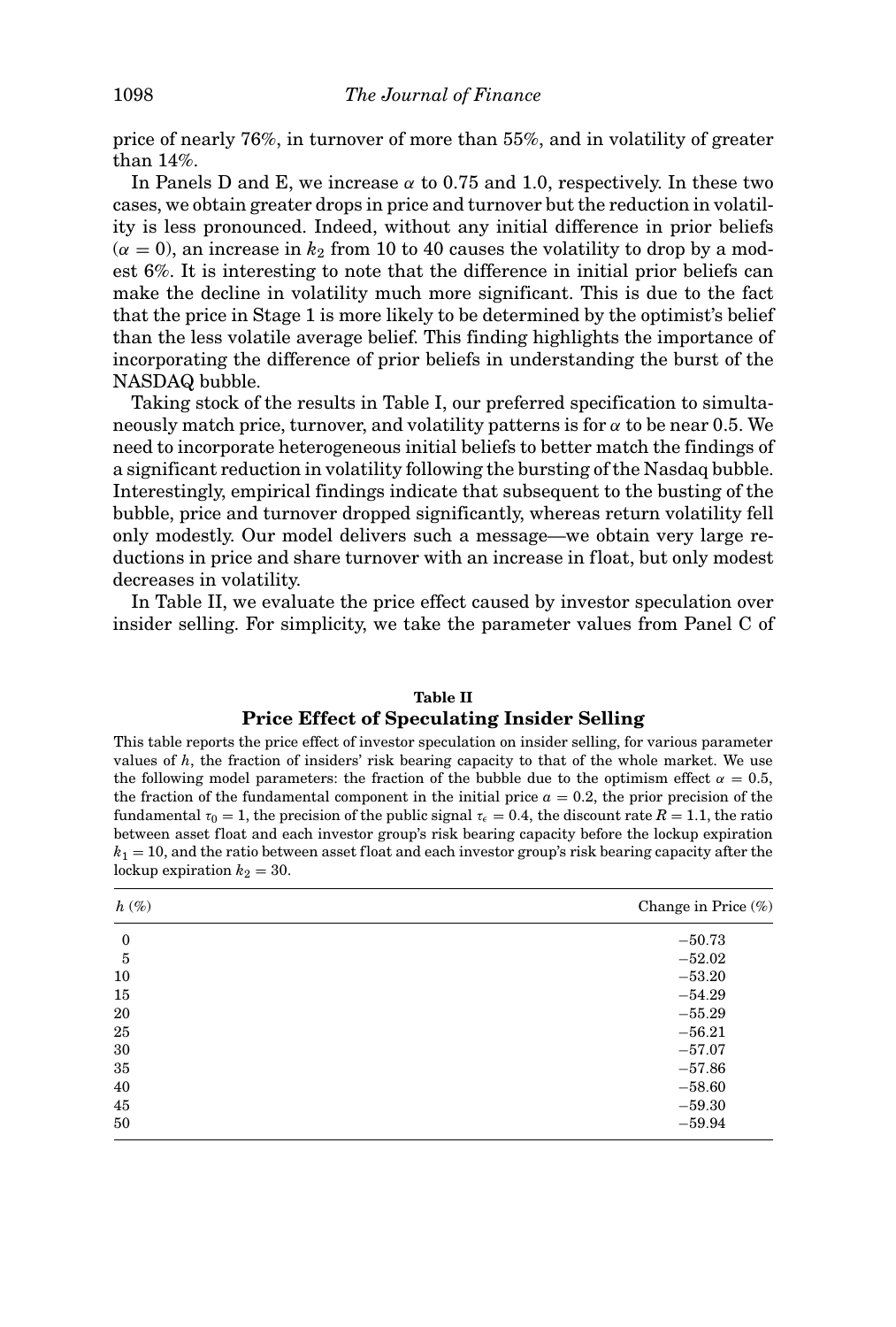## **Table III Additional Waking-Up Effects**

This table reports the additional waking-up effects on the change in price, share turnover, and return volatility across lockup expiration for different values of  $k<sub>2</sub>$  (the ratio between asset float and each investor group's risk bearing capacity after the lockup expiration). We use the following model parameters: the fraction of the bubble due to the optimism effect  $\alpha = 0.5$ , the fraction of the fundamental component in the initial price  $a = 0.2$ , the prior precision of the fundamental  $\tau_0 = 1$ , the precision of the public signal  $\tau_{\epsilon} = 0.4$ , the discount rate  $R = 1.1$ , the ratio between asset float and each investor group's risk bearing capacity before the lockup expiration  $k_1 = 10$ , and the insiders' risk bearing capacity  $\eta_{\rm in} = 0$ .

| $k_2$ | Change in Price $(\%)$ | Change in Turnover $(\%)$ | Change in Volatility $(\%)$ |
|-------|------------------------|---------------------------|-----------------------------|
| 10    | $-39.34$               | 2.79                      | $-12.19$                    |
| 15    | $-49.40$               | $-10.89$                  | $-14.11$                    |
| 20    | $-58.61$               | $-23.02$                  | $-15.60$                    |
| 25    | $-67.01$               | $-33.43$                  | $-16.58$                    |
| 30    | $-73.82$               | $-42.15$                  | $-17.15$                    |
| 35    | $-77.85$               | $-49.34$                  | $-17.44$                    |
| 40    | $-79.44$               | $-55.21$                  | $-17.57$                    |
| 45    | $-79.88$               | $-59.99$                  | $^{-17.63}$                 |
| 50    | $-79.98$               | $-63.92$                  | $-17.65$                    |

Table I and focus on the case of  $k_2 = 30$ . We measure insider risk-bearing capacity by insiders' fraction in the whole market:  $h = \frac{\eta_{\text{in}}}{2\eta + \eta_{\text{in}}}}$ . As *h* increases from 0 to 50%, the magnitude of the decrease in price goes up from 50.7% to over 59.9%. As we discuss earlier, as the insiders' risk bearing capacity  $\eta_{\rm in}$  increases, there is more room for outside investors to speculate, thereby causing an even larger resale option component in the initial price before the lockup expiration. This leads in turn to a larger reduction in price across the lockup expiration.

Finally, our model is capable of accommodating the possibility that investors with heterogeneous initial beliefs might no longer have different initial beliefs after the lockup expiration. This would naturally lead to a decline in prices after lockup expiration. We label this effect a waking-up effect. In Table III, we introduce this waking-up effect into our numerical exercises and note how our results are changed. We take Panel C of Table I and additionally assume that after Stage 1, investors have homogeneous priors. Not surprisingly, we see that there is a greater drop in prices as a result of this waking-up effect but they are not significantly larger once a reasonable amount of float increase, for example  $k_2 = 40$ , is taken into account. The upshot is that we are able to do quite well in matching stylized facts simply using asset float.

## **IV. Empirical Relevance**

Up to this point, we motivate our model using the dot-com bubble of the late 1990s. In this section, we provide evidence (beyond the dot-com experience) in support of our model. Following the suggestions of the referee, we first review accounts of earlier speculative bubbles in the U.S. stock market to determine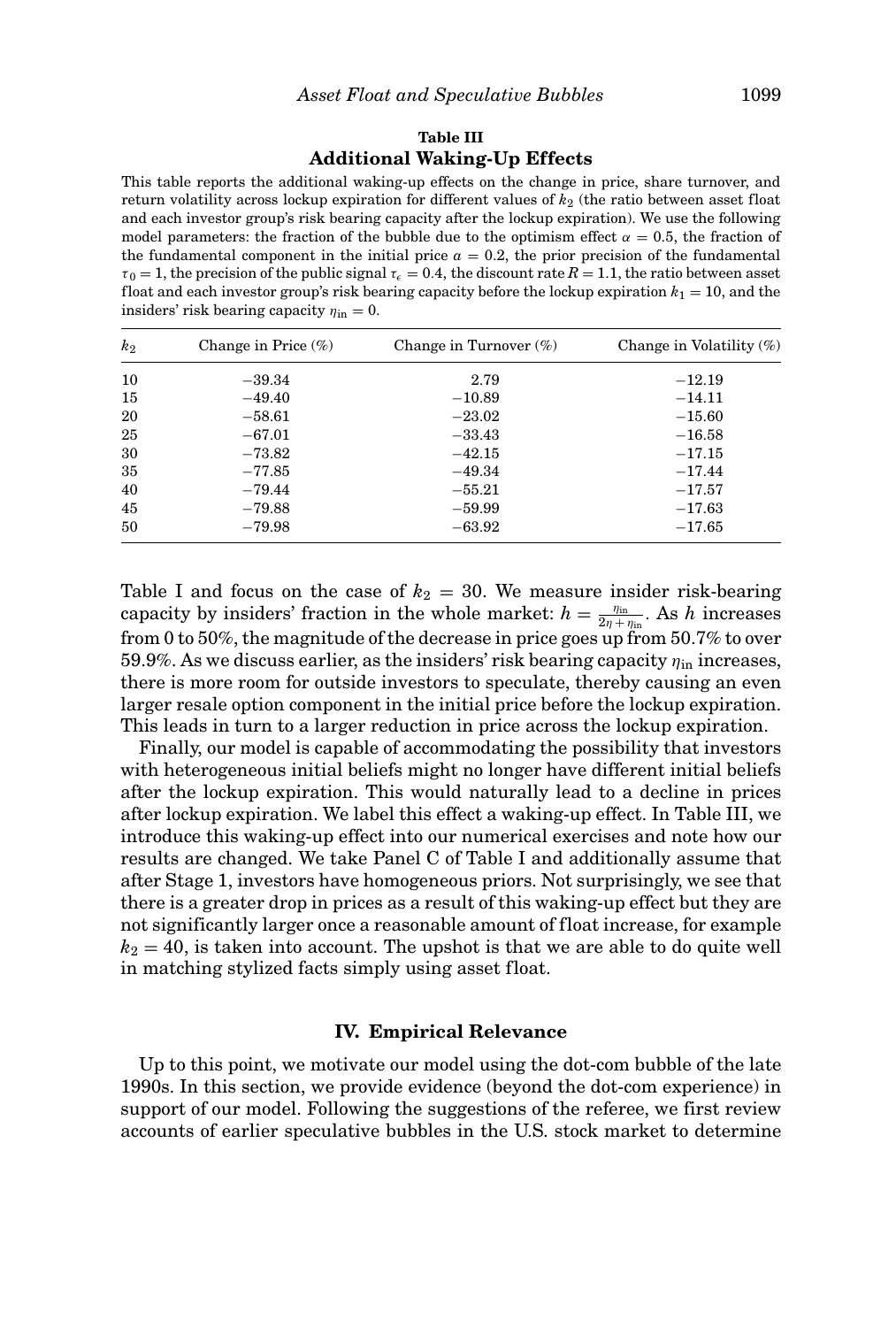whether asset float also played a key role in these experiences. Second, we describe empirical research undertaken by Mei, Scheinkman, and Xiong (2004) that tests the simple model in Section I using data from the Chinese stock market.

It is not difficult to find fairly detailed accounts of other speculative manias in the U.S. stock market (see, e.g., Malkiel (2003), Shiller (2000), Kindleberger (2000), Nairn (2002)). A striking theme in all of these accounts is the similarity of the dot-com experience to earlier speculative manias. One key similarity is that all the speculative episodes were engendered by excitement over new technologies at the time. Examples include the electronics craze of 1959–1964 and the microelectronics and biotechnology excitement of the 1980s. Indeed, just as in the dot-com era, the changing of company names was enough to lead to temporarily inflated valuations during these other episodes.

Another key similarity is the importance of speculation along the lines described in this paper as a driver of price movements. For instance, Malkiel (2003, p. 53) writes "And yet professional investors participated in several distinct speculative movements from the 1960s through the 1990s. In each case, professional institutions bid actively for stocks not because they felt such stocks were undervalued under the firm-foundation principle, but because they anticipated that some greater fools would take the shares off their hands at even more inflated prices."

However, most relevant from our perspective is that most of the earlier speculative manias were also most prominent for IPOs with limited asset float. Indeed, Malkiel (2003) describes as common the fact that during earlier speculative episodes the mania would take off for issues with limited float. For instance, in describing the environment during the electronics bubble of the 1960s, Malkiel (2003, pp. 54–55) writes: "For example, some investment bankers, especially those who underwrote the smaller new issues, would often hold a substantial volume of securities off the market. This made the market so 'thin' at the start that the price would rise quickly in the after market. In one 'hot issue' that almost doubled in price on the first day of trading, the SEC found that a considerable portion of the entire offering was sold to broker-dealers, many of whom held on to their allotments for a period until the shares could be sold at much higher prices." These descriptions fit well with our analysis in Section I that bubbles are larger when asset float is limited.

In addition to these anecdotal accounts, research by Mei et al. (2004) provides direct evidence in support of our simple model of Section I. They test our model using data from the Chinese stock market during the period of 1994–2000. This market, with stringent short-sales constraints, a large number of inexperienced individual investors and small asset float, is ideal for testing our model.

Specifically, Mei, Scheinkman, and Xiong analyze the prices of several dozen Chinese firms that offer two classes of shares: class A, which can only be held by domestic investors, and class B, which can only be traded by foreigners. Despite identical rights, A-share prices were on average 400% higher than the corresponding B- and A-shares turned over at a much higher rate, 500% versus 100% per year for B shares. This dataset is ideal to test our model because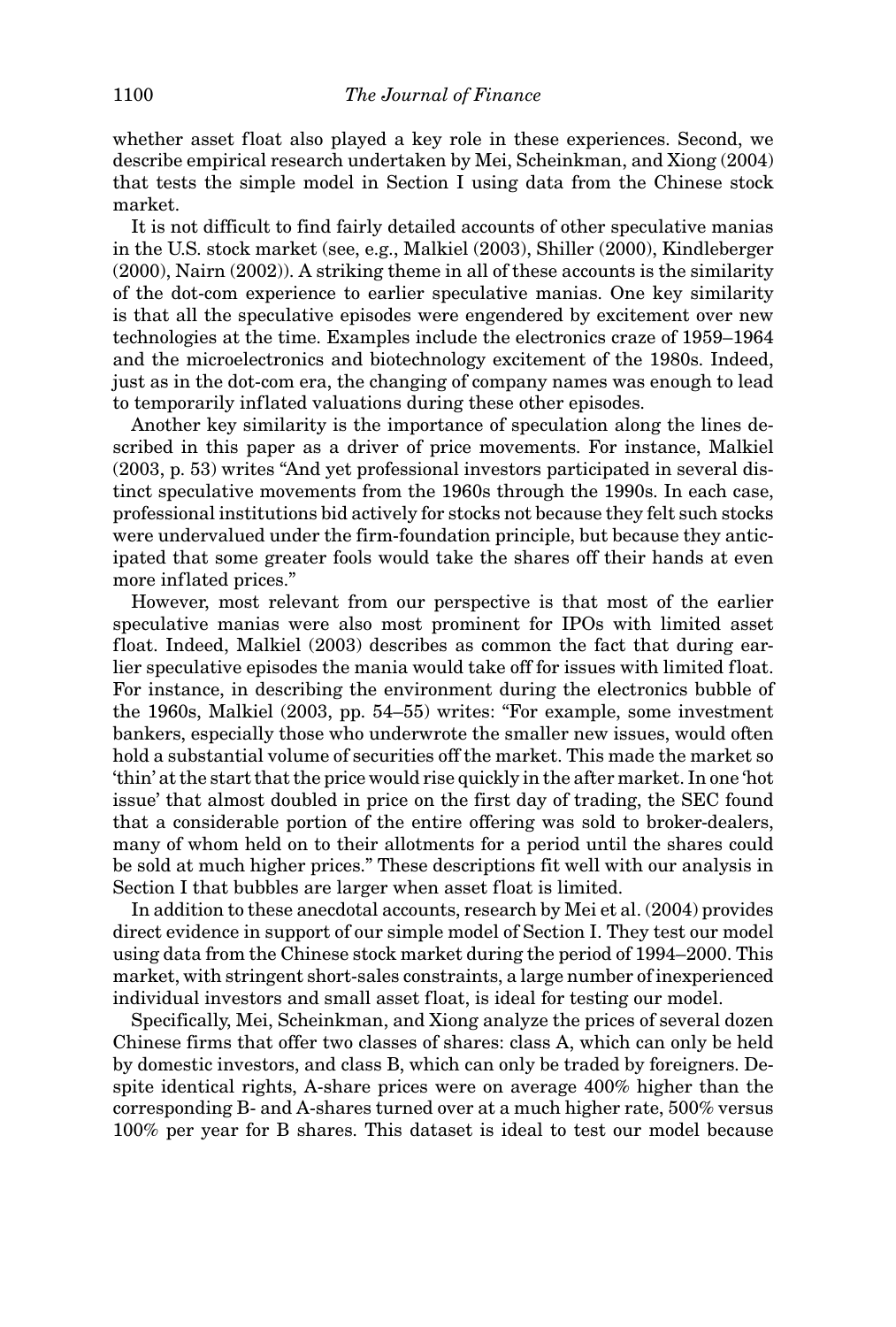B-share prices and other characteristics allow us to untangle the speculative component of prices. The tradeable shares of these Chinese companies comprise about one-third of all shares (the remaining two-thirds are nontradeable state-owned shares). The asset float of these companies is calculated using only tradeable shares.

The paper finds a negative and significant cross-sectional relationship between share turnover and asset float in A-share markets but a positive and significant relationship in B-share markets. Since our model predicts a negative correlation between turnover and float, and liquidity usually improves with larger float, these results suggest that trading in A-shares is driven by speculation, while trading in B-shares is more consistent with a liquidity-based explanation. Moreover, asset float affects share premium. The asset float of A-shares has a negative and highly significant effect on the A-B share premium—higher asset float of A-shares, controlling for a host of contemporaneous variables including turnover, leads to lower prices of A-shares relative to B-shares. In contrast, the asset float of B-shares has a negative and highly significant effect on the A-B share premium—higher float leads to higher B-share prices and a smaller A-B premium, consistent with higher float leading to more liquid B-shares and higher B-share prices. These findings provide out-of-sample empirical support for our model.

## **V. Conclusion**

In this paper, we develop a discrete time, multiperiod model to understand the relationship between the float (publicly tradeable shares) of an asset and the propensity for speculative bubbles to form. Investors trade a stock that initially has a limited float because of insider lockup restrictions. The tradeable shares of the stock increase over time as these restrictions expire. We assume that investors have heterogeneous beliefs due to overconfidence and that they are short-sales constrained. As a result, investors pay prices that exceed their own valuation of future dividends because they anticipate finding a buyer who is willing to pay even more in the future. This resale option imparts a bubble component in asset prices. With limited risk absorption capacity, this resale option depends on float as investors anticipate the change in asset float over time and speculate on the degree of insider selling.

Our model yields a number of empirical implications that are consistent with stylized accounts of the importance of float for the behavior of internet stock prices during the late 1990s. These implications include: (1) a stock price bubble decreases dramatically with float, (2) share turnover and return volatility also decrease with float, and (3) the stock price tends to decline on the lockup expiration date even though this date is known to all in advance.

One potentially interesting avenue for future work is to imbed our trading model into a more general model of initial public offerings in which both the lockup and the offer price are endogenized. Doing so would allow us to address additional issues such as why we observe underpricing in initial public offerings. For instance, in the context of our model, underpricing may make sense for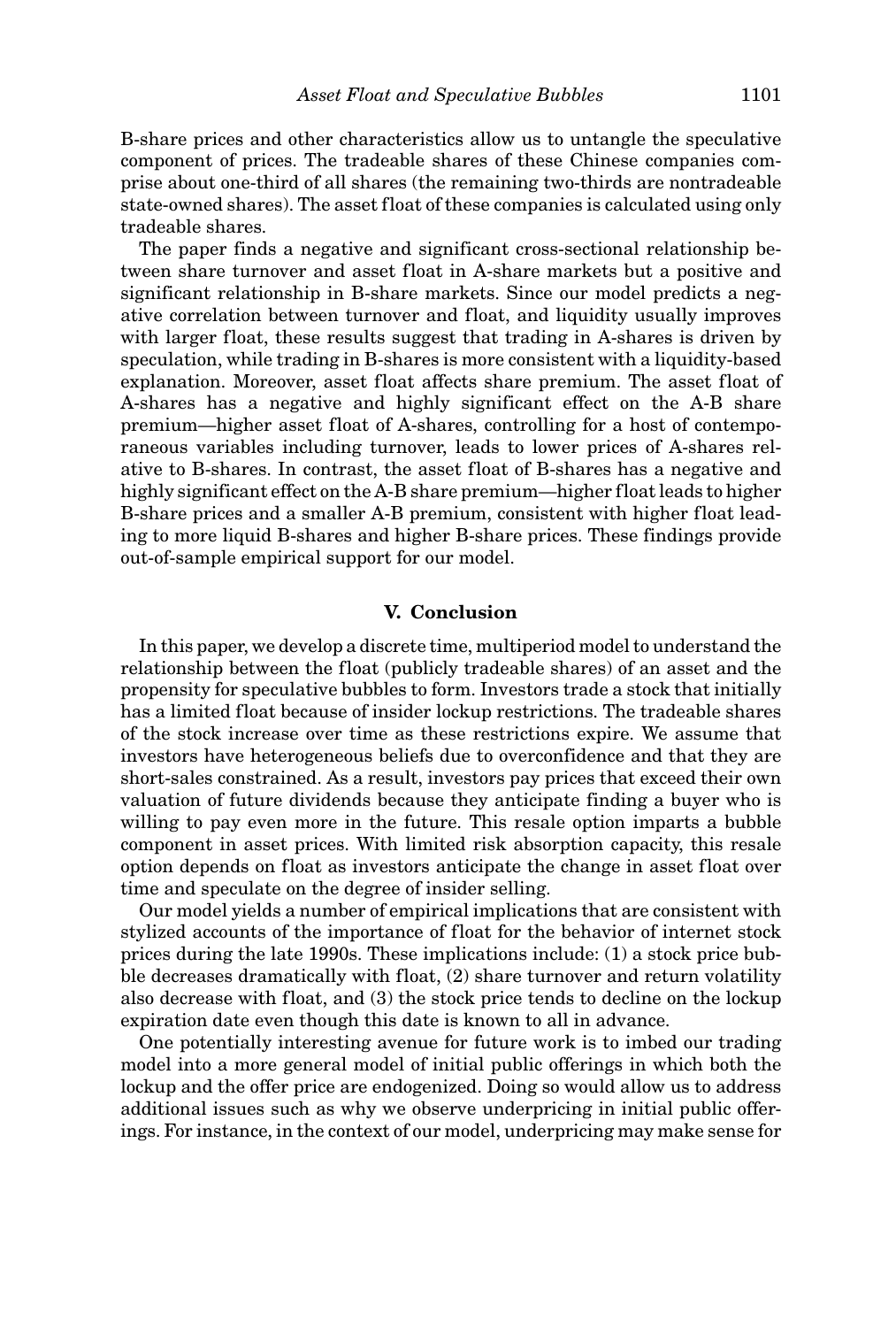insiders to the extent that it attracts a greater number of market participants to the stock. In our model, more investors means better risk-sharing, which naturally leads to a larger bubble. More investors may also mean greater divergence of opinion, which again implies a larger bubble.<sup>19</sup> We leave the clarification of these issues for the future work.

#### **Appendix: Technical Proofs**

*Proof of Lemma 1:* See DeGroot (1970).

*Proof of Lemmas 2 and 3:* Proof follows from substituting the equilibrium price into demands given in equations (6) and (10) and checking that the market clears at both  $t = 1$  and  $t = 0$ . Q.E.D.

*Proof of Proposition 1:* When investors in groups A and B have the same initial belief,  $\Sigma^A$  equals  $\Sigma^B$ , we denote these as  $\Sigma$ . (Moreover,  $E_0^A[p_1] = E_0^B[p_1]$ as well.) It then follows from Lemma 3 that the equilibrium price at  $t = 0$  is

$$
p_0 = \frac{1}{2} (E_0^A[p_1] + E_0^B[p_1]) - \frac{\Sigma}{2\eta} Q.
$$
 (A1)

The key to understanding this price is to evaluate the expectation of  $p_1$  at  $t =$ 0 under either group of investors' beliefs (since they will also be the same, we calculate  $E_0^B[p_1]$  without loss of generality). To do this, it is helpful to rewrite the equilibrium price from Lemma 2 (equations  $(7)-(9)$ ) in the following form:

$$
p_1 = \hat{f}_1^B - \frac{Q}{2\eta\tau} + \begin{cases} -\frac{Q}{2\eta\tau} & \text{if } l_1 < -\frac{Q}{\eta\tau} \\ \frac{1}{2}l_1 & \text{if } -\frac{Q}{\eta\tau} < l_1 < \frac{Q}{\eta\tau}, \\ l_1 - \frac{Q}{2\eta\tau} & \text{if } \frac{Q}{\eta\tau} < l_1 \end{cases}
$$
(A2)

where  $l_1 = \hat{f}_1^A - \hat{f}_1^B$ .

For the expectation of B-investors at  $t = 0$ , there are two uncertain terms in equation (A2), namely,  $f_1^B$  and a piecewise linear function of the difference in beliefs  $l_1$ . This piecewise linear function has three-linear segments, as shown by the solid line in Figure A1. The expectation of  $\hat{f}_1^B$  at  $t = 0$  is  $\hat{f}_0$ . This is simply what the investors' valuation for the asset would be if they were not allowed to sell their shares at  $t = 1$ . The three-piece function represents the value from being able to trade at  $t = 1$ . Calculating its expectation amounts to integrating the area between the solid line and the horizontal axis in Figure A1 (weighting by the probability density of  $l_1$ ). Since the difference in beliefs  $l_1$  has a symmetric distribution around zero, this expectation is determined by the shaded area, which is positive.

<sup>&</sup>lt;sup>19</sup> We thank Alon Brav for these suggestions.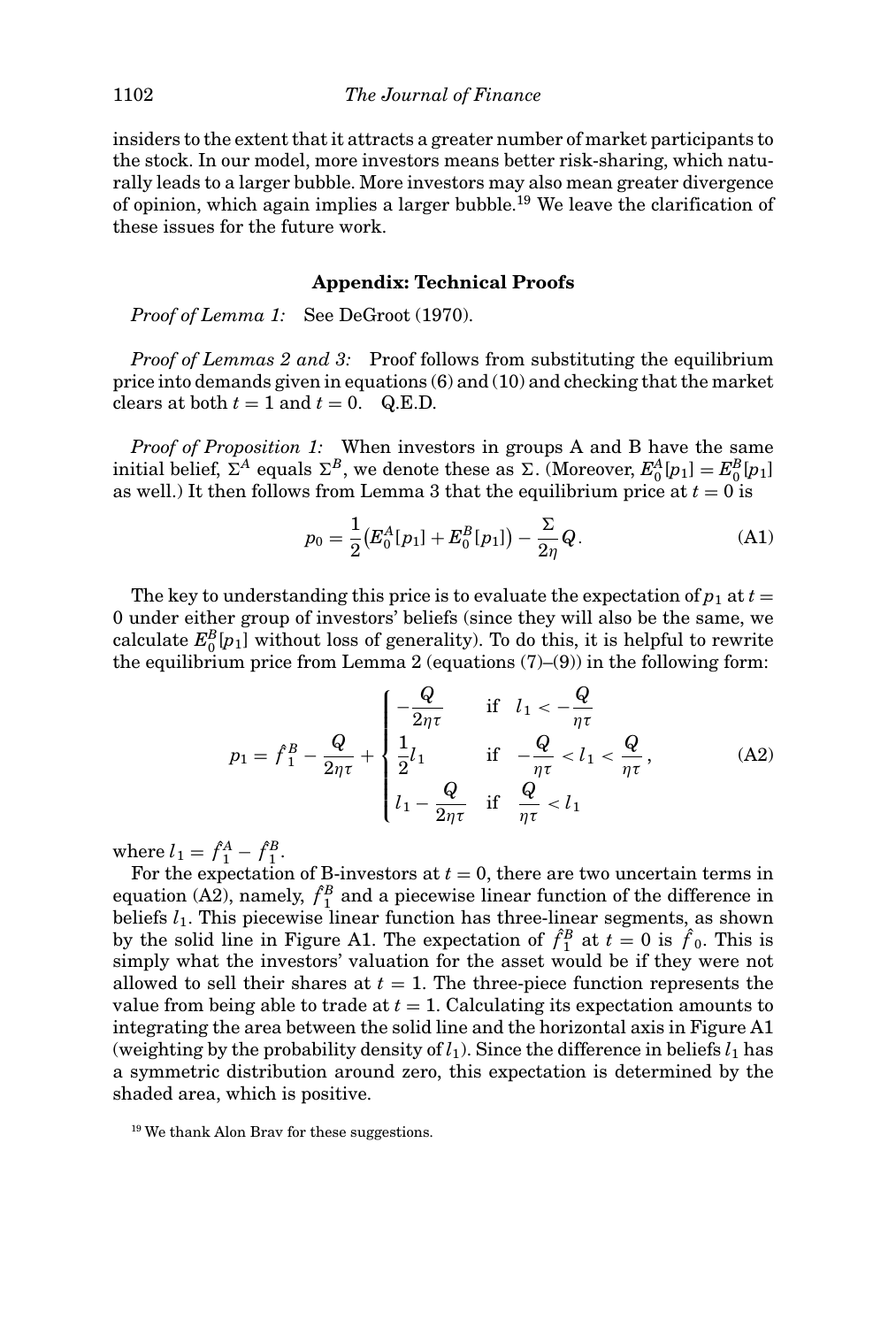

**Figure A1. The payoff from the resale option with respect to the difference in investors'** beliefs,  $l_1$ .

To derive the expectation of B investors about  $p_1$ , we directly use equation (A2):

$$
E_0^B[p_1] = E_0^B \left[ \hat{f}_1^B \right] - \frac{Q}{2\eta \tau} - E_0^B \left[ \frac{Q}{2\eta \tau} I_{\{l_1 < -\frac{Q}{\eta \tau}\}} \right] + E_0^B \left[ \frac{l_1}{2} I_{\{-\frac{Q}{\eta \tau} < l_1 < \frac{Q}{\eta \tau}\}} \right] + E_0^B \left[ \left( l_1 - \frac{Q}{2\eta \tau} \right) I_{\{l_1 > \frac{Q}{\eta \tau}\}} \right]. \tag{A3}
$$

Since  $l_1$  has a symmetric distribution around zero, we obtain

$$
E_0^B \left[ \frac{Q}{2\eta \tau} I_{\{l_1 < -\frac{Q}{\eta \tau}\}} \right] = E_0^B \left[ \frac{Q}{2\eta \tau} I_{\{l_1 > \frac{Q}{\eta \tau}\}} \right],\tag{A4}
$$

and

$$
E_0^B \left[ \frac{l_1}{2} I_{\{-\frac{Q}{\eta t} < l_1 < \frac{Q}{\eta t}\}} \right] = 0. \tag{A5}
$$

Equation (17) follows directly. Q.E.D.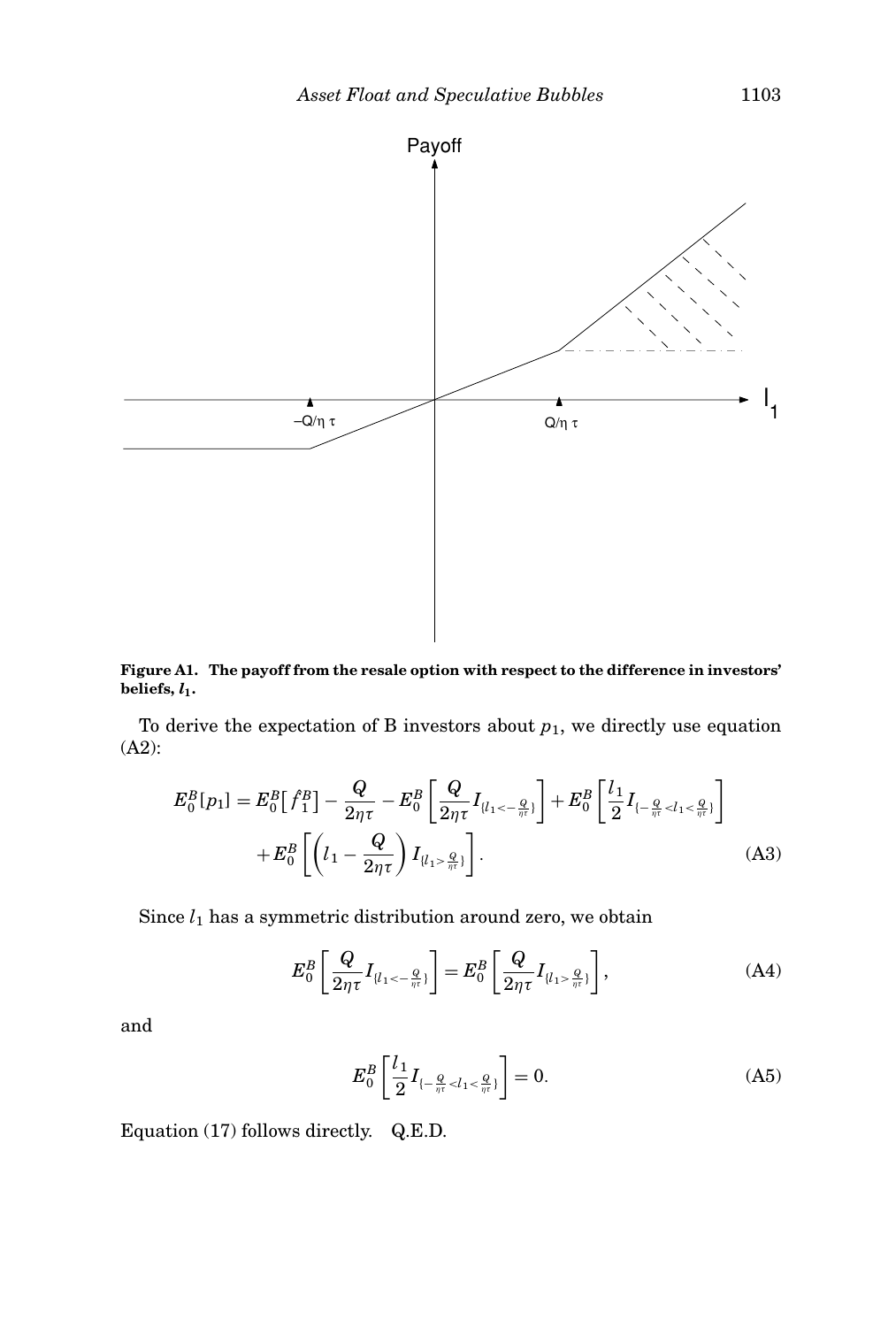$Proof of Proposition 2:$  Define  $K = \frac{Q}{\eta \eta}$  $\frac{Q}{\eta\tau}$ . Note that  $l_1$  has a normal distribution with zero mean and variance  $\sigma_l^2$ . Thus, we have

$$
B = E[(l_1 - K)I_{(l_1 > K)}]
$$
  
=  $\int_K^{\infty} dl \frac{(l - K)}{\sqrt{2\pi} \sigma_l} e^{-\frac{l^2}{2\sigma_l^2}}$   
=  $\sigma_l \left[ \frac{1}{\sqrt{2\pi}} e^{-\frac{K^2}{2\sigma_l^2}} - \frac{K}{\sigma_l} N(-K/\sigma_l) \right].$  (A6)

If we write  $B = B(Q, \eta, \tau, \sigma_l)$ , direct differentiation of *B* with respect to *Q* yields

$$
\partial B/\partial Q = -\frac{1}{\eta \tau} N \left( -\frac{Q}{\eta \tau \sigma_l} \right) < 0. \tag{A7}
$$

Similarly, one can show that  $\frac{\partial B}{\partial \eta} > 0$ ,  $\frac{\partial B}{\partial \tau} > 0$ , and  $\frac{\partial B}{\partial \sigma_l} > 0$ .

The size of the bubble also depends on investor overconfidence  $\phi$ , the determinant of the underlying asset, that is, the difference in beliefs. Overconfidence parameter  $\phi$  has two effects on the speculative components. First, the volatility of  $l_1$  increases with  $\phi$ . It is straightforward to verify that  $\sigma_l^2$  in equation (21) strictly increases with  $\phi$ :

$$
\frac{\partial \sigma_l^2}{\partial \phi} = \frac{\tau_{\epsilon}(\phi - 1)[(2\phi^2 + \phi + 1)\tau_0 + (\phi + 1)(3\phi + 1)\tau_{\epsilon}]}{\phi^2[\tau_0 + (1 + \phi)\tau_{\epsilon}]^3} > 0.
$$
 (A8)

Second, an increase in  $\phi$  raises the belief precision  $\tau$ , which in turn reduces the "strike price"  $\frac{Q}{\eta\tau}$  of the resale option  $t=1$ . Therefore, the speculative component increases with  $\phi$ . Q.E.D.

*Proof of Proposition 3:* Direct differentiation yields

$$
\frac{\partial^2 B}{\partial Q^2} = \frac{1}{\sqrt{2\pi} \eta^2 \tau^2 \sigma_l} e^{-\frac{Q^2}{2\eta^2 \tau^2 \sigma_l^2}} > 0.
$$
 (A9)

Thus, *B* is convex with respect to *Q*. It is straightforward to see that ∂*B*/∂*Q* is always negative. Its magnitude  $|\partial B/\partial Q|$  peaks at  $Q=0$  with a value of  $\frac{1}{2\eta\tau},$  and it monotonically diminishes as *Q* becomes large.

The asset price elasticity with respect to share float, from equation (18), is given by

$$
\frac{Q}{p_0}\frac{\partial p_0}{\partial Q} = -\frac{Q}{p_0} \left[ \frac{\Sigma + Q \partial \Sigma / \partial Q}{2\eta} + \frac{1}{2\eta \tau} + |\partial B / \partial Q| \right]. \tag{A10}
$$

For two otherwise comparable firms, that is, for two firms that share identical  $Q, p_0, \eta, \Sigma$ , and  $\partial \Sigma/\partial Q$ , but only one has the bubble component in price, the firm with the bubble component also has a greater float elasticity of price. Q.E.D.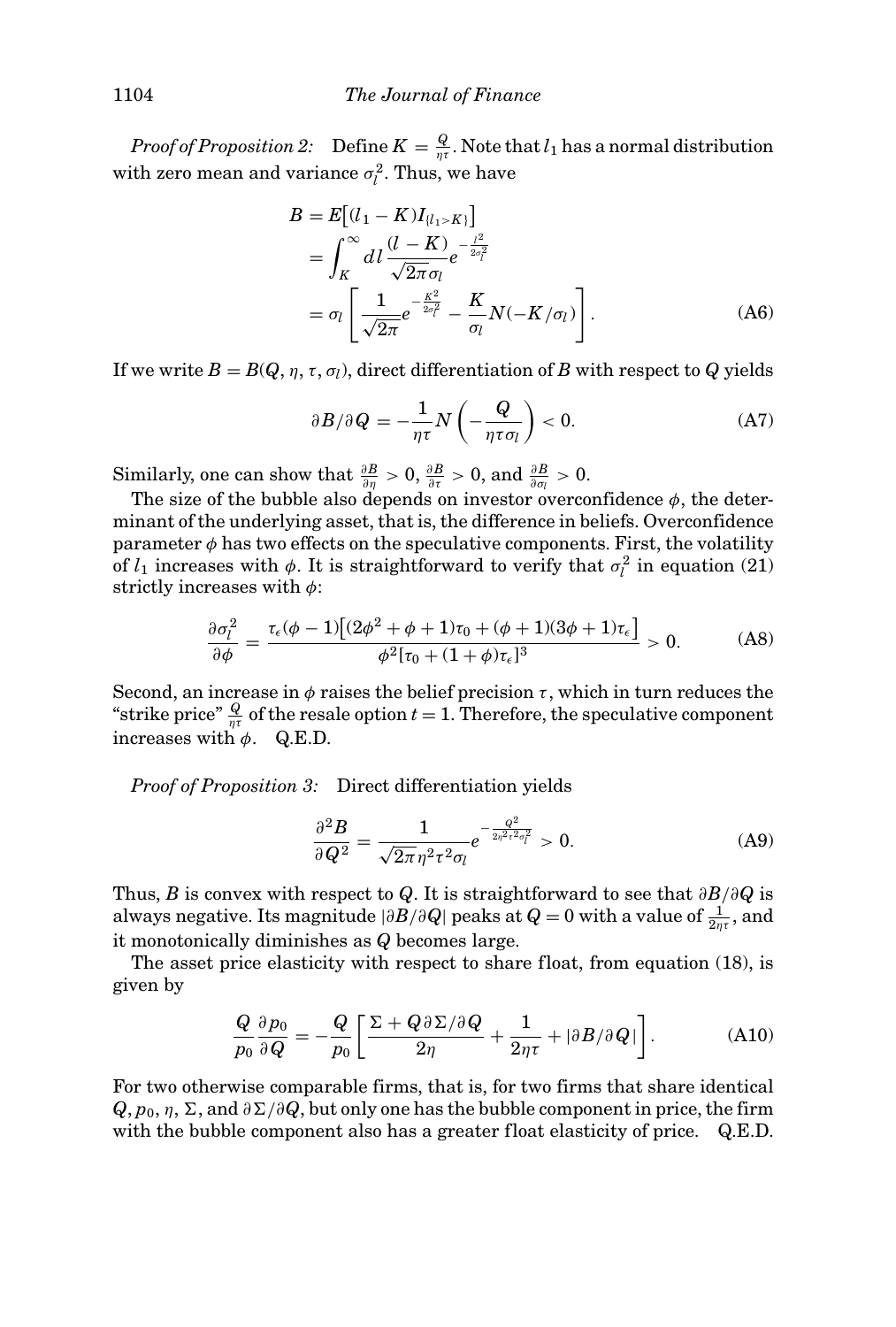*Proof of Proposition 4:* At  $t = 0$ ,  $x_0^A = x_0^B = Q/2$ . We define the trading volume at  $t = 1$  by  $|x_1^A - x_1^B|/2$ , and the share turnover rate by

$$
\rho_{0\to 1} = \frac{|x_1^A - x_1^B|}{2Q}.
$$
\n(A11)

By using our discussion of the equilibrium at  $t = 0$  above, we can show

$$
\rho_{0\to 1} = \begin{cases} \frac{1}{2} & \text{if } f_1^A - f_1^B > \frac{Q}{\eta \tau} \\ \frac{\eta \tau}{2Q} |f_1^A - f_1^B| & \text{if } |f_1^A - f_1^B| \le \frac{Q}{\eta \tau} \\ \frac{1}{2} & \text{if } f_1^A - f_1^B < -\frac{Q}{\eta \tau} \end{cases} \tag{A12}
$$

Define  $m = \frac{\eta \tau}{Q} (\hat{f}_1^A - \hat{f}_1^B)$ . Then, it follows that

$$
\rho_{0\to 1} = \begin{cases} \frac{1}{2} & \text{if } m > 1 \\ \frac{|m|}{2} & \text{if } -1 \le m \le 1 \\ \frac{1}{2} & \text{if } m < -1. \end{cases}
$$
 (A13)

Using equations (4) and (5), we obtain

$$
m = \frac{\eta(\phi - 1)}{Q} \tau_{\epsilon} (\epsilon_f^A - \epsilon_f^B). \tag{A14}
$$

Thus, *m* has a normal distribution with zero mean and a variance of

$$
\sigma_m^2 = \frac{2\eta^2(\phi - 1)^2 \tau_{\epsilon}}{Q^2} \tag{A15}
$$

in the objective probability measure. Then, direct integration provides

$$
E_0[\rho_{0\to 1}] = \frac{\sigma_m}{\sqrt{2\pi}} \left(1 - e^{-\frac{1}{2\sigma_m^2}}\right) + N(-1/\sigma_m). \tag{A16}
$$

It is easy to see that as *Q* increases, the distribution of *m* becomes more centered around zero. Because  $\rho_{0\rightarrow 1}$  has a greater value away from zero,  $E_0[\rho_{0\rightarrow 1}]$ decreases with *Q*. Intuitively, when more shares are floating, it takes a greater difference in beliefs to turn over all the shares. All else equal, the expected share turnover rate decreases with float.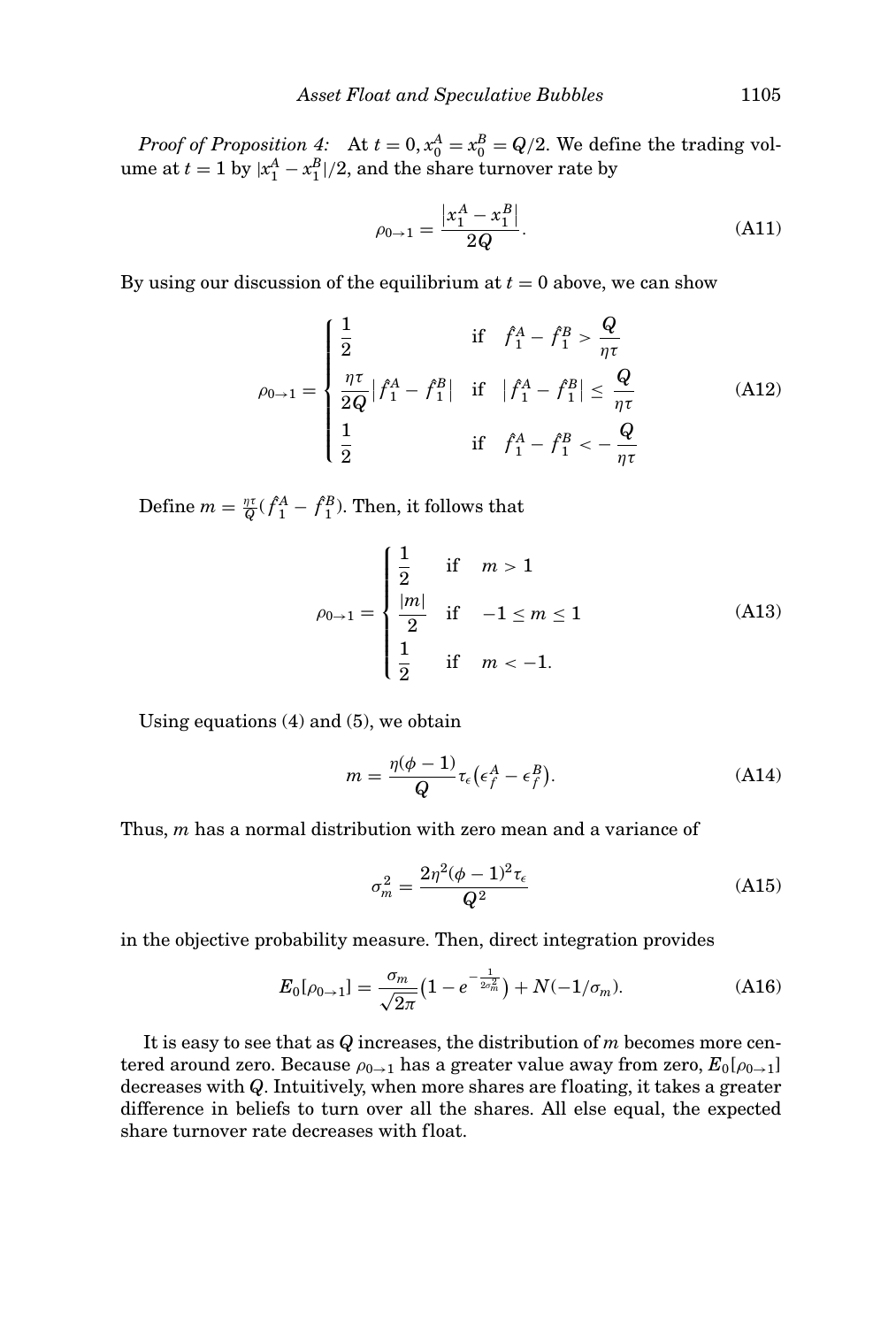Similarly, as  $\phi$  increases, the distribution of  $m$  becomes more dispersed. As a result,  $E_0[\rho_{0\to1}]$  rises. Intuitively, when agents are more overconfident, there is more dispersion in beliefs, and therefore more turnover.

To discuss price volatility, we can rewrite

$$
p_1 = \text{constant} + \begin{cases} \frac{\hat{f}_1^A + \hat{f}_1^B}{2} - \frac{Q}{2\eta\tau} + \frac{\hat{f}_1^A - \hat{f}_1^B}{2} - \frac{Q}{2\eta\tau} & \text{if } \hat{f}_1^A - \hat{f}_1^B > \frac{Q}{\eta\tau} \\ \frac{\hat{f}_1^A + \hat{f}_1^B}{2} - \frac{Q}{2\eta\tau} & \text{if } |\hat{f}_1^A - \hat{f}_1^B| \le \frac{Q}{\eta\tau} \\ \frac{\hat{f}_1^A + \hat{f}_1^B}{2} - \frac{Q}{2\eta\tau} - \frac{\hat{f}_1^A - \hat{f}_1^B}{2} - \frac{Q}{2\eta\tau} & \text{if } \hat{f}_1^A - \hat{f}_1^B < -\frac{Q}{\eta\tau}. \end{cases}
$$
\n(A17)

It is important to note that, in an objective measure,  $\frac{f_1^A + f_1^B}{2}$  is independent from  $\frac{f_1^A - f_1^B}{2}$ , and  $\tilde{f}$  is also independent from  $\frac{f_1^A - f_1^B}{2}$ . Define  $l_1 = f_1^A - f_1^B$ . We obtain

$$
p_1 = \text{constant} + \frac{f_1^A + f_1^B}{2} - \frac{Q}{2\eta\tau} + G(l_1),\tag{A18}
$$

where

$$
G(l_1) = \begin{cases} \frac{1}{2} \left( l_1 - \frac{Q}{\eta \tau} \right) & \text{if } l_1 > \frac{Q}{\eta \tau} \\ 0 & \text{if } -\frac{Q}{\eta \tau} \le l_1 \le \frac{Q}{\eta \tau} \\ -\frac{1}{2} \left( l_1 + \frac{Q}{\eta \tau} \right) & \text{if } l_1 < -\frac{Q}{\eta \tau} .\end{cases} \tag{A19}
$$

The price change variance from  $t = 0$  to  $t = 1$  has two components, that is,

$$
\text{Var}[p_1 - p_0] = \text{Var}\left[\left(\hat{f}_1^A + \hat{f}_1^B\right)/2\right] + \text{Var}[G(l_1)]
$$
  
= 
$$
\text{Var}\left[\frac{(1+\phi)}{2}\frac{\tau_{\epsilon}}{\tau}(2\tilde{f} + \epsilon_f^A + \epsilon_f^B)\right] + \text{Var}[G(l_1)]
$$
  
= 
$$
(1+\phi)^2 \frac{\tau_{\epsilon}^2}{\tau^2}(1/\tau_0 + 2/\tau_{\epsilon}) + \text{Var}[G(l_1)].
$$
 (A20)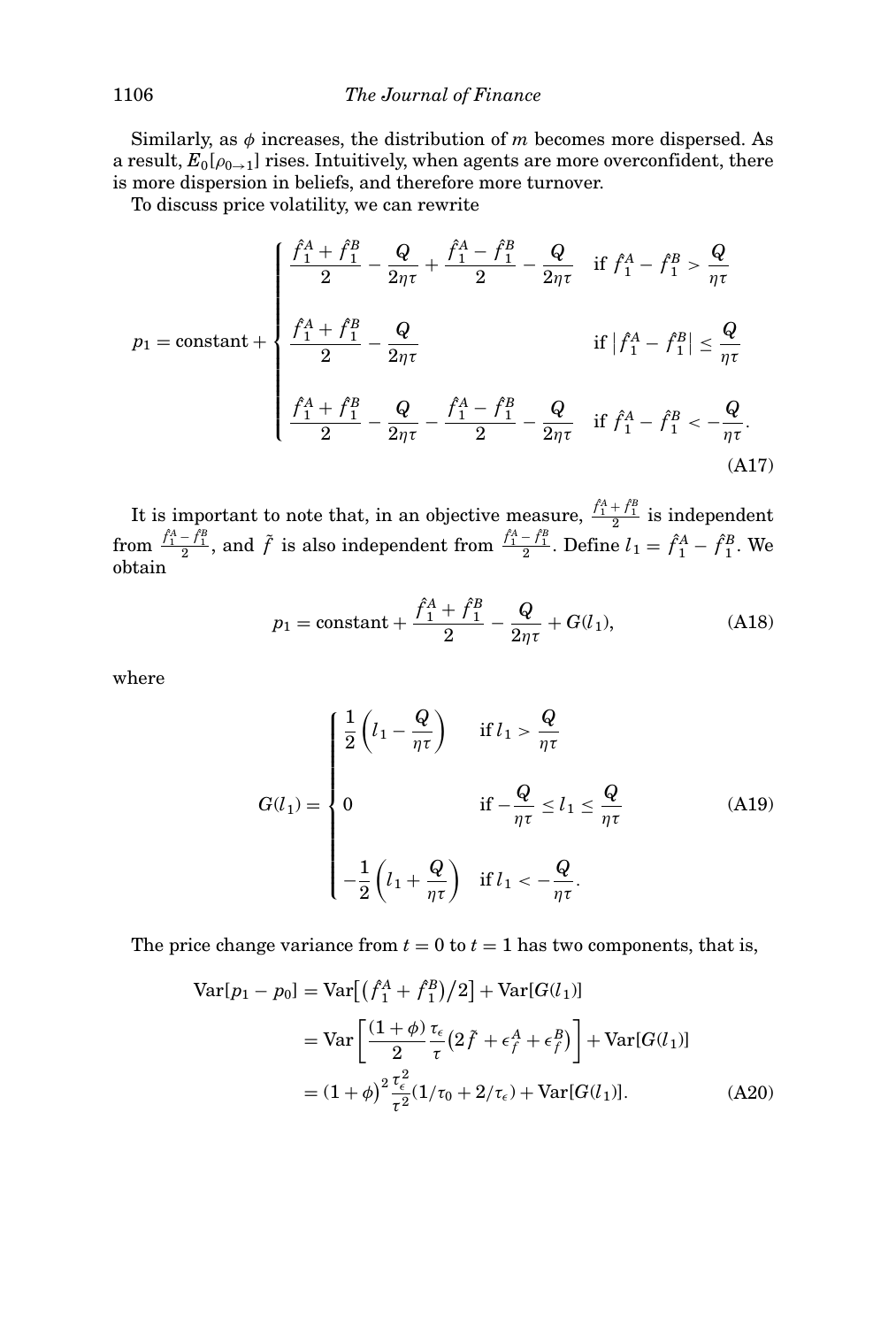The price change variance from  $t = 1$  to  $t = 2$  is

$$
\begin{split} \text{Var}[p_2 - p_1] &= \text{Var}\big[\tilde{f} - \big(\tilde{f}_1^A + \tilde{f}_1^B\big)/2\big] + \text{Var}[G(l_1)] \\ &= \text{Var}\bigg[(1 - (1 + \phi)\tau_\epsilon/\tau)\tilde{f} + \frac{(1 + \phi)}{2}\frac{\tau_\epsilon}{\tau}\big(\epsilon_f^A + \epsilon_f^B\big)\bigg] + \text{Var}[G(l_1)] \\ &= [1 - (1 + \phi)\tau_\epsilon/\tau]^2 \frac{1}{\tau_0} + \frac{(1 + \phi)^2 \tau_\epsilon}{2\tau^2} + \text{Var}[G(l_1)]. \end{split} \tag{A21}
$$

Thus, the sum of return variance across the two periods is

$$
\Omega = \text{Var}[p_1 - p_0] + \text{Var}[p_2 - p_1]
$$
  
=  $\frac{1}{\tau_0} + (\phi^2 - 1)\frac{\tau_{\epsilon}}{\tau^2} + 2\text{Var}[G(l_1)].$  (A22)

The first two components in *V* are independent of the float. The third component decreases with  $Q$ . To demonstrate this, we only need to show that  $\text{Var}[G(l_1)]$  $\frac{Q}{\eta}$  decreases with  $A = \frac{Q}{\eta}$  $\frac{Q}{\eta\tau}$ . Direct integration provides that

$$
\text{Var}[G(l_1)] = \frac{1}{2} \left[ (A^2 + v_l^2) N(-A/v_l) - \frac{Av_l}{\sqrt{2\pi}} e^{-A^2/2v_l^2} \right] - \left[ \frac{v_l}{\sqrt{2\pi}} e^{-A^2/2v_l^2} - AN(-A/v_l) \right]^2, \tag{A23}
$$

where

$$
\upsilon_l^2 = \frac{2(\phi - 1)^2 \tau_{\epsilon}}{[\tau_0 + (1 + \phi)\tau_{\epsilon}]^2}
$$
 (A24)

is the variance of the difference in beliefs in an objective measure. Direct differentiation yields

$$
\frac{d \text{Var}[G(l_1)]}{dA} = -\left[\frac{\nu_l}{\sqrt{2\pi}}e^{-A^2/2\nu_l^2} - AN(-A/\nu_l)\right][1 - 2N(-A/\nu_l)] < 0. \tag{A25}
$$
\n
$$
\text{Q.E.D.}
$$

*Proof of Lemma 4:* Lemma 2 allows us to derive the expectations of group A and group B investors at  $t = 0$  as

$$
E_0^A p_1 = E_0^A \bigg[ f_1^A + H \bigg( l_1^A, \frac{Q}{\eta \tau} \bigg) - \frac{Q}{2\eta \tau} \bigg]
$$
  
=  $\hat{f}_0^A + E_0^A \bigg[ H \bigg( l_1^A, \frac{Q}{\eta \tau} \bigg) \bigg] - \frac{Q}{2\eta \tau},$  (A26)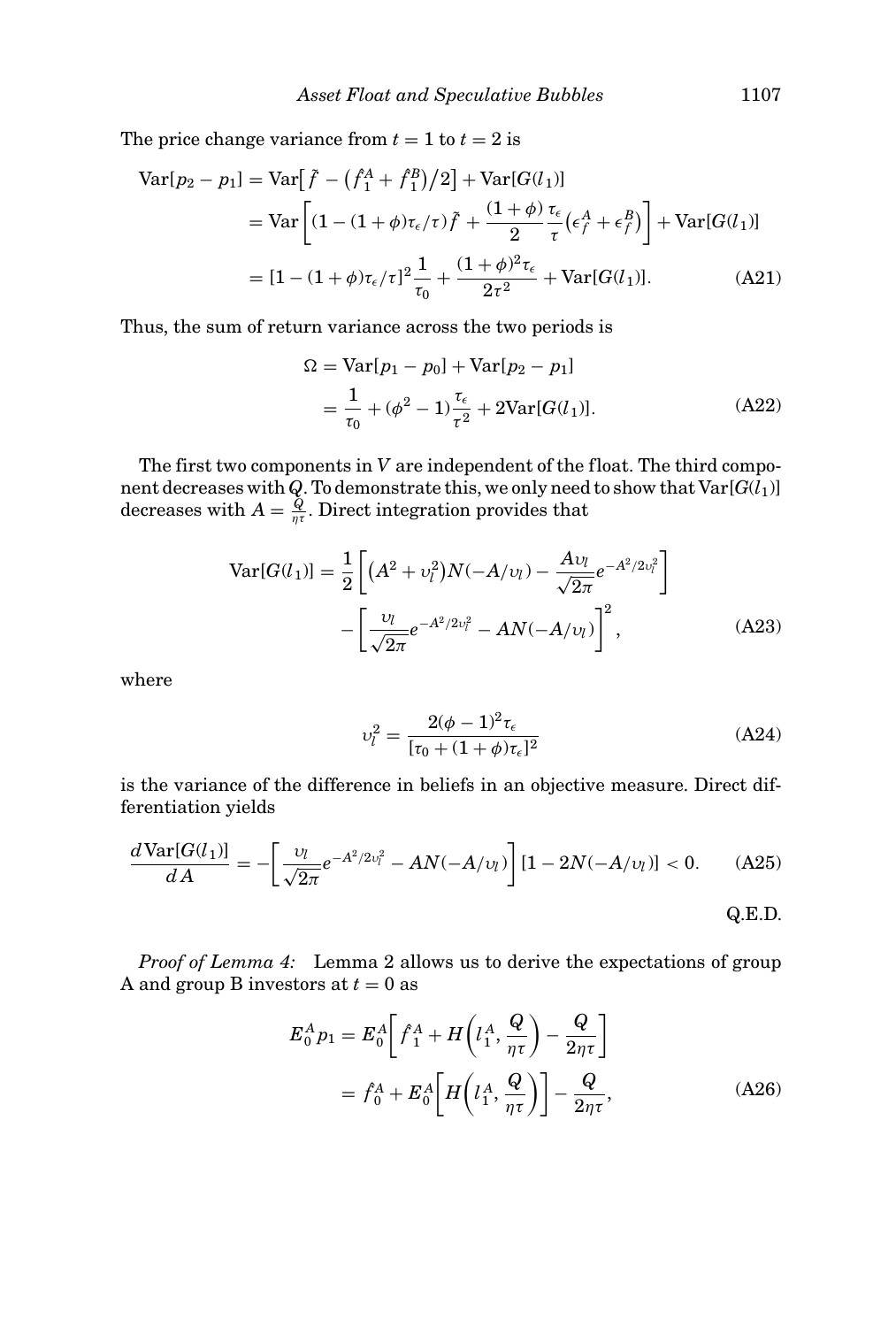1108 *The Journal of Finance*

$$
E_0^B p_1 = E_0^B \left[ \hat{f}_1^B + H \left( l_1^B, \frac{Q}{\eta \tau} \right) - \frac{Q}{2\eta \tau} \right]
$$
  
=  $\hat{f}_0^B + E_0^B \left[ H \left( l_1^B, \frac{Q}{\eta \tau} \right) \right] - \frac{Q}{2\eta \tau}.$  (A27)

We can also derive the conditional variance:

$$
\Sigma^{B} = \text{Var}_{0}^{B}(p_{1} - p_{0}) = \text{Var}_{0}^{B} \left[ f_{1}^{B} + H \left( l_{1}^{B}, \frac{Q}{\eta \tau} \right) \right]
$$

$$
= \frac{(\phi + 1)\tau_{\epsilon}}{\tau_{0}\tau} + \text{Var}_{0}^{B} \left[ H \left( l_{1}^{B}, \frac{Q}{\eta \tau} \right) \right]. \tag{A28}
$$

Note that  $l_1^B$  and  $\hat{f}_1^B$  are orthogonal in the mind of B investors, and  $l_1^B$  has a distribution of  $N(\frac{\tau_0}{\tau}(\hat{f}_0^A - \hat{f}_0^B), \sigma_l^2)$ . Similarly,

$$
\Sigma^{A} = \frac{(\phi + 1)\tau_{\epsilon}}{\tau_{0}\tau} + \text{Var}_{0}^{A} \bigg[ H\bigg(l_{1}^{A}, \frac{Q}{\eta\tau}\bigg) \bigg],\tag{A29}
$$

with  $l_1^A$  having a distribution of  $N(\frac{\tau_0}{\tau}(\hat{f}_0^B - \hat{f}_0^A), \sigma_l^2)$  in the mind of A investors.

The initial price and asset holding at  $t = 0$  are then given by the following three cases.

Case 1: 
$$
\hat{f}_0^A - \hat{f}_0^B + E_0^A [H(l_1^A, \frac{Q}{\eta \tau})] - E_0^B [H(l_1^B, \frac{Q}{\eta \tau})] > \Sigma^A Q/\eta,
$$
  
 $x_0^A = Q, \quad x_0^B = 0,$  (A30)

$$
p_0 = \hat{f}_0^A + E_0^A \bigg[ H\bigg(l_1^A, \frac{Q}{\eta \tau}\bigg) \bigg] - \Sigma^A Q/\eta - \frac{Q}{2\eta \tau} \tag{A31}
$$

$$
= \frac{\hat{f}_0^A + \hat{f}_0^B}{2} + \frac{\hat{f}_0^A - \hat{f}_0^B}{2} + E_0^A \bigg[ H\bigg(l_1^A, \frac{Q}{\eta \tau}\bigg) \bigg] - \Sigma^A Q/\eta - \frac{Q}{2\eta \tau}.
$$
 (A32)

 $Case 2: \quad -\Sigma^B Q/\eta \leq f_0^A - f_0^B + E_0^A [H(l_1^A, \frac{Q}{\eta \eta})]$  $[\frac{Q}{\eta\tau})] - E_0^B[H(l_1^B,\frac{Q}{\eta\eta})]$  $\frac{Q}{\eta\tau}]$ ]  $\leq \Sigma^A Q/\eta$ 

$$
p_0 = \frac{\Sigma^B}{\Sigma^A + \Sigma^B} f_0^A + \frac{\Sigma^A}{\Sigma^A + \Sigma^B} f_0^B - \frac{Q}{2\eta\tau} - \frac{\Sigma^A \Sigma^B}{(\Sigma^A + \Sigma^B)\eta} Q
$$

$$
+ \frac{\Sigma^B}{\Sigma^A + \Sigma^B} E_0^A \bigg[ H \bigg( l_1^A, \frac{Q}{\eta\tau} \bigg) \bigg] + \frac{\Sigma^A}{\Sigma^A + \Sigma^B} E_0^B \bigg[ H \bigg( l_1^B, \frac{Q}{\eta\tau} \bigg) \bigg] \tag{A33}
$$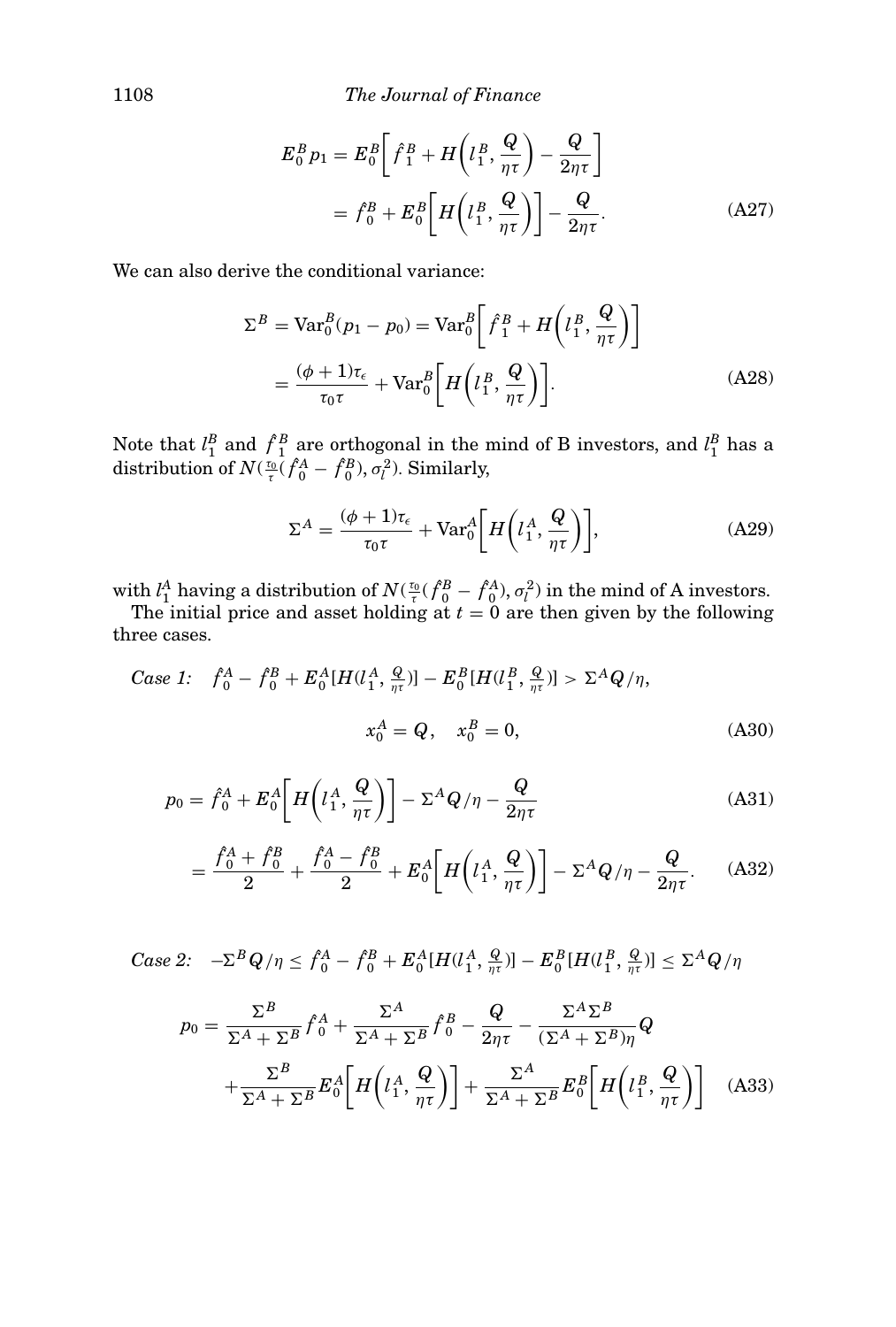$$
= \frac{\hat{f}_0^A + \hat{f}_0^B}{2} + \frac{(\Sigma^A - \Sigma^B)}{\Sigma^A + \Sigma^B} \frac{(\hat{f}_0^B - \hat{f}_0^A)}{2} - \frac{Q}{2\eta\tau} - \frac{\Sigma^A \Sigma^B}{(\Sigma^A + \Sigma^B)\eta} Q
$$

$$
+ \frac{\Sigma^B}{\Sigma^A + \Sigma^B} E_0^A \left[ H \left( l_1^A, \frac{Q}{\eta\tau} \right) \right] + \frac{\Sigma^A}{\Sigma^A + \Sigma^B} E_0^B \left[ H \left( l_1^B, \frac{Q}{\eta\tau} \right) \right] \tag{A34}
$$

$$
x_0^A = \frac{\eta}{\Sigma^A + \Sigma^B} \left\{ f_0^A - f_0^B + E_0^A \left[ H \left( l_1^A, \frac{Q}{\eta \tau} \right) \right] - E_0^B \left[ H \left( l_1^B, \frac{Q}{\eta \tau} \right) \right] \right\} + \frac{\Sigma^B}{\Sigma^A + \Sigma^B} Q. \tag{A35}
$$

 $Case 3:$   $f_0^A - f_0^B + E_0^A[H(l_1^A, \frac{Q}{\eta \eta \eta})]$  $[\frac{Q}{\eta\tau})] - E_0^B[H(l_1^B,\frac{Q}{\eta\eta})]$  $\frac{Q}{\eta\tau}]$  <  $-\Sigma^B Q/\eta$ ,  $x_0^A = 0$ ,  $x_0^B = Q$ , (A36)

$$
p_0 = \hat{f}_0^B + E_0^B \bigg[ H \bigg( l_1^B, \frac{Q}{\eta \tau} \bigg) \bigg] - \Sigma^B Q / \eta - \frac{Q}{2 \eta \tau} \tag{A37}
$$

$$
= \frac{\hat{f}_0^A + \hat{f}_0^B}{2} + \frac{\hat{f}_0^B - \hat{f}_0^A}{2} + E_0^B \bigg[ H\bigg(l_1^B, \frac{Q}{\eta \tau}\bigg) \bigg] - \Sigma^B Q/\eta - \frac{Q}{2\eta \tau}.
$$
 (A38)

By collecting terms, we obtain the price function in Lemma 4.

To compute the properties of the equilibrium, note that  $l_1^A$  has a distribution of  $N(\frac{\tau_0}{\tau}(\hat{f}_0^B - \hat{f}_0^A), v_l^2)$  from an objective observer, where

$$
v_l^2 = \frac{2(\phi - 1)^2 \tau_{\epsilon}}{[\tau_0 + (\phi + 1)\tau_{\epsilon}]^2}.
$$
 (A39)

Q.E.D.

*Proof of Lemma 5:* To derive the price at (1, 1), we start by deriving the expectation of each group about the next-period price.

# *A. Calculating A-Investors' Belief about p*1,2

In calculating A's belief about  $p_{1,2}$ , note that group A investors' belief on date (1, 1) about the demand functions of each group on date (1, 2) is given by

$$
x_{1,2}^{\text{in}} = \eta_{\text{in}} \tau \max\left(\hat{D}_1^A + \frac{1}{R}p_{2,0} - p_{1,2}, 0\right),\tag{A40}
$$

$$
x_{1,2}^A = \eta \tau \max\left(\hat{D}_1^A + \frac{1}{R}p_{2,0} - p_{1,2}, 0\right),\tag{A41}
$$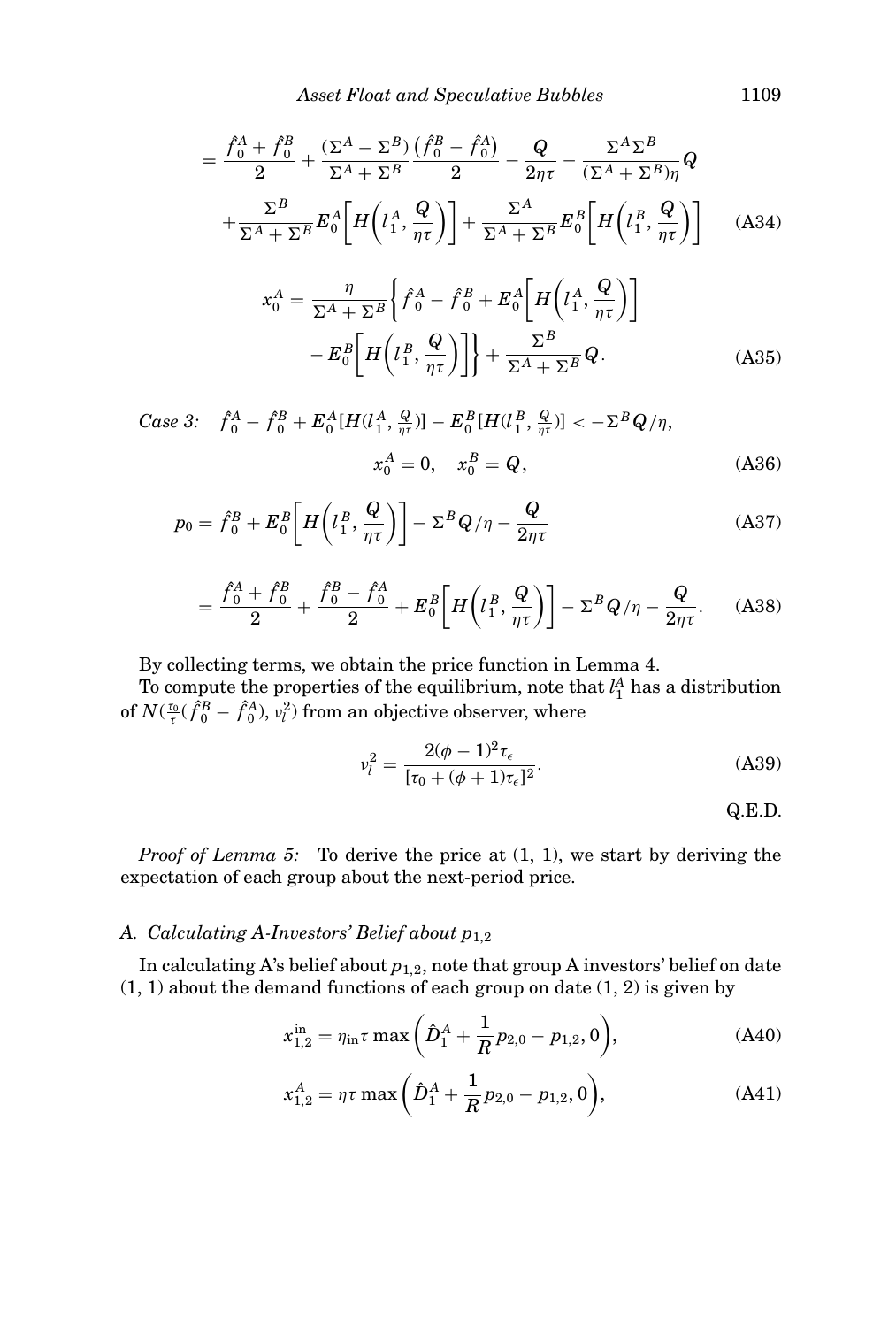$$
x_{1,2}^B = \eta \tau \max \left( \hat{D}_1^B + \frac{1}{R} p_{2,0} - p_{1,2}, 0 \right).
$$
 (A42)

Note that from group A's perspective, the insiders' demand function is determined by  $\hat{D}_1^A$ . This is the sense in which group A investors think that the insiders are like them. The market clearing condition is given by

$$
x_{1,2}^{\text{in}} + x_{1,2}^A + x_{1,2}^B = Q_f + Q_{\text{in}}.\tag{A43}
$$

Depending on the difference in the two groups' expectations about fundamentals, three possible cases arise.

*Case 1:*  $\hat{D}_1^A - \hat{D}_1^B > \frac{1}{\tau(\eta + \eta_{\text{in}})} (Q_f + Q_{\text{in}})$ . In this case, A investors value the asset much more than B-investors. Therefore, A investors expect that they and the insiders will hold all the shares at  $(1, 2)$ :

$$
x_{1,2}^A + x_{1,2}^{\text{in}} = Q_f + Q_{\text{in}}, \quad x_{1,2}^B = 0. \tag{A44}
$$

As a result, the price on date  $(1, 2)$  is determined by A investors' belief  $\hat{D}_{1}^{A}$  and the risk premium

$$
p_{1,2}^A = \frac{1}{R}p_{2,0} + \hat{D}_1^A - \frac{1}{\tau(\eta + \eta_{\text{in}})}(Q_f + Q_{\text{in}}).
$$
 (A45)

We put a superscript *A* on price  $p_{1,2}^A$  to emphasize that this is the price expected by group A investors at  $(1, 1)$ . The realized price on  $(1, 2)$  might be different since insiders do not share the same belief as group-A investors in reality. Since A investors expect insiders to share the risk with them, the risk premium is determined by the total risk bearing capacity of A investors and insiders.

 $Case 2: \quad -\frac{1}{\tau\eta}(Q_f+Q_{\text{in}}) \leq \hat{D}_1^A-\hat{D}_1^B \leq \frac{1}{\tau(\eta+\eta_{\text{in}})}(Q_f+Q_{\text{in}}).$  In this case, the two groups' beliefs are not too far apart and both hold some of the assets at (1, 2). The market equilibrium at  $(1, 2)$  is given by

$$
x_{1,2}^A + x_{1,2}^{\text{in}} = \frac{\tau \eta(\eta + \eta_{\text{in}})}{2\eta + \eta_{\text{in}}} \left( \hat{D}_1^A - \hat{D}_1^B \right) + \frac{\eta + \eta_{\text{in}}}{2\eta + \eta_{\text{in}}} (Q_f + Q_{\text{in}}), \tag{A46}
$$

$$
x_{1,2}^B = \frac{\tau \eta(\eta + \eta_{\text{in}})}{2\eta + \eta_{\text{in}}} (\hat{D}_1^B - \hat{D}_1^A) + \frac{\eta}{2\eta + \eta_{\text{in}}} (Q_f + Q_{\text{in}}). \tag{A47}
$$

The equilibrium price is simply

$$
p_{1,2}^A = \frac{1}{R}p_{2,0} + \frac{\eta + \eta_{\text{in}}}{2\eta + \eta_{\text{in}}} \hat{D}_1^A + \frac{\eta}{2\eta + \eta_{\text{in}}} \hat{D}_1^B - \frac{1}{\tau(2\eta + \eta_{\text{in}})} (Q_f + Q_{\text{in}}). \tag{A48}
$$

Since both groups participate in the market, the price is determined by a weighted average of the two groups' beliefs. The weights are related to the risk-bearing capacities of each group. Notice that A investors' beliefs receive a larger weight in the price because A investors expect insiders to take the same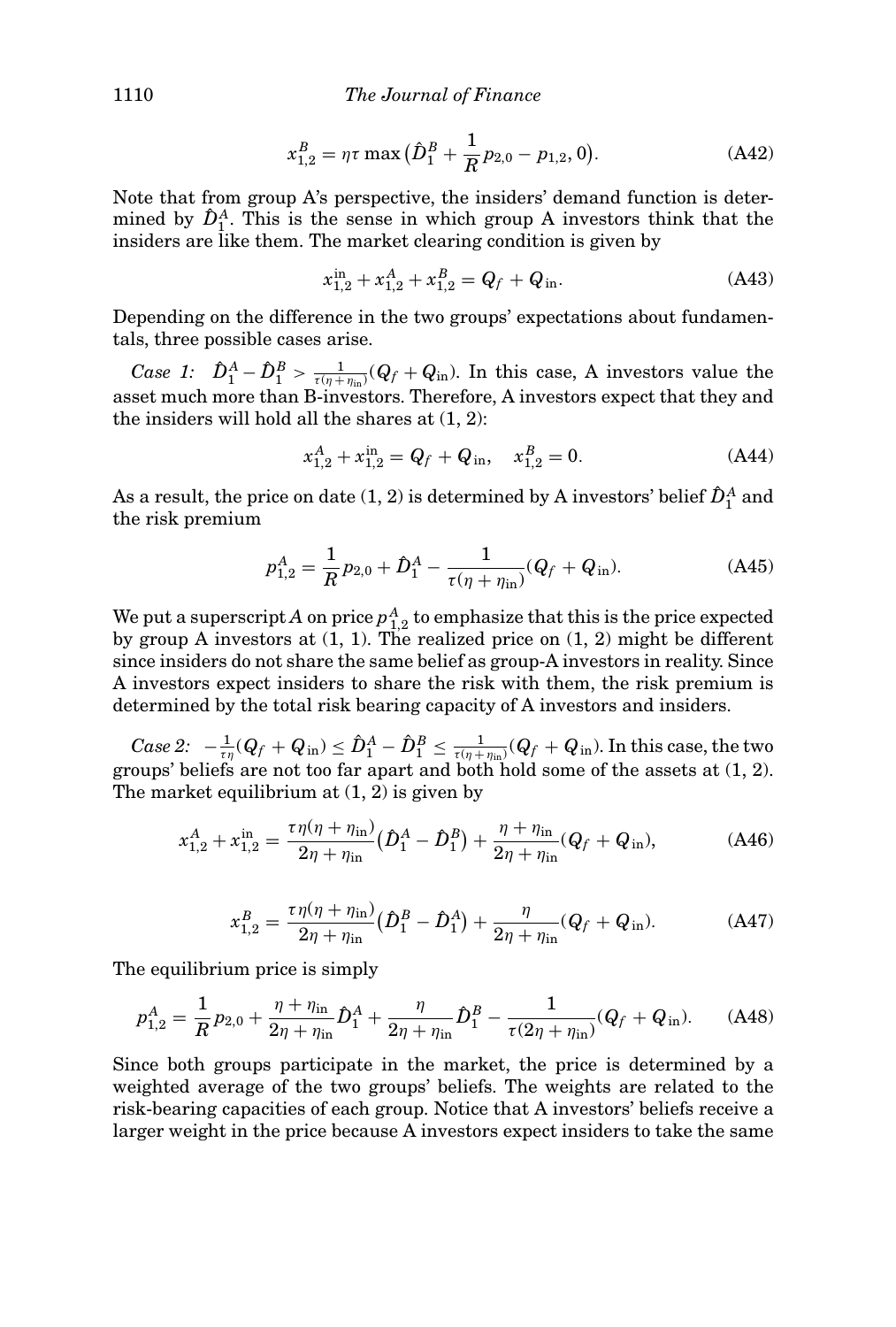positions as them on date (1, 2). The risk premium term depends on the total risk bearing capacity in the market.

*Case 3:*  $\hat{D}_1^A - \hat{D}_1^B < -\frac{1}{\tau \eta} (Q_f + Q_{\text{in}})$ . In this case, the A investors' belief is much lower than that of the B investors. Thus, A investors stay out of market at (1, 2). Since they also believe that insiders share their beliefs, A-investors anticipate that all the shares of the company will be held by B-investors. In other words, we have

$$
x_{1,2}^A + x_{1,2}^{\text{in}} = 0, \quad x_{1,2}^B = Q_f + Q_{\text{in}}.\tag{A49}
$$

The asset price is determined solely by the B investors' belief

$$
p_{1,2}^A = \frac{1}{R}p_{2,0} + \hat{D}_1^B - \frac{1}{\tau \eta}(Q_f + Q_{\text{in}}),
$$
 (A50)

and the risk premium term only depends on the risk-bearing capacity of B-investors.

# *B. Calculating B-Investors' Belief about p*1,2

Following a similar procedure as that for group A investors, we can derive what B investors expect the price at date  $(1, 2)$  to be. This price  $p_{1,2}^B$  is given by

$$
p_{1,2}^{B} = \begin{cases} \frac{1}{R}p_{2,0} + \hat{D}_{1}^{A} - \frac{1}{\tau\eta}(Q_{f} + Q_{\text{in}}) & \text{if } \hat{D}_{1}^{A} - \hat{D}_{1}^{B} > \frac{Q_{f} + Q_{\text{in}}}{\tau\eta} \\ \frac{1}{R}p_{2,0} + \frac{\eta}{2\eta + \eta_{\text{in}}}\hat{D}_{1}^{A} + \frac{\eta + \eta_{\text{in}}}{2\eta + \eta_{\text{in}}}\hat{D}_{1}^{B} \\ -\frac{Q_{f} + Q_{\text{in}}}{\tau(2\eta + \eta_{\text{in}})} & \text{if } -\frac{Q_{f} + Q_{\text{in}}}{\tau(\eta + \eta_{\text{in}})} \leq \hat{D}_{1}^{A} - \hat{D}_{1}^{B} \leq \frac{Q_{f} + Q_{\text{in}}}{\tau\eta} \\ \frac{1}{R}p_{2,0} + \hat{D}_{1}^{B} - \frac{1}{\tau(\eta + \eta_{\text{in}})}(Q_{f} + Q_{\text{in}}) & \text{if } \hat{D}_{1}^{A} - \hat{D}_{1}^{B} < -\frac{Q_{f} + Q_{\text{in}}}{\tau(\eta + \eta_{\text{in}})}. \end{cases}
$$
\n(A51)

Notice that  $p_{1,2}^B$  is similar in form to  $p_{1,2}^A$  except that the price weights the belief of B-investors,  $\hat{D}_1^B$ , more than that of A investors since B investors think that the insiders share their expectations.

## *C. The Equilibrium Price p*1,2

The price at  $(1, 1)$  is given by

$$
p_{1,1} = \max\left(p_{1,2}^A, \ p_{1,2}^B\right). \tag{A52}
$$

By comparing  $p_{1,2}^A$  and  $p_{1,2}^B$ , we obtain Lemma 5. Q.E.D.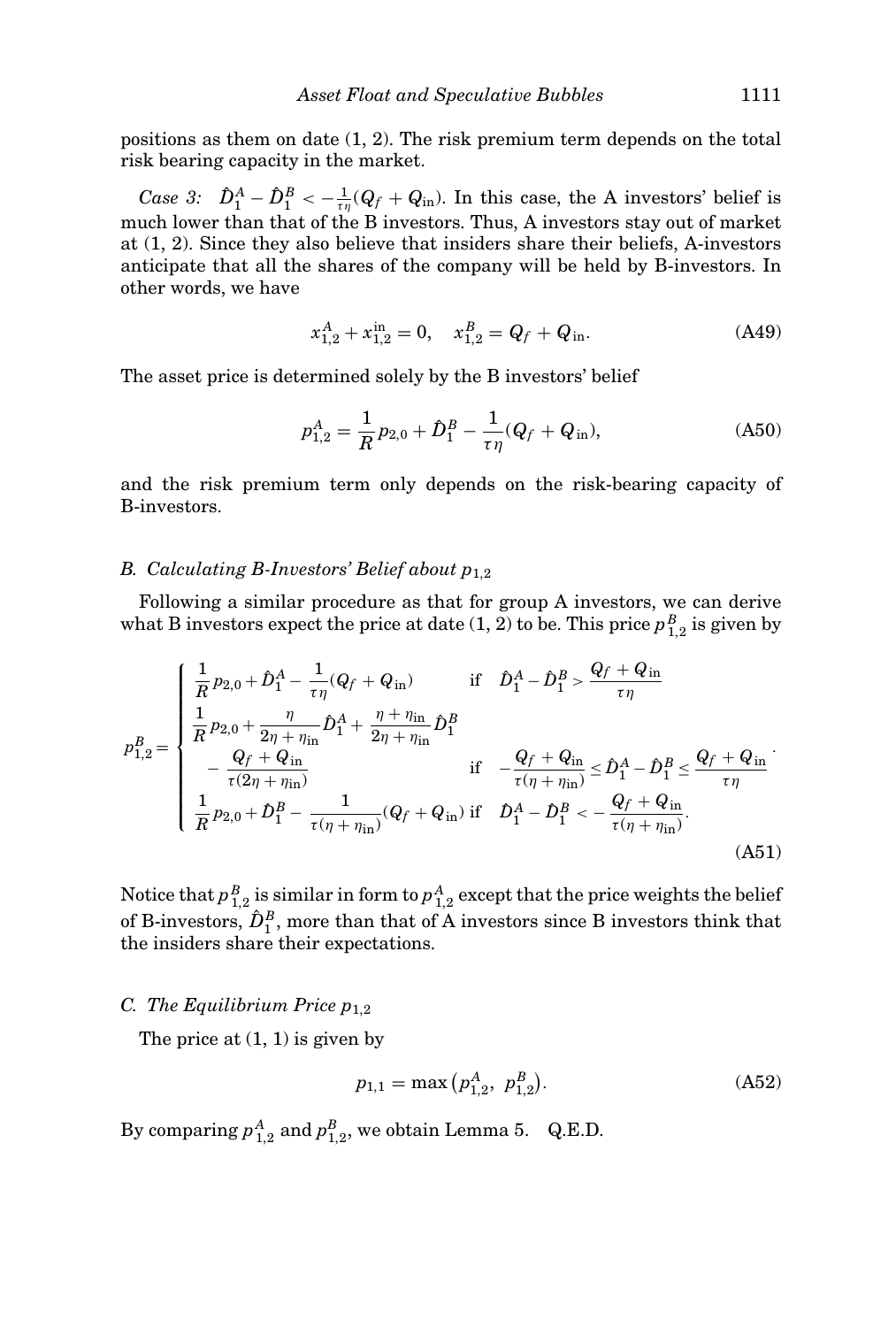*Proof of Lemma 6:* We can express  $p_{1,1}$  in Lemma 5 from the group A investors' perspective as

$$
p_{1,1} = \frac{p_{2,0}}{R} + \hat{D}_1^A - \frac{Q_f + Q_{\text{in}}}{\tau(2\eta + \eta_{\text{in}})} + H_1(l_1^A),
$$
 (A53)

where  $l_1^A \equiv \hat{D}_1^B - \hat{D}_1^A$ . Thus, the expectation of group A investors is

$$
E_{1,0}^{A}(p_{1,1}) = \frac{p_{2,0}}{R} + \hat{D}_0^{A} - \frac{Q_f + Q_{\text{in}}}{\tau(2\eta + \eta_{\text{in}})} + E_{1,0}^{A}[H_1(l_1^A)]. \tag{A54}
$$

Symmetrically, we can derive the expectation of group B investors as

$$
E_{1,0}^{B}(p_{1,1}) = \frac{p_{2,0}}{R} + \hat{D}_0^B - \frac{Q_f + Q_{\text{in}}}{\tau(2\eta + \eta_{\text{in}})} + E_{1,0}^B[H_1(l_1^B)],\tag{A55}
$$

where  $l_1^B \equiv \hat{D}_1^A - \hat{D}_1^B$ . In addition, we define

$$
\Sigma_1^A = \text{Var}_{1,0}^A[p_{1,1} - p_{1,0}], \quad \Sigma_1^B = \text{Var}_{1,0}^B[p_{1,1} - p_{1,0}]. \tag{A56}
$$

The market clearing condition on date  $(1, 0)$  implies the following three cases:

Case 1: If 
$$
E_{1,0}^{A}(p_{1,1}) - E_{1,0}^{B}(p_{1,1}) > \frac{\Sigma_{1}^{A}}{\eta} Q_{f}
$$
,  
\n $x_{1,0}^{A} = Q_{f}$ ,  $x_{1,0}^{B} = 0$ ,  $p_{1,0} = E_{1,0}^{A}(p_{1,1}) - \frac{\Sigma_{1}^{A}}{\eta} Q_{f}$ . (A57)

 $\textit{Case 2:} \quad \text{If } -\frac{\Sigma_1^B}{\eta}Q_f \, <\, E_{1,0}^A(p_{1,1})-E_{1,0}^B(p_{1,1})\leq \frac{\Sigma_1^A}{\eta}Q_f,$  $x^A_{1,0} =$ η  $\Sigma_1^A + \Sigma_1^B$  $\left[ E_{1,0}^{A}(p_{1,1}) - E_{1,0}^{B}(p_{1,1}) \right] +$  $\frac{\Sigma_1^B}{\Sigma_1^A + \Sigma_1^B}$ *Qf*  $( A58)$ 

$$
x_{1,0}^B = -\frac{\eta}{\Sigma_1^A + \Sigma_1^B} \left[ E_{1,0}^A(p_{1,1}) - E_{1,0}^B(p_{1,1}) \right] + \frac{\Sigma_1^A}{\Sigma_1^A + \Sigma_1^B} Q_f, \tag{A59}
$$

$$
p_{1,0} = \frac{\Sigma_1^B}{\Sigma_1^A + \Sigma_1^B} E_{1,0}^A(p_{1,1}) + \frac{\Sigma_1^A}{\Sigma_1^A + \Sigma_1^B} E_{1,0}^A(p_{1,1}) - \frac{\Sigma_1^A \Sigma_1^B}{(\Sigma_1^A + \Sigma_1^B)\eta} Q_f.
$$
 (A60)

 $\textit{Case 3:} \quad \text{If} \ E_{1,0}^{A}(p_{1,1}) - E_{1,0}^{B}(p_{1,1}) \leq -\frac{\Sigma_{1}^{B}}{\eta}Q_{f},$  $x_{1,0}^A = 0$ ,  $x_{1,0}^B = Q_f$ ,  $p_{1,0} = E_{1,0}^B(p_{1,1})$  –  $\Sigma_1^B$  $\frac{1}{\eta}Q_f$ . (A61)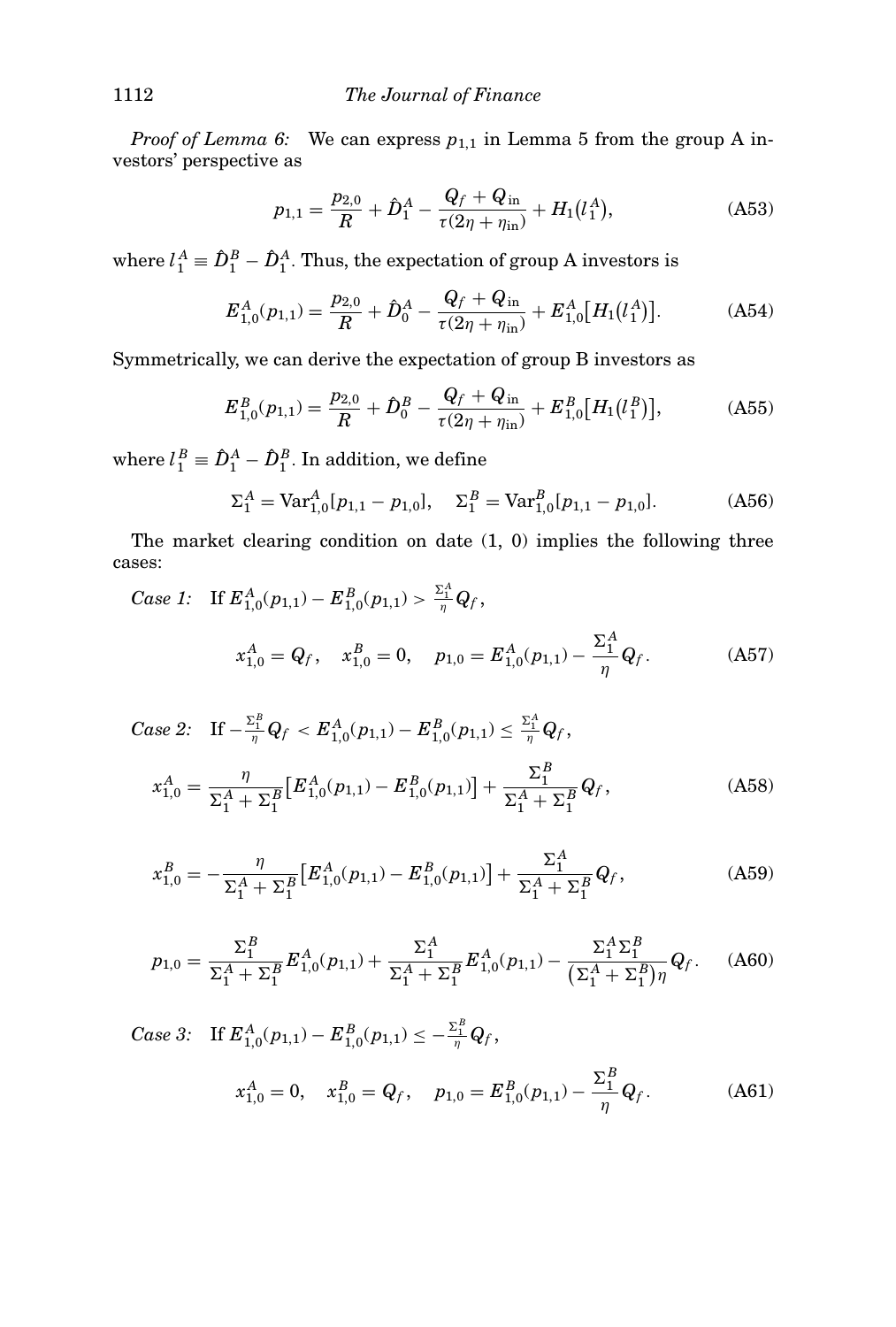By substituting expectations of group A and group B investors in equations (A54) and (A55) into the equilibrium prices in these three cases, we obtain Lemma 6. Q.E.D.

*Proof of Proposition 5:* Let  $o \in \{A, B\}$  be the group with the more optimistic belief in Stage 1, that is,  $\hat{D}_1^o \geq \hat{D}_1^{\bar{o}}$ . The stock price on  $(1, 1)$  is determined by the market clearing condition for period (1, 2) in the group-o investors' mind, as group-o investors think that insiders share their belief when they start to trade at (1, 2):

$$
\eta^{\text{in}}\tau \max\left(\frac{1}{R}p_{2,0} + \hat{D}_1^o - p_{1,1}, 0\right) + \eta \tau \max\left(\frac{1}{R}p_{2,0} + \hat{D}_1^o - p_{1,1}, 0\right) + \eta \tau \max\left(\frac{1}{R}p_{2,0} + \hat{D}_1^o - p_{1,1}, 0\right) = Q_f + Q_{\text{in}}.
$$
 (A62)

The stock price on  $(1, 2)$  is determined by the actual market clearing at that time when insiders start to trade based on their actual belief:

$$
\eta^{\text{in}}(\tau_0 + 2\tau_{\epsilon}) \max\left(\frac{1}{R}p_{2,0} + \hat{D}_1^{\text{in}} - p_{1,2}, 0\right) + \eta \tau \max\left(\frac{1}{R}p_{2,0} + \hat{D}_1^o - p_{1,2}, 0\right) + \eta \tau \max\left(\frac{1}{R}p_{2,0} + \hat{D}_1^o - p_{1,2}, 0\right) = Q_f + Q_{\text{in}}.
$$
\n(A63)

Note that equations (A62) and (A63) are strictly decreasing with  $p_{1,1}$  and  $p_{1,2}$ ,  $\text{respectively. Since } \tau_0+2\tau_\epsilon < \tau \text{ and } \hat{D}_1^{\text{in}} < \hat{D}_1^o, \text{ equations (A62) and (A63) imply}$ that  $p_{1,2} < p_{1,1}$ .

Depending on the initial beliefs of the two groups, we can provide some sufficient conditions for  $\hat{D}_1^o$  to be higher than  $\hat{D}_1^{\text{in}}$ .

# *Case 1: The two groups start with heterogeneous priors.*

Without loss of generality, we assume that the prior belief of group A,  $\bar{D}^{A}$ , is higher than  $\bar{D}$ , the unconditional mean of each dividend. Given the beliefs of the insiders and group A investors in equations (33) and (34), we can derive the difference between them as

$$
\hat{D}_1^A - \hat{D}_1^{\text{in}} \\
= \tau_{\epsilon} \left( \frac{\phi}{\tau} - \frac{1}{\tau_0 + 2\tau_{\epsilon}} \right) \left( s_1^A - \bar{D} \right) + \tau_{\epsilon} \left( \frac{1}{\tau} - \frac{1}{\tau_0 + 2\tau_{\epsilon}} \right) \left( s_1^B - \bar{D} \right) + \frac{\tau_0}{\tau} (\bar{D}^A - \bar{D}).
$$
\n(A64)

Thus, if

$$
\left(\frac{\phi}{\tau} - \frac{1}{\tau_0 + 2\tau_\epsilon}\right) \left(s_1^A - \bar{D}\right) + \left(\frac{1}{\tau} - \frac{1}{\tau_0 + 2\tau_\epsilon}\right) \left(s_1^B - \bar{D}\right) > -\frac{\tau_0}{\tau \tau_\epsilon} (\bar{D}^A - \bar{D}),\tag{A65}
$$

the group-o investors' belief is higher than the insiders' belief: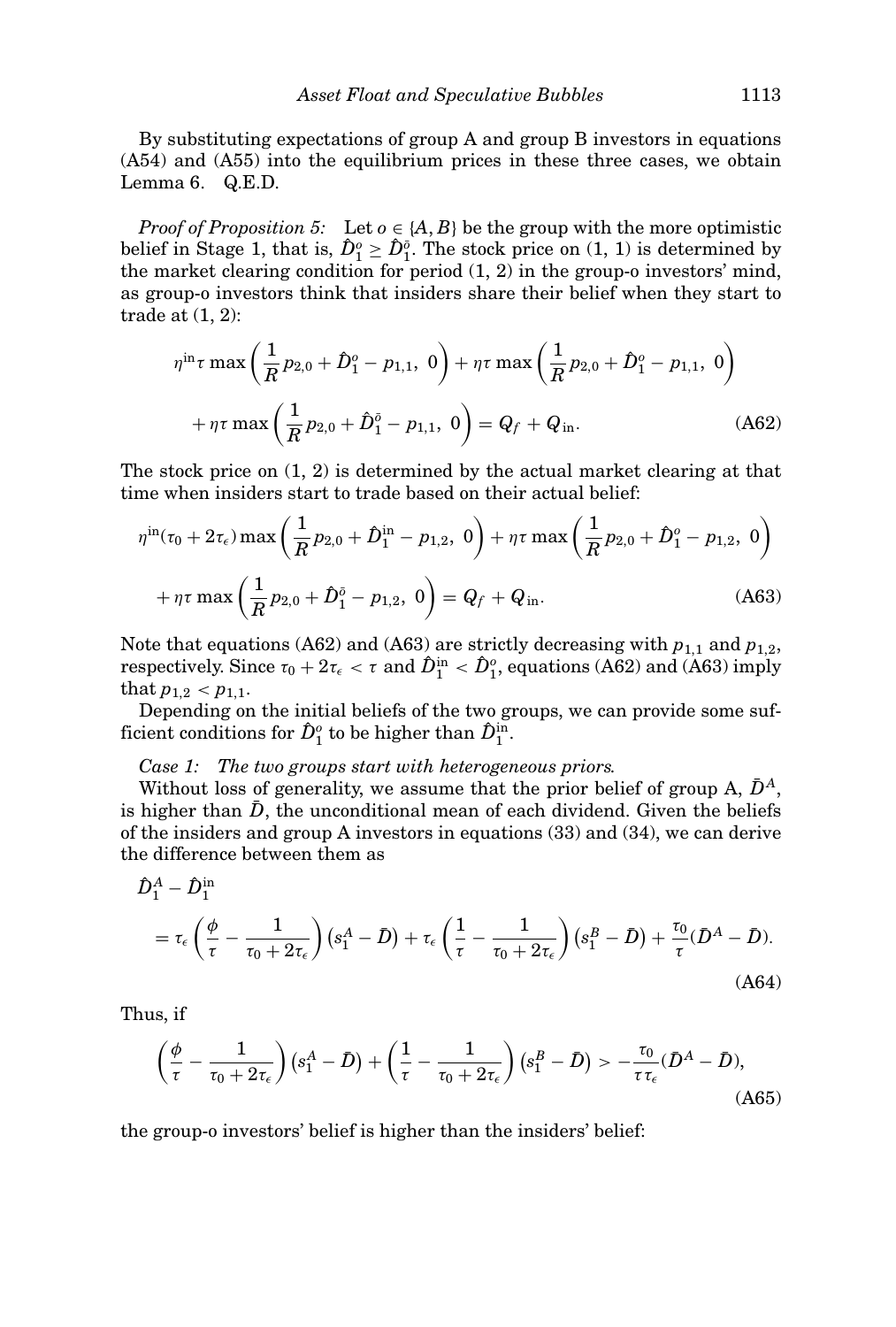1114 *The Journal of Finance*

$$
\hat{D}_1^o - \hat{D}_1^{\text{in}} \ge \hat{D}_1^A - \hat{D}_1^{\text{in}} > 0. \tag{A66}
$$

*Case 2: The two groups start with identical priors.*

Since  $\bar{D}^A = \bar{D}^B$ , by directly comparing beliefs in equations (34) and (35), we  $\Delta \text{ have } s_1^o \geq s_1^{\bar{o}}. \text{ Given that } s_1^o > \bar{D}, \text{ we can show that } \hat{D}_1^{\text{in}} < \hat{D}_1^o.$ 

$$
\hat{D}_1^o - \hat{D}_1^{\text{in}} = \tau_{\epsilon} \left( \frac{\phi}{\tau} - \frac{1}{\tau_0 + 2\tau_{\epsilon}} \right) \left( s_1^o - \bar{D} \right) + \tau_{\epsilon} \left( \frac{1}{\tau} - \frac{1}{\tau_0 + 2\tau_{\epsilon}} \right) \left( s_1^{\bar{o}} - \bar{D} \right)
$$
\n
$$
\geq \tau_{\epsilon} \left( \frac{\phi}{\tau} - \frac{1}{\tau_0 + 2\tau_{\epsilon}} \right) \left( s_1^o - \bar{D} \right) + \tau_{\epsilon} \left( \frac{1}{\tau} - \frac{1}{\tau_0 + 2\tau_{\epsilon}} \right) \left( s_1^o - \bar{D} \right)
$$
\n
$$
= \frac{(\phi - 1)\tau_0 \tau_{\epsilon}}{\tau(\tau_0 + 2\tau_{\epsilon})} \left( s_1^o - \bar{D} \right) > 0,
$$
\n(A67)

where the first inequality is due to the fact that  $\frac{1}{\tau} < \frac{1}{\tau_0 + 2\tau_{\epsilon}}$  and  $s_1^o > s_1^{\bar{o}}$ . Q.E.D.

*Proof of Proposition 6:* According to Lemma 5, the payoff function of the resale option is  $H_1$  defined in equation (37). It is obvious to verify that this payoff function increases monotonically with the insiders' risk bearing capacity  $\eta_{\text{in}}$  for any given level of difference in beliefs. Thus, the value of the resale option on date (1, 0) is increasing with  $\eta_{\text{in}}$  from the perspective of either group of investors. Q.E.D.

*Proof of Proposition 7:* When investors have identical prior beliefs,  $l_1 =$  $\hat{D}_{1}^{A}-\hat{D}_{1}^{B}$  has a symmetric Gaussian distribution with zero mean and a variance of  $\sigma_l^2$  from the B investors' perspective. The symmetry implies that

$$
E_{1,0}^{B} \left[ \frac{(Q_f + Q_{\rm in})}{\tau} \left( \frac{1}{\eta + \eta_{\rm in}} - \frac{1}{2\eta + \eta_{\rm in}} \right) I_{\{l_1 < -\frac{Q_f + Q_{\rm in}}{\tau(\eta + \eta_{\rm in})}\}} \right]
$$
  
= 
$$
E_{1,0}^{B} \left[ \frac{(Q_f + Q_{\rm in})}{\tau} \left( \frac{1}{\eta + \eta_{\rm in}} - \frac{1}{2\eta + \eta_{\rm in}} \right) I_{\{l_1 > \frac{Q_f + Q_{\rm in}}{\tau(\eta + \eta_{\rm in})}\}} \right],
$$
 (A68)

and

$$
E_{1,0}^{B} \left[ \frac{\eta}{2\eta + \eta_{\text{in}}} l_1 I_{\left\{ -\frac{Q_f + Q_{\text{in}}}{\tau(\eta + \eta_{\text{in}})} < l_1 < 0 \right\}} \right] = -E_{1,0}^{B} \left[ \frac{\eta}{2\eta + \eta_{\text{in}}} l_1 I_{\left\{0 < l_1 < \frac{Q_f + Q_{\text{in}}}{\tau(\eta + \eta_{\text{in}})}\right\}} \right]. \tag{A69}
$$

Then, it is straightforward to verify that the B investors' expectation of the payoff from the resale option, the piece-wise linear part in equation (37), is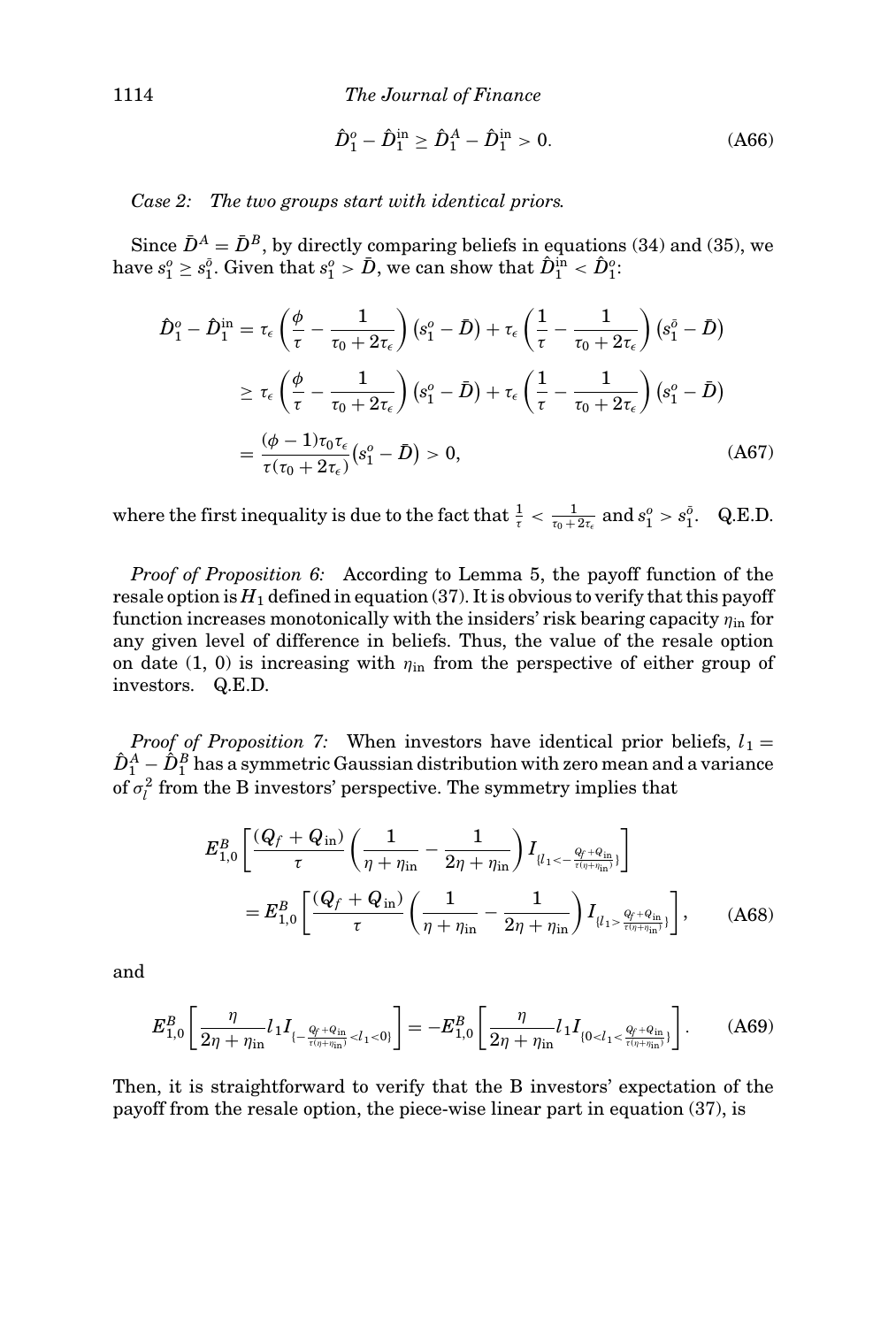$$
B_H = \frac{\eta_{\text{in}}}{2\eta + \eta_{\text{in}}} \frac{\sigma_l}{\sqrt{2\pi}} + \frac{2\eta}{2\eta + \eta_{\text{in}}} \left[ \frac{\sigma_l}{\sqrt{2\pi}} e^{-\frac{(Q_f + Q_{\text{in}})^2}{2(\eta + \eta_{\text{in}})^2 \cdot 2\sigma_l^2}} - \frac{Q_f + Q_{\text{in}}}{(\eta + \eta_{\text{in}})\tau} N \left( -\frac{Q_f + Q_{\text{in}}}{(\eta + \eta_{\text{in}})\tau \sigma_l} \right) \right]
$$
  
= 
$$
\frac{\eta_{\text{in}}}{2\eta + \eta_{\text{in}}} \frac{\sigma_l}{\sqrt{2\pi}} + \frac{2\eta}{2\eta + \eta_{\text{in}}} B \left( \frac{Q_f + Q_{\text{in}}}{\eta + \eta_{\text{in}}} \right),
$$
(A70)

where  $B$  is given in equation  $(22)$ .

 $\text{Let } k_1 = \frac{Q_f + Q_{\text{in}}}{(\eta + \eta_{\text{in}})}$  $\frac{Q_f+Q_{\rm in}}{(\eta+\eta_{\rm in})}$  and  $k_2=\frac{\bar{Q}_{\eta}}{\eta}$  $\frac{Q}{\eta}$  . Then,  $k_1$  determines the resale option component in Stage  $1$  and  $k_2$  determines the resale option component in later stages. Direct differentiation of  $B_H$  and  $B(\bar{Q}/\eta)$  with respect to  $\sigma_l$  yields

$$
\frac{\partial B_H}{\partial \sigma_l} = \frac{\eta_{\rm in}}{2\eta + \eta_{\rm in}} \frac{1}{\sqrt{2\pi}} + \frac{2\eta}{2\eta + \eta_{\rm in}} \frac{1}{\sqrt{2\pi}} e^{-\frac{k_1^2}{2\tau^2 \sigma_l^2}} \tag{A71}
$$

$$
\frac{\partial B}{\partial \sigma_l} = \frac{1}{\sqrt{2\pi}} e^{-\frac{k_2^2}{2r^2 \sigma_l^2}}.
$$
\n(A72)

Then,

$$
\frac{\partial}{\partial \sigma_l} (B_H - B(\bar{Q}/\eta))
$$
\n
$$
= \frac{\eta_{\text{in}}}{2\eta + \eta_{\text{in}}} \frac{1}{\sqrt{2\pi}} \left( 1 - e^{-\frac{k_2^2}{2t^2 \sigma_l^2}} \right) + \frac{2\eta}{2\eta + \eta_{\text{in}}} \frac{1}{\sqrt{2\pi}} \left( e^{-\frac{k_1^2}{2t^2 \sigma_l^2}} - e^{-\frac{k_2^2}{2t^2 \sigma_l^2}} \right). \quad (A73)
$$

As the float increases after the lockup expiration,  $k_1 < k_2$ . Thus,  $e^{-\frac{k_1^2}{2r^2\sigma_l^2}} >$  $e^{-\frac{k_{2}^{2}}{2\tau^{2}\sigma_{l}^{2}}},$  and

$$
\frac{\partial}{\partial \sigma_l} (B_H - B(\bar{Q}/\eta)) > 0. \tag{A74}
$$

$$
Q.E.D.
$$

## **REFERENCES**

- Allen, Franklin, and Gary Gorton, 1993, Churning bubbles, *Review of Economic Studies* 60, 813– 836.
- Allen, Franklin, Stephen Morris, and Andrew Postlewaite, 1993, Finite bubbles with short sale constraints and asymmetric information, *Journal of Economic Theory* 61, 206–229.
- Almazan, A., Beth C. Brown, Murray Carlson, and David A. Chapman, 2004, Why constrain your mutual fund manager? *Journal of Financial Economics* 73, 289–321.
- Alpert, Marc, and Howard Raiffa, 1982, A progress report on the training of probability assessors, in Daniel Kahneman, Paul Slovic, and Amos Tversky, eds.: *Judgement under Uncertainty: Heuristics and Biases* (Cambridge University Press, Cambridge).
- Baker, Malcolm, and Jeremy Stein, 2004, Market liquidity as a sentiment indicator, *Journal of Financial Markets* 7, 271–299.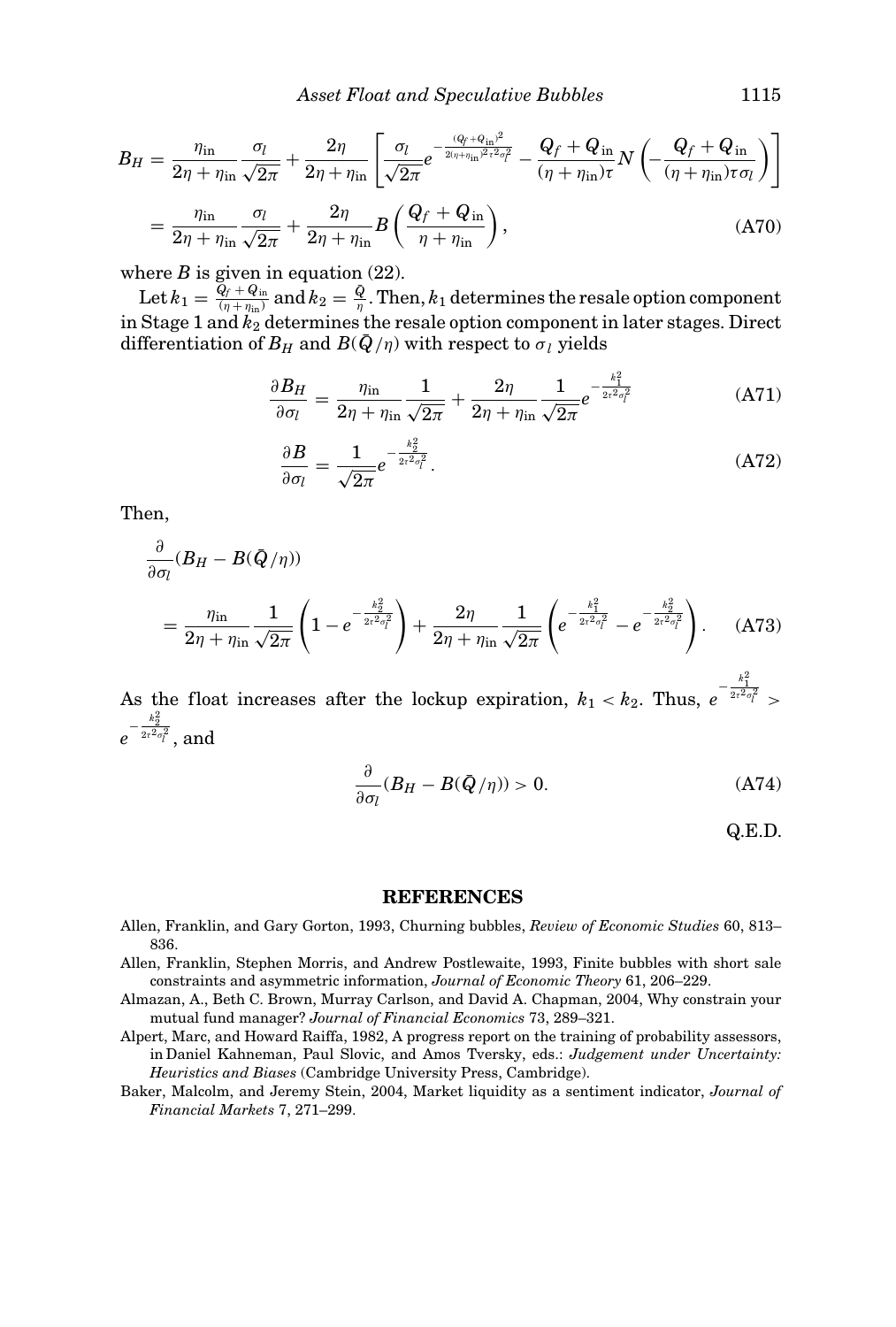- Barberis, Nicholas, and Richard Thaler, 2003, A survey of behavioral finance, in George Constantinides, Milton Harris, and Rene Stulz, eds.: *Handbook of the Economics of Finance* (North-Holland).
- Bernardo, Antonio, and Ivo Welch, 2001, On the evolution of overconfidence and entrepreneurs, *Journal of Economics and Management Strategy* 10, 301–330.
- Blanchard, Olivier, and Mark Watson, 1982, Bubbles, rational expectations and financial markets, in P. Wachtel, ed.: *Crisis in the Economic and Financial Structure: Bubbles, Bursts, and Shocks* (Lexington Press, Lexington, MA).
- Bradley, Daniel, Bradford Jordan, Ivan Roten, and Ha-Chin Yi, 2001, Venture capital and IPO lockup expiraton: An empirical analysis, *Journal of Financial Research* 24, 465–494.
- Brav, Alon, and Paul A. Gompers, 2003, The role of lockups in initial public offerings, *Review of Financial Studies* 16, 1–29.
- Camerer, C., 1995, Individual decision making, in John Kagel and Alvin Roth, eds.: *The Handbook of Experimental Economics* (Princeton University Press, Princeton, NJ).
- Cao, Henry, and Hui Ou-Yang, 2004, Differences of opinion of public information and speculative trading in stocks and options, Working paper, Duke University.
- Chen, Joseph, Harrison Hong, and Jeremy Stein, 2002, Breadth of ownership and stock returns, *Journal of Financial Economics* 66, 171–205.
- Cochrane, John, 2003, Stocks as money: convenience yield and the tech-stock bubble, NBER Working Paper 8987, in William C. Hunter, George G. Kaufman, and Michael Pomerleano, eds.: *Asset Price Bubbles* (MIT Press, Cambridge).
- Daniel, Kent, David Hirshleifer, and A. Subrahmanyam, 1998, Investor psychology and security market under- and overreaction, *Journal of Finance* 53, 1839–1885.
- DeGroot, M. H., 1970, *Optimal Statistical Decisions* (McGraw Hill, New York).
- Duffie, Darrell, Nicolae Garleanu, and Lasse Pedersen, 2002, Securities lending, shorting, and pricing, *Journal of Financial Economics* 66, 307–339.
- Field, Laura Casares, and Gordon Hanka, 2001, The expiration of IPO share lockups, *Journal of Finance* 56, 471–500.
- Gervais, Simon, and Terrance Odean, 2001, Learning to be overconfident, *Review of Financial Studies* 14, 1–27.
- Harris, Milton, and Artur Raviv, 1993, Differences of opinion make a horse race, *Review of Financial Studies* 6, 473–506.
- Harrison, Michael, and David Kreps, 1978, Speculative investor behavior in a stock market with heterogeneous expectations, *Quarterly Journal of Economics* 92, 323–336.
- Hirshleifer, David, 2001, Investor psychology and asset pricing, *Journal of Finance* 56, 1533– 1597.
- Hong, Harrison, and Jeremy Stein, 2003, Differences of opinion, short-sales constraints and market crashes, *Review of Financial Studies* 16, 487–525.
- Kandel, Eugene, and Neil Pearson, 1995, Differential interpretation of public signals and trade in speculative markets, *Journal of Political Economy* 103, 831–872.
- Kindleberger, Charles P., 2000, *Manias, Panics and Crashes* (John Wiley and Sons, Inc.: New York).
- Koski, Jennifer Lynch, and Pontiff, Jeffrey, 1999, How are derivatives used? Evidence from the mutual fund industry, *Journal of Finance* 54, 791–816.
- Kyle, Albert, and Tao Lin, 2002, Continuous speculation with overconfident competitors, Working paper, Duke University.
- Kyle, Albert, and Albert Wang, 1997, Speculation duopoly with agreement to disagree: Can overconfidence survive the market test? *Journal of Finance* 52, 2073–2090.
- Lamont, Owen, and Richard Thaler, 2003, Can the market add and subtract? Mispricing in tech stock carve-outs, *Journal of Political Economy* 111, 227–268.
- Lichtenstein, S., B. Fischhoff, and L. Phillips, 1982, Calibration of probabilities: The state of the art to 1980, in Daniel Kahneman, Paul Slovic, and Amos Tversky, eds.: *Judgement under Uncertainty: Heuristics and Biases* (Cambridge University Press, Cambridge).
- Lord, C. G., L. Ross, and M. R. Lepper, 1979, Biased assimilation and attitude polarization: The effects of prior theories on subsequently considered evidence, *Journal of Personality and Social Psychology* 37, 2098–2109.